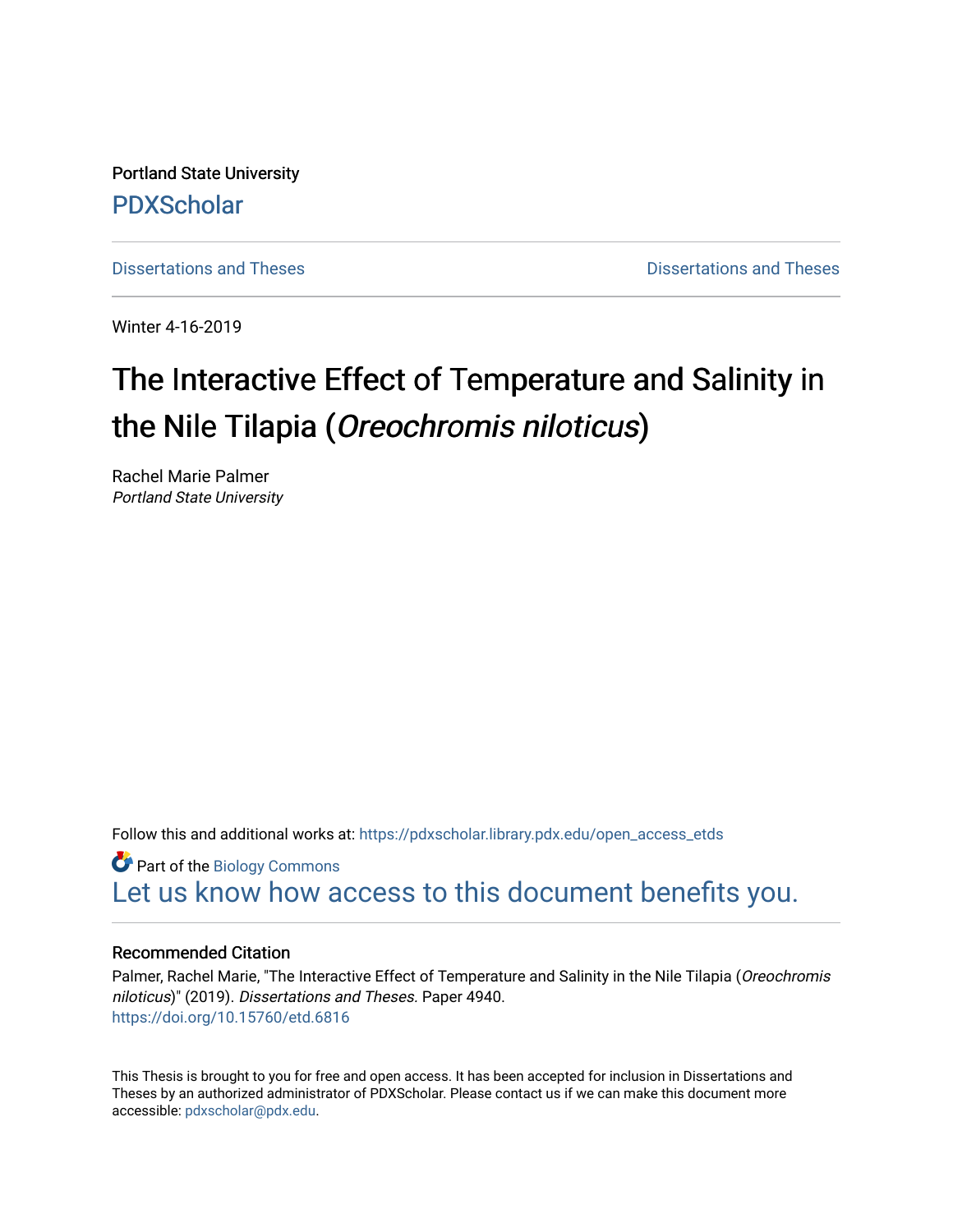The Interactive Effect of Temperature and Salinity in the Nile Tilapia (*Oreochromis* 

*niloticus*)

*.*

by

Rachel Marie Palmer

A thesis submitted in partial fulfillment of the Requirements for the degree of

> Master of Science in Biology

Thesis Committee: Bradley A. Buckley, Chair Jason E. Podrabsky Deborah A. Duffield

Portland State University 2019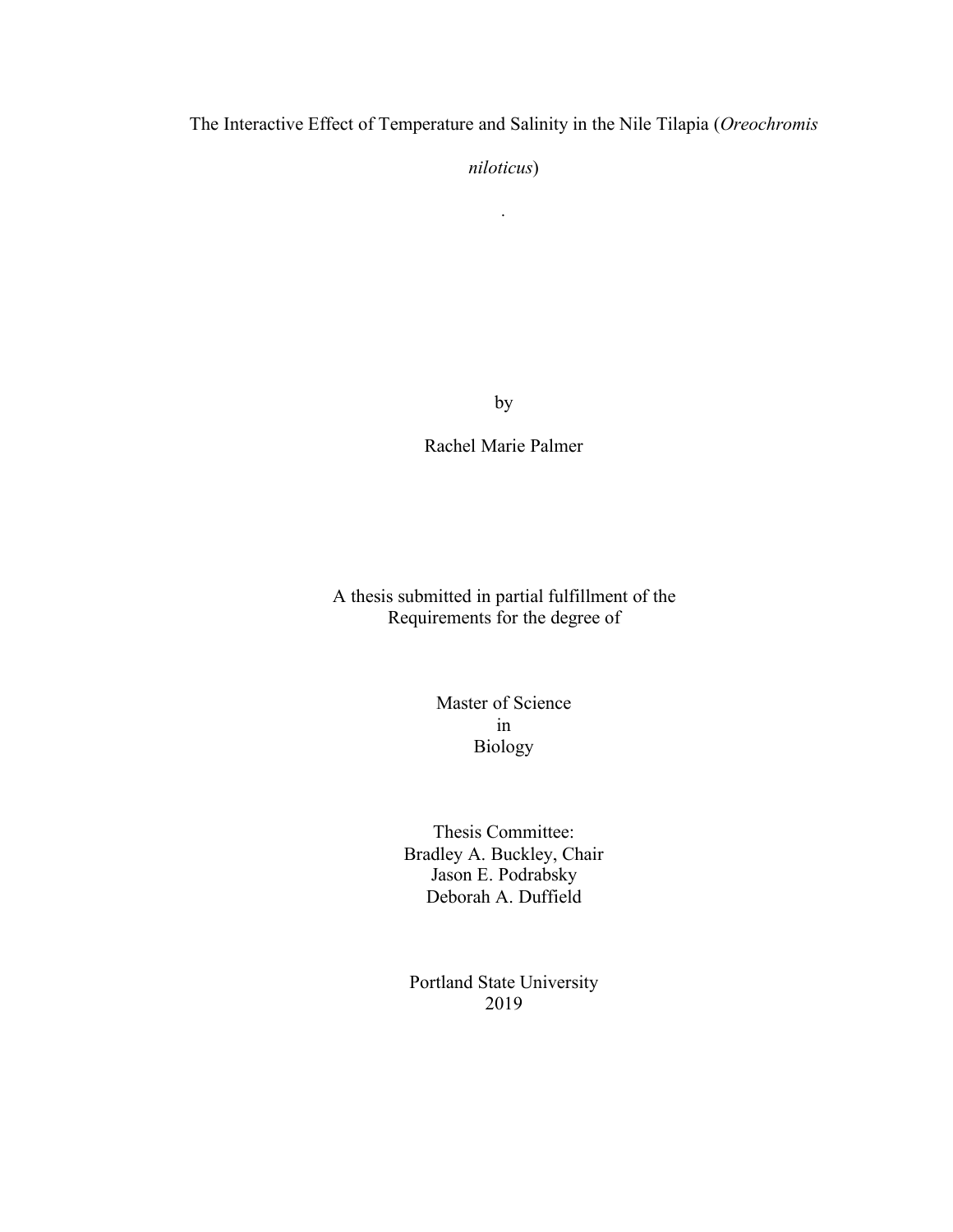#### **Abstract**

Frequent measures that aim to identify the tolerance of an organism to various environmental conditions rely on the mortality of said organism. However, the effects of sub-lethal stress can be just as important to consider as they may give rise to how an organism may live in such an environment (growth, reproduction, etc.). Coping with changes in environmental conditions can have a high energy cost. Even starting a cellular stress response alone has proven to be costly. It is therefore reasonable that organisms in stressful situation will dedicate energy sources to survival mechanisms, and downregulate non-necessary activities like growth, and reproduction.

As a tropical freshwater species, Nile Tilapia are subject to both Winter Stress Syndrome and saltwater intrusion as global climate change progresses, making them an ideal model organism. In order to test the physiological limits of this species, we exposed Nile Tilapia to a variety of treatments (two temperatures:  $21^{\circ}$ C &  $14^{\circ}$ C, three salinities: 0ppt, 16ppt, 34ppt) for one hour. By manipulating both temperature and salinity simultaneously I hoped to shed light on the future of this species as global climate change progresses.

Cell cycle arrest can occur at cellular checkpoints such as the ones located at G1 or G2/M. Monitoring the DNA replication process is crucial to cellular activities, and disruptions such a cell size issues or DNA damage can cause this process to stop indicating the presence of sub-lethal stress. There were no significant changes in the proportions of cells in G1, S, or G2 due to an increase of salinity in warm water. In cold water, there was a steady decrease of the percentage of cells in G1 as salinity increased suggesting cell cycle arrest is occurring at a different checkpoint. A significant increase

i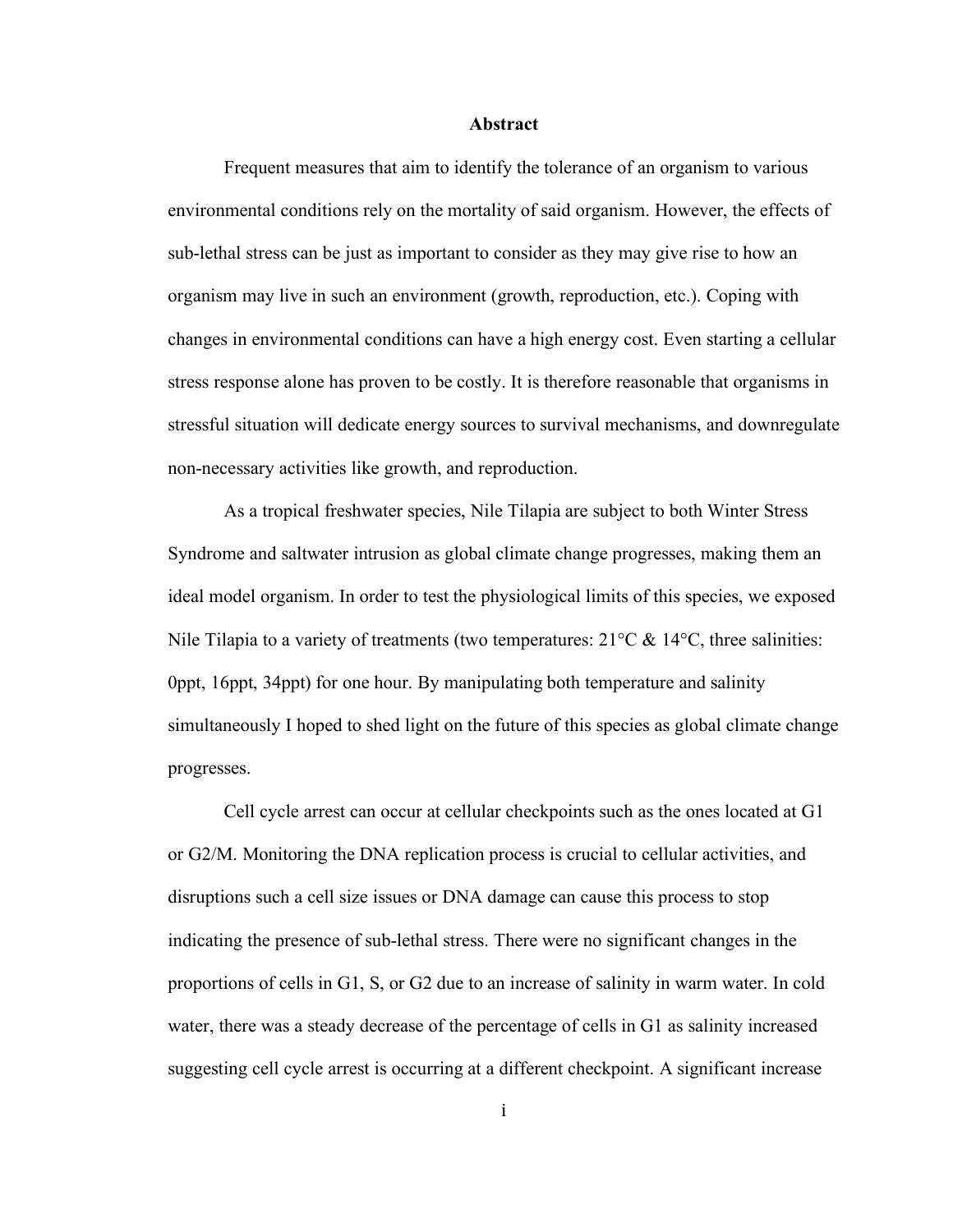in the number of cells in G2 in response to cold temperature was found, however, this effect was not made greater by the addition of salinity. Increasing number of cells in G2/M suggests that there is cell cycle arrest occurring at the G2/M checkpoint.

The concentrations of three proteins involved in the regulation and arrest of the cell cycle were measured in gill tissue by dot blotting. Western blotting was performed to ensure the specificity of the protein antibodies. Three proteins of interest were chosen due to their roles in regulating cell cycle proliferation (Proliferating Cell Nuclear Antigen), growth arrest (Growth Arrest and DNA Damage-45) and programmed cell death (p53).

Proliferating Cell Nuclear Antigen (PCNA), Gadd45, p53 all showed significant decreases in concentration in gill tissue exposed to saltwater (34 ppt) in the warm temperature treatment. There was no significant effect of salinity within the cold temperature treatment for any of the proteins tested.

The CCAAT/Enhancer-binding proteins (C/EBP) are a class of transcription factors that act upon cellular proliferation and differentiation.  $C/EBP-\delta$  is the specific protein that is activated in response to stress stimuli. There were no significant differences observed in  $C/EBP-\delta$  concentrations in gill tissue.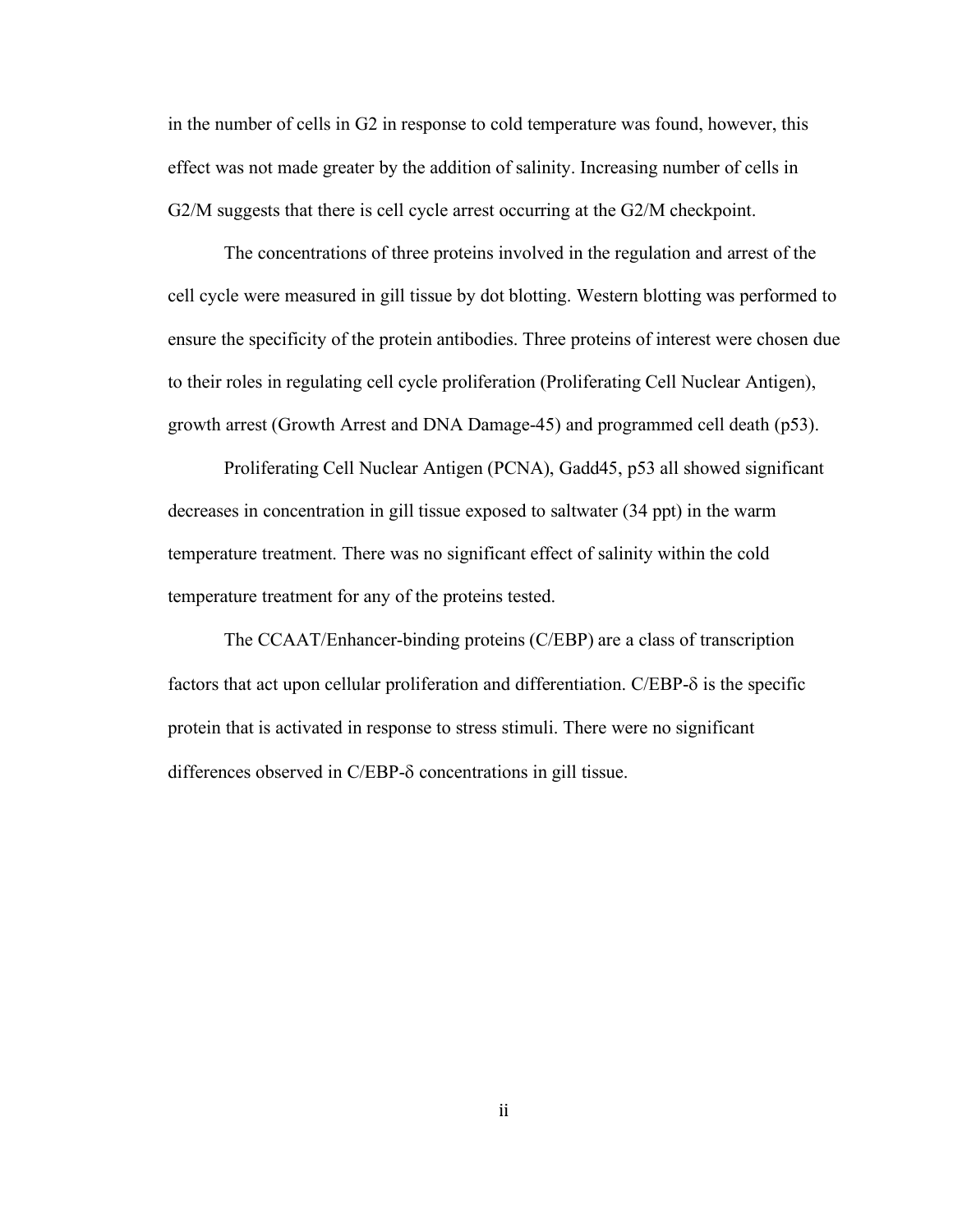#### **Dedication**

This thesis is dedicated to my family who have always supported me in all of my crazy endeavors. For my loving brother Mitch Palmer, who kept me alive throughout my bachelor's degree by being the best roommate and confidant I could have ever asked for. I would like to thank my amazing mother, Teri Lewis. Everything I have learned how to overcome in life, I have learned from watching your amazing strength. In all of my moments of weakness you were always by my side, cheering me on, willing to lend an ear to listen and offer sage advice. You are, have always been, and will always be my source of strength and confidence in my life. Thank you for shaping me into the person I am today, and for being my best friend in life. I would not be where I am today without you. I love you mama.

I would also like to take this space to thank my amazing and supportive partner Oliver Light, without whom I would have certainly lost my sanity in the last few years. Every day of this life is made infinitely better knowing that you are by my side. Thank you for walking through this crazy adventure of life beside me, experiencing every stressful, tear-filled night as your own and celebrating each success with as much joy and love as can be.

Lastly, I would like to thank all of my family who have helped me survive up to this point. In particular, my brother Mitch Palmer who was my faithful roommate all throughout my undergraduate and a fierce friend, Don and Pam Holthofer who never stopped believing in me, and my grandfather Mark Hanschka who was unable to witness this event but whom I know was with me in spirit.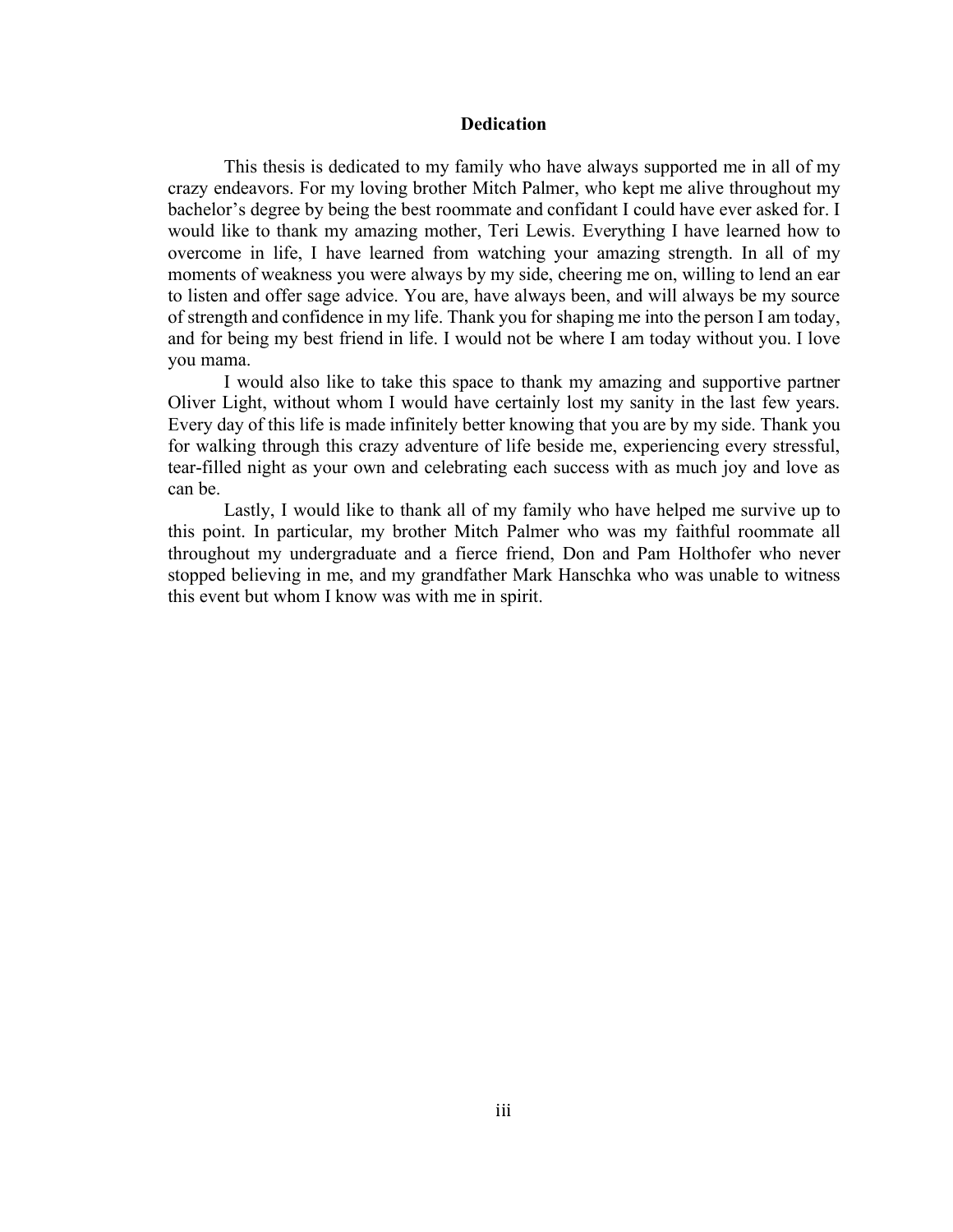#### **Acknowledgements**

First, I would like to start off by thanking my incredible advisor, Dr. Brad Buckley. Dr. Buckley was the best advisor I could have found, and throughout the entire time of being my advisor has shown me immense patience and trust. I am so lucky to have been accepted into his laboratory, given the opportunity to design this project and find a wonderful group of undergraduates to work with. I would also like to thank my committee members, Dr. Deborah Duffield and Dr. Jason Podrabsky, for their continued support and guidance over the past two years. They have helped with everything from troubleshooting assays, writing, and career guidance. Although I was the only graduate student in the laboratory at this time, I cannot say that I was alone. I had the utmost pleasure of working with a large group of phenomenal undergraduate students: Braden Burdekin, Leanna Williams, Charlee McGuire, Kate Posner, Saige Fultz, Parker Lewis and Mohamed Ali. I would also like to thank the faculty and staff of Portland State's Biology department for welcoming me into their family for the last two years. I feel immensely lucky to have found such a great group of people.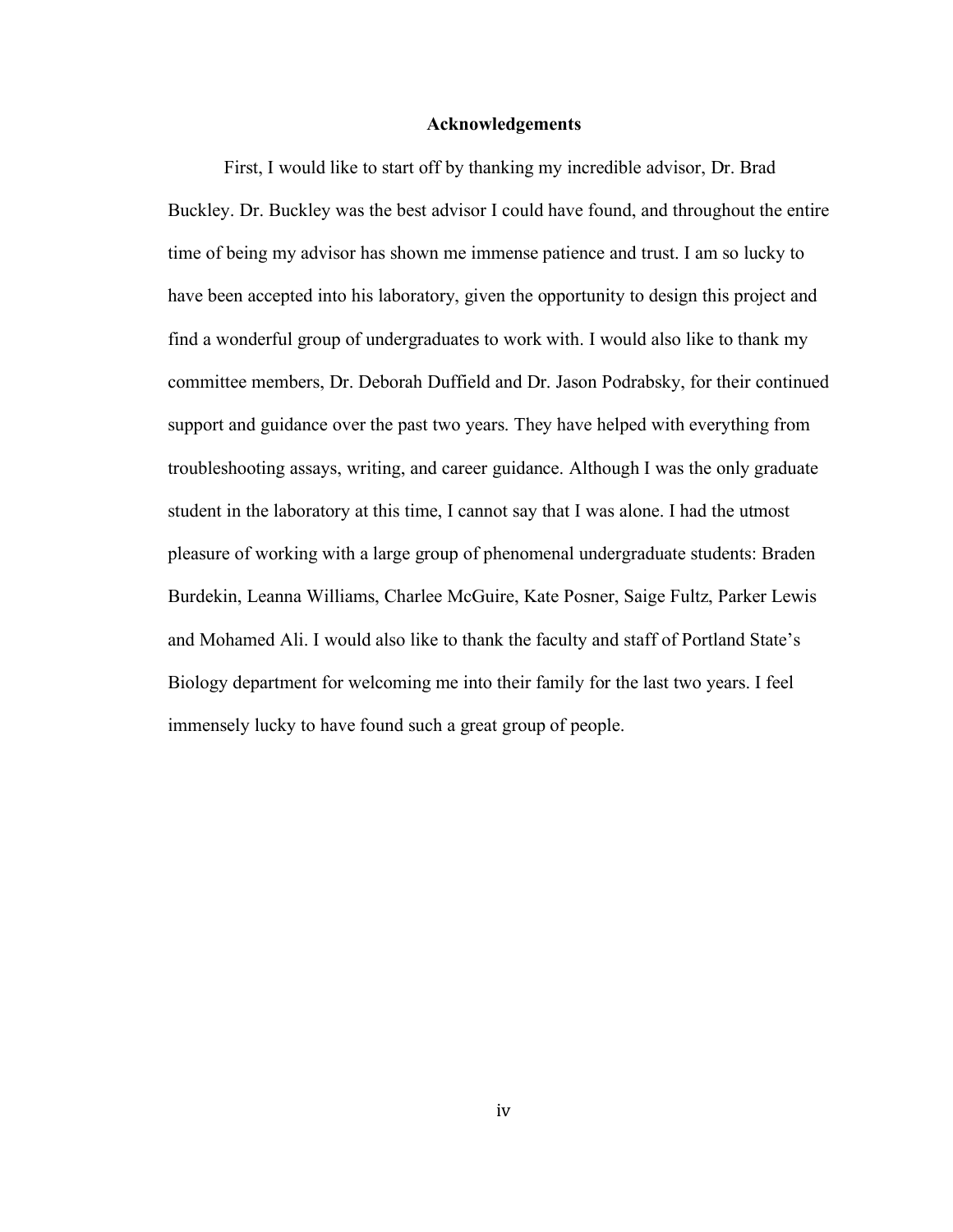| <b>Table of Contents</b> |  |
|--------------------------|--|
|--------------------------|--|

| Chapter 2: Flow cytometry analysis of the interactive effect of salinity and temperature           |  |
|----------------------------------------------------------------------------------------------------|--|
| on the cell cycle and apoptosis in Nile Tilapia, Oreochromis niloticus. 8                          |  |
|                                                                                                    |  |
| Chapter 3: The interactive effect of salinity and temperature on p53, Gadd45 and                   |  |
| Proliferating Cell Nuclear Antigen (PCNA) in Nile Tilapia, Oreochromis                             |  |
|                                                                                                    |  |
|                                                                                                    |  |
| Chapter 4: The response of CCAAT/enhancer binding protein- $\delta$ (C/EBP- $\delta$ ) to salinity |  |
|                                                                                                    |  |
|                                                                                                    |  |
|                                                                                                    |  |
|                                                                                                    |  |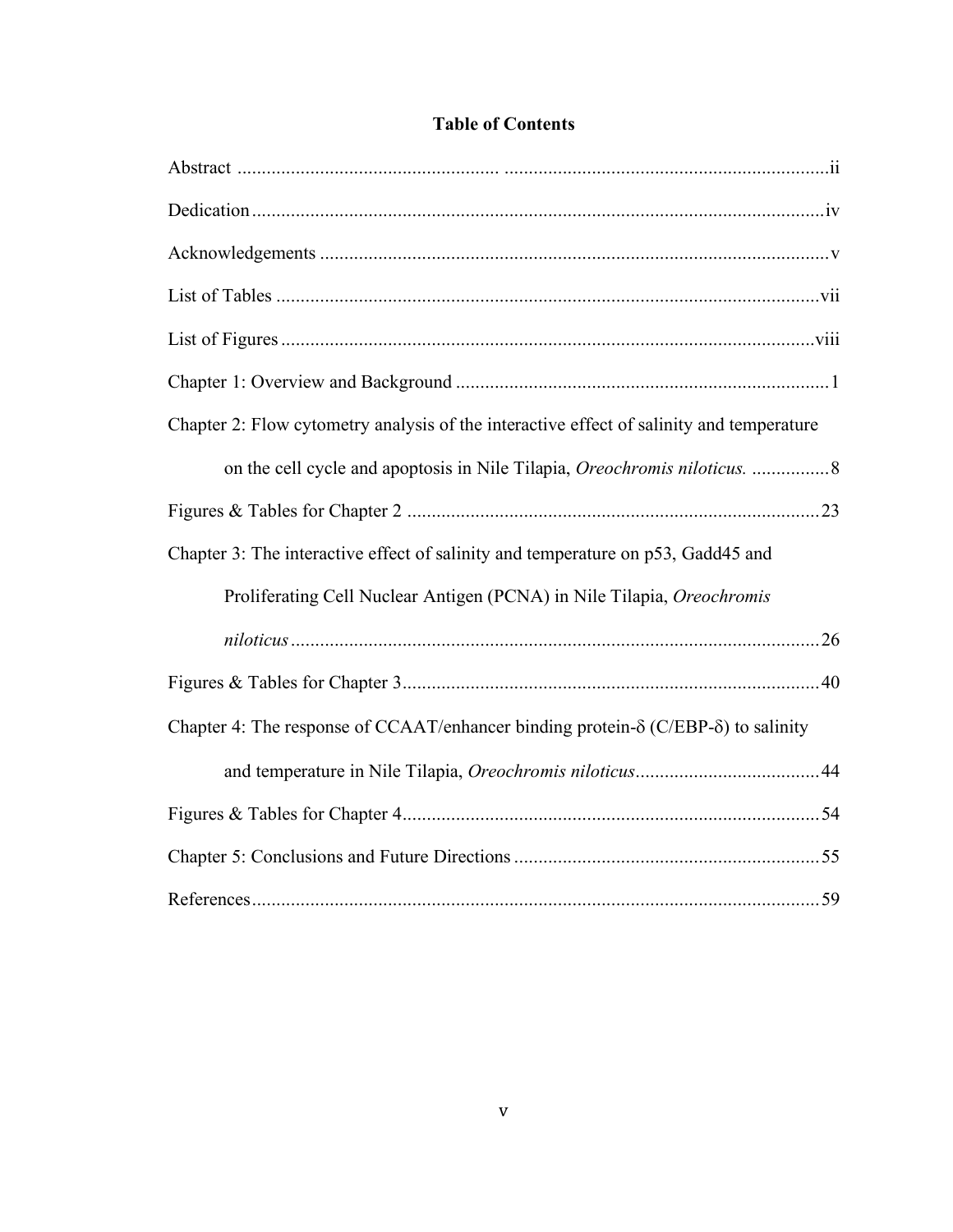#### **List of Tables**

**Table 1:** Experimental design of stress tests and sample size for each treatment.

- **Table 2:** List of p-values of all comparisons across groups for the proportions of spleen cells in the G1 phase.
- **Table 3:** List of p-values of all comparisons across groups for the proportions of spleen cells in the S phase.
- **Table 4:** List of p-values of all comparisons across groups for the proportions of spleen cells in the G2 phase.
- **Table 5:** List of p-values of all comparisons across groups for gill PCNA concentration.
- **Table 6:** List of p-values of all comparisons across groups for gill Gadd45 concentration.
- **Table 7:** List of p-values of all comparisons across groups for gill PCNA concentration excluding outliers.
- **Table 8:** List of p-values of all comparisons across groups for gill p53 concentration.
- **Table 9:** List of p-values of all comparisons across groups for gill C/EBP- $\delta$ concentration.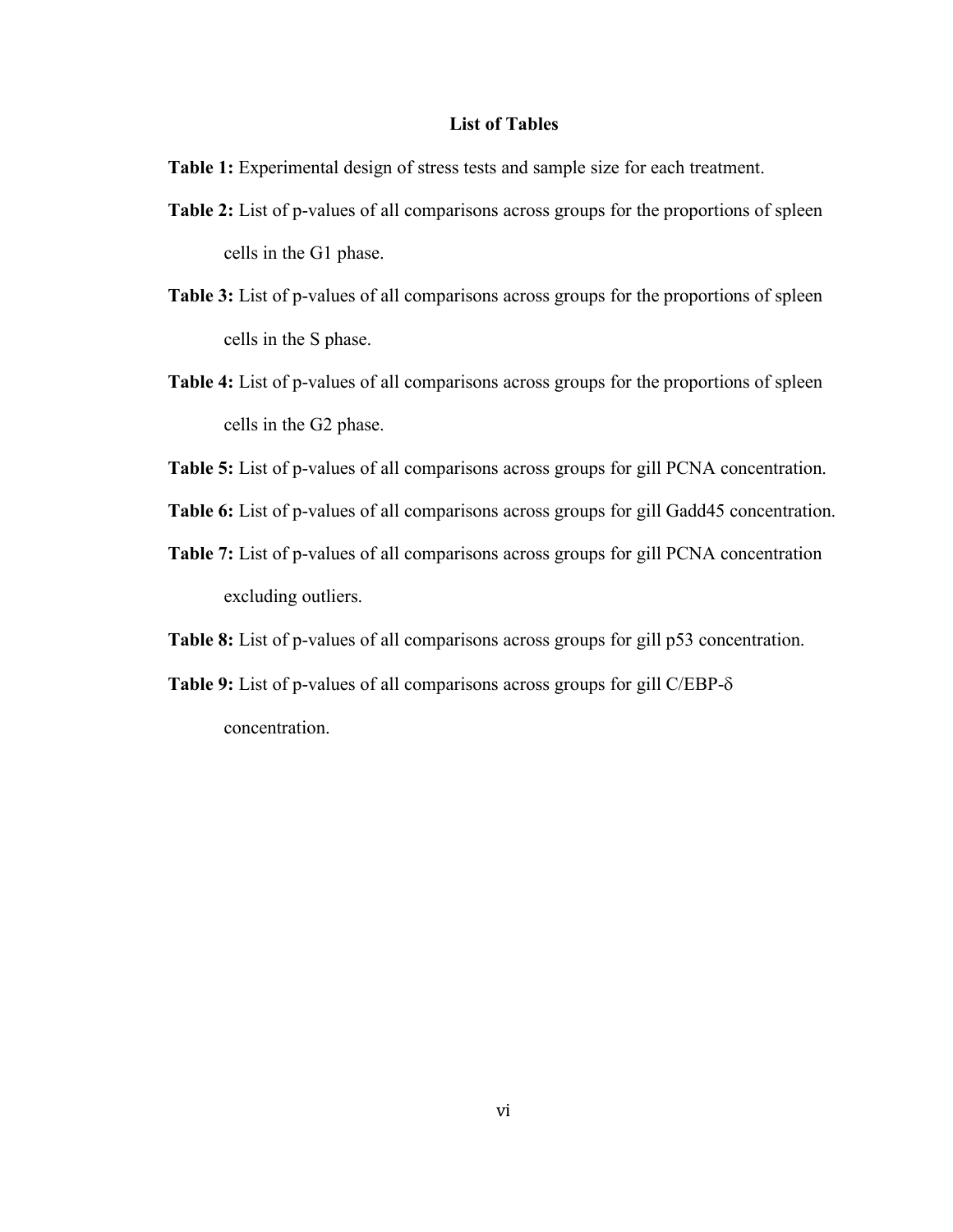#### **List of Figures**

**Figure 1:** Nile Tilapia (*Oreochromis niloticus*) juvenile length and weight data.

- **Figure 2:** Cell cycle proportions for G1, S, and G2 phases in spleen cells of the Nile Tilapia after one hour of exposure to salinity and low temperature stress treatments.
- **Figure 3:** PCNA expression in the gill tissue of the Nile Tilapia after one hour of exposure to salinity and low temperature stress treatments.
- **Figure 4:** Gadd45 expression in the gill tissue of the Nile Tilapia after one hour of exposure to salinity and low temperature stress treatments.
- **Figure 5:** Gadd45 expression in the gill tissue of the Nile Tilapia after one hour of exposure to salinity and low temperature stress treatments, excluding outliers.
- **Figure 6:** p53 expression in the gill tissue of the Nile Tilapia after one hour of exposure to salinity and low temperature stress treatments.
- **Figure 7:** C/EBP- $\delta$  expression in the gill tissue of the Nile Tilapia after one hour of exposure to salinity and low temperature stress treatments.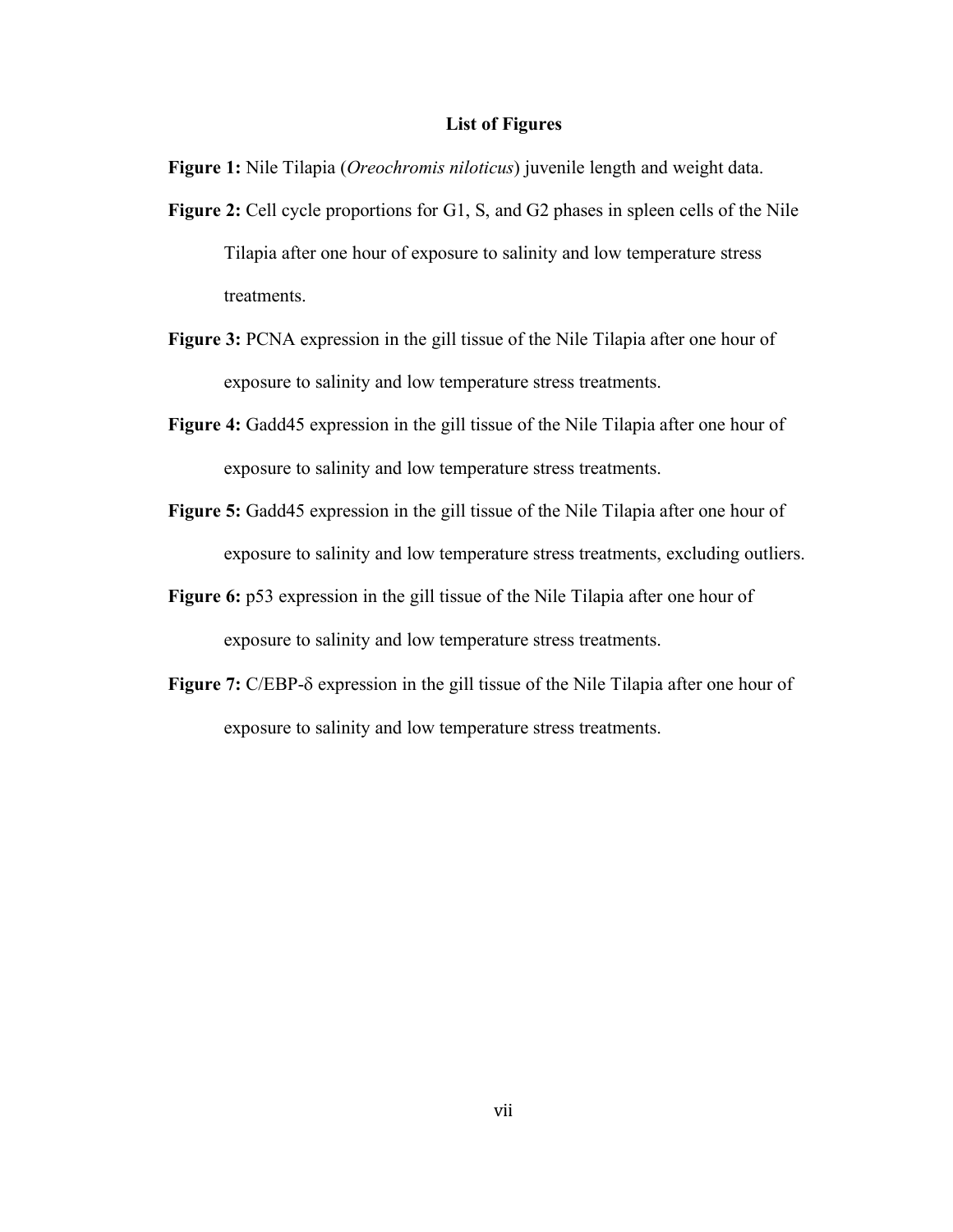#### **Chapter 1: Overview and Background**

Global climate change is altering the environment of aquatic species in a variety of ways that strongly influence the physiology of these species. Abiotic factors that are often independent of each other become related through the effects of global climate change. Global climate change has increased global temperatures at a rate of 0.2°C per decade for over 30 years (Hansen et al 2006). Although this change has been worldwide, it is affecting land masses differently than water masses. Notably, over the last 100 years, the upper levels of the ocean have experienced an increase of 0.6°C (Pachauri 2007). The temperature change is not the only abiotic factor being altered due to climate change. When environmental  $CO<sub>2</sub>$  interacts with seawater, an increase in carbonate and hydrogen ions occurs (Feely et al 2009). The increase in hydrogen ions subsequently leads to ocean acidification (Feely et al 2009). Global climate change has both direct, and indirect impacts on the environment. For example, increased concentrations of greenhouse gases have the potential to intensify coastal winds, leading to an increase in coastal upwelling (Bakun 1990). Coastal upwelling can lead to low oxygen or hypoxic conditions when nutrient-rich, oxygen-poor water is pulled up onto continental shelves (Grantham et al 2004).

In order to fully understand how climate change will affect species we must consider multiple factors at once. Factors that do not elicit a significant effect alone, may combine with other factors to cause a more significant negative effect. In the case of the damselfish, *Neopomacentrus bankieri*, tidal movement alone was not a significant factor but when combined with temperature, they caused a greater negative effect than temperature alone (Wenger et al 2016). Without understanding how multiple factors will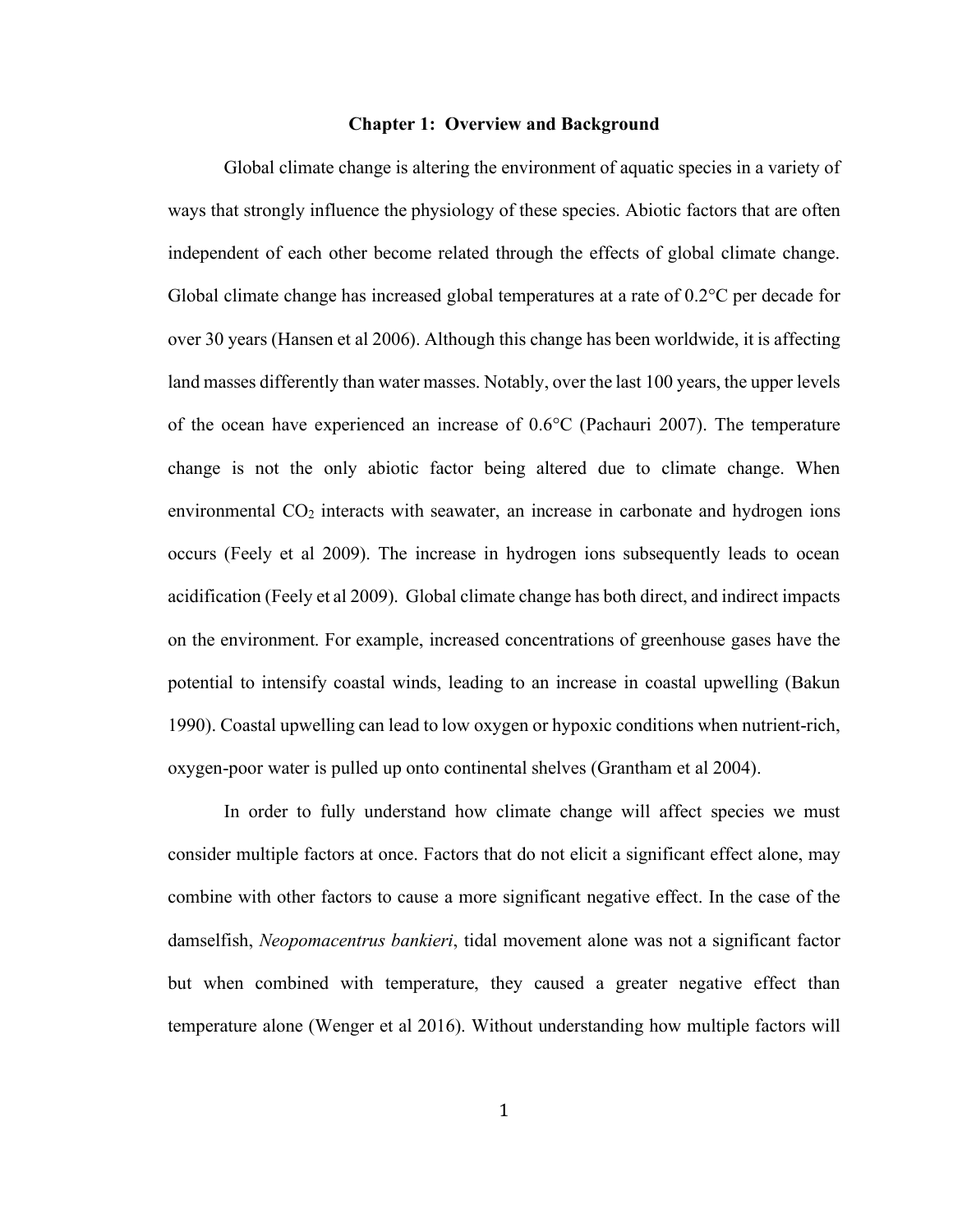affect species we cannot accurately determine how species will react to global climate change.

Aquatic organisms are particularly affected by changes in temperature, pH, and salinity. Although Global Climate Change leads to an overall increase in temperature, it also leads to an increase in the fluctuations of temperature. Fish are ectotherms, meaning that their internal temperature closely matches that of their environmental temperature. The direct matching of internal temperature to external temperature is due to the lack of evaporation and lack of significant radiation in aquatic environments (Schmidt-Nielsen 1997). This indicates that environmental temperature fluctuations will have a direct impact on the internal temperature of the organism. Environmental temperature plays a crucial role in the distribution patterns of ectothermic species (Somero 2010), and determining the physiological limits species can help to elucidate the current and future niches that they may inhabit.

Ocean acidification caused by global climate change can have catastrophic effects of marine ecosystems. Organisms that use calcium carbonate  $(CaCO<sub>3</sub>)$  to build their shell or skeleton are at risk due to the increased saturation rate of calcium carbonate with an increase of pH (Ries et al 2009). Although the intensity of the response to decreased pH varied, the addition of increased temperature lead to more drastic effects across taxa (Kroeker et al 2013).

It is rare for an aquatic organism to live in an environmental salinity concentration that is isotonic with its internal level approximately 30-40% the concentration of saltwater. Most organisms live in freshwater which is found in rivers and lakes, brackish water which is found in estuarine areas, or saltwater which is found in oceans and seas. This means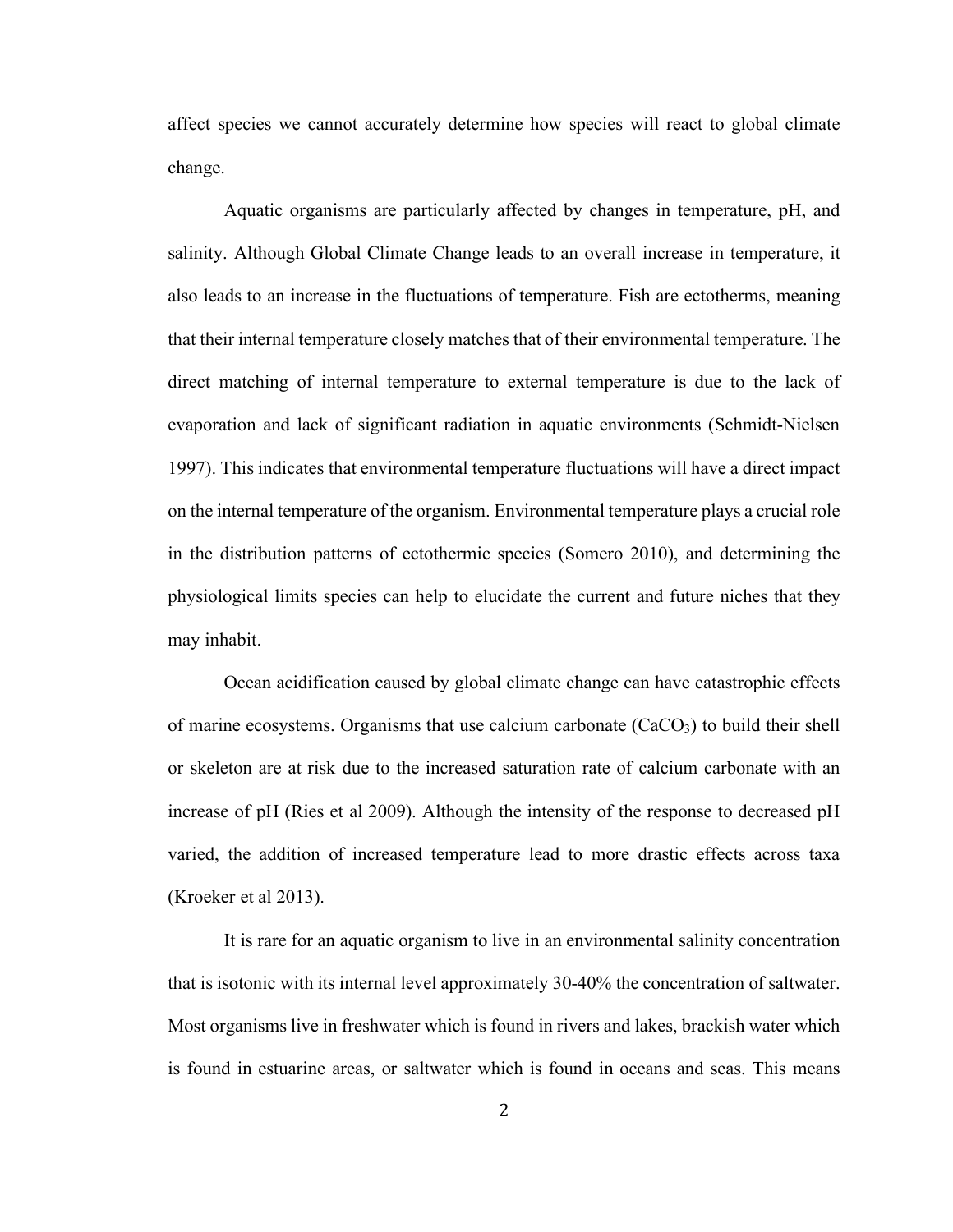organisms that regulate their internal ion concentrations are constantly undergoing the process of osmoregulation. Febry and Lutz 1997 concluded that although individuals living in isosmotic conditions still expend energy on osmoregulation, the relative costs of osmoregulation in freshwater or saltwater increase 3-4 times faster when fish are actively swimming, or when the energetic demand increases.

As strictly aquatic creatures, fish face unique challenges as a part of their habitat. The ability for fish to regulate or conform to environmental conditions varies depending on the abiotic factor meaning that although fish are ectotherms (or thermal conformers) they are regulators of their internal osmolality. Tropical ectotherms are more threatened by climate change because, in most cases, these organisms are already living close to, or at, their upper thermal tolerance limits (Somero 2010). In order to compensate for these thermal changes species will either need to acclimate or exhibit a distribution shift.

As sea levels rise, seawater is introduced into freshwater systems causing sufficiently large fluctuations in salinity and temperature simultaneously that freshwater taxa are unable to acclimate (Gunter and Hildebrand 1951). Saltwater intrusion is largely studied as it related to groundwater aquifers, however, less is known about how freshwater systems and the organisms that reside in them will be affected by this change. Coastal regions are expected to change dramatically, however, more studies must be done to determine how rivers just off of the coast will be affected. The organisms residing in rivers proximal to the coast may experience a significant salinity change.

Proximal causes of salinity-induced stress and mortality include cell shrinkage leading to damage of the membranes of mitochondria, the organelles that regulate programmed cell death (Berg at al. 2012). When a freshwater fish enters a saltwater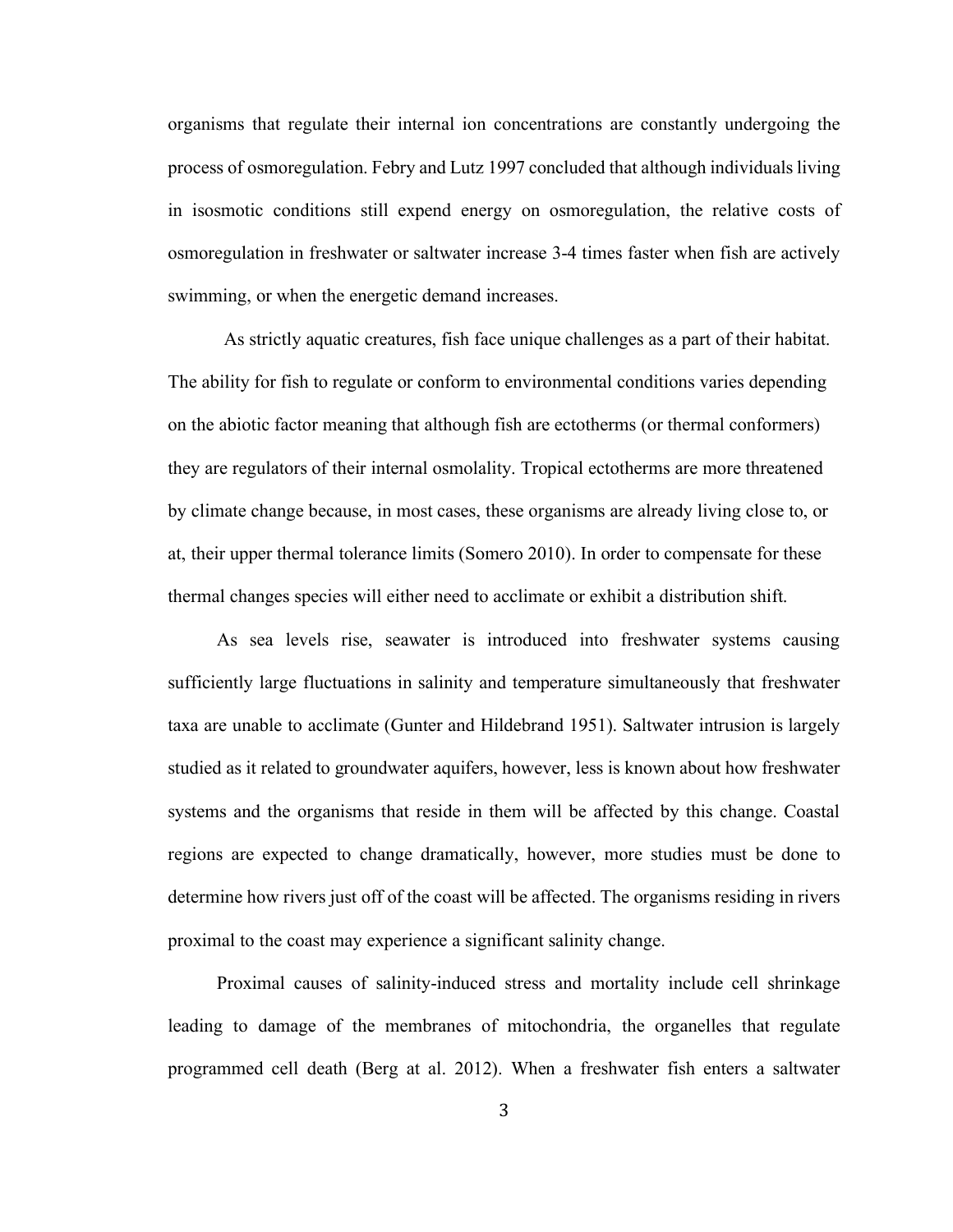environment a switch in cell volume regulation must be made (Schmidt-Nielsen et al. 1997). In freshwater, an organism contains more ions in their cells than in the environment, so in order to maintain homeostasis the organism must be conserving ions while also getting rid of excess water (Schmidt-Nielsen et al. 1997).

When that organism enters a saltwater environment, the organism encounters the opposite problem. The external environment now contains more ions than the cell, and so the organism must be constantly conserving water, while excreting excess ions (Schmidt-Nielsen et al. 1997). If an organism is not able to compensate for the salinity change then its cells will lose water and shrink. This volume change can cause the cell membrane to break, and the increased salinity can denature crucial proteins (Berg at al. 2012). When a cell is no longer able to maintain homeostasis an apoptotic pathway is initiated by the mitochondria (Berg at al. 2012).

Winter stress syndrome is a significant cause of mortality in freshwater fishes (Hurst 2007). These deaths are often referred to a 'winterkills', and occur in a variety of freshwater systems including lakes, reservoirs and rivers (Hurst 2007). A decrease in temperature can lead to mortality through a variety of ways including intrinsic, abiotic, and ecological factors (Hurst 2007). Examples of these factors include immunosuppression, predator avoidance, and prey capture, however, the most notable is how thermal stress affects the cells of an organism (Hurst 2007).

Proximal causes of temperature-induced stress and mortality include decreased osmoregulation ability and damage to the membranes of mitochondria (Schmidt-Nielsen et al 1997), the organelles that regulate programmed cell death. Organisms that are acclimated to low temperatures are able to compensate by either reducing permeability of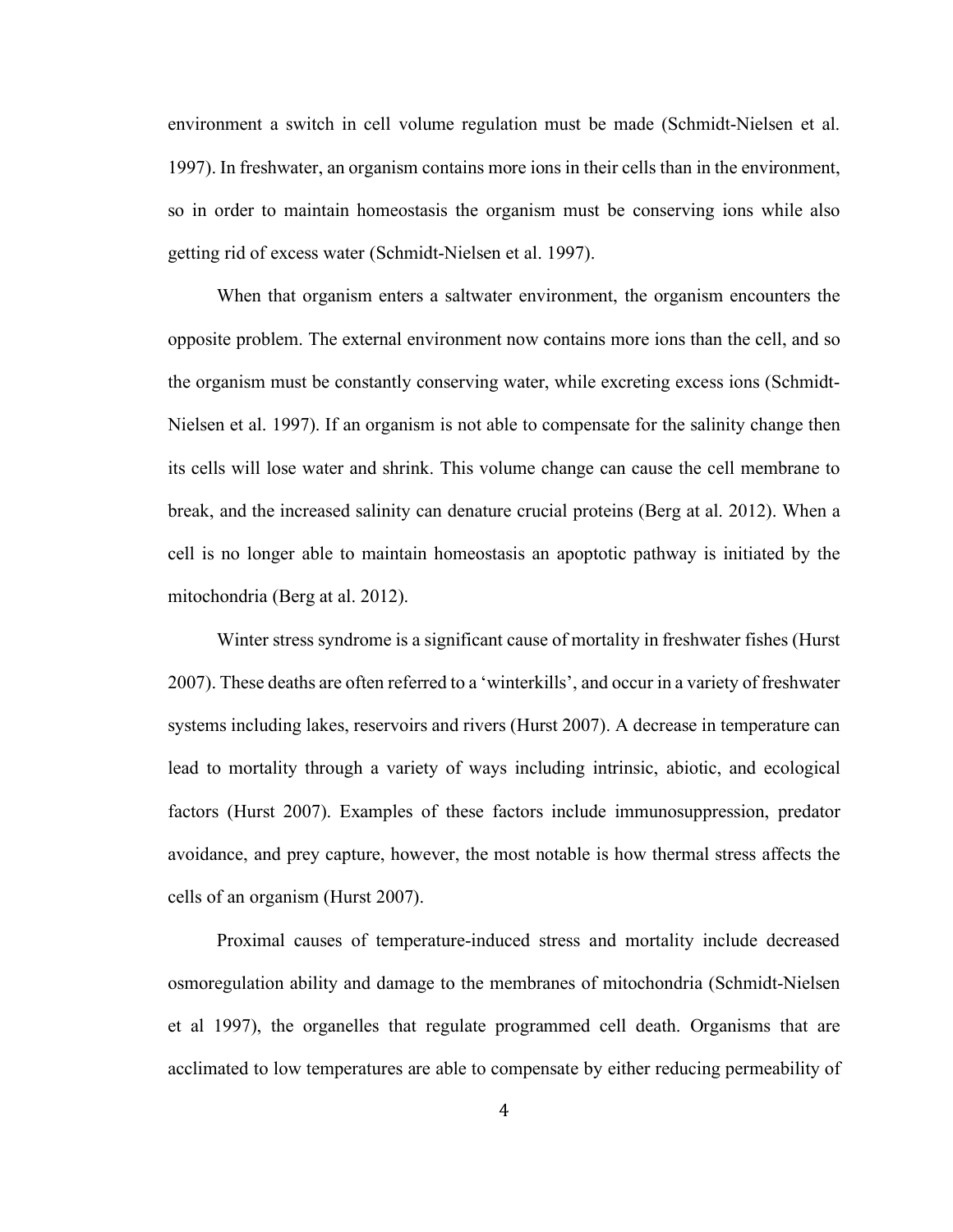the mitochondrial membrane, or by increasing the activity of ion pumps (Hurst 2007). Fish that are unable to compensate become stressed when these mechanisms are unable to maintain homeostasis(Schmidt-Nielsen et al 1997). When this happens cell membranes are either rendered useless, or have structural damage associated with increased rigidity (Schmidt-Nielsen et al 1997). When a cell is no longer able to maintain homeostasis an apoptotic pathway is initiated by the mitochondria (Berg et al. 2012).

Nile tilapia (*Oreochromis niloticus*) provide an ideal model to study the combined effect of temperature and salinity as it inhabits freshwater systems that are vulnerable to sea level rise, and winter stress syndrome, and also due to the large amount of genetic information available for this species (Hassan et al 2013). Tilapia are one of the largest commercial fisheries, so understanding how these phenomena will affect their populations will be crucial for cultures that depend on the nutrition they provide. Tilapia are of huge economical importance and Tilapia farming has increased 12-15% annually in the past two decades due to technological improvements (Lim & Webster 2006). Although most Tilapia species are endemic to the tropical freshwaters of Africa, Jordan and Israel, Tilapia are now cultured in both fresh and salt waters, and tropical, subtropical and temperate environments (Lim & Webster 2006).

Due to their ability to be reared in multiple environments, Nile Tilapia are a popular model organism for studying the effect of salinity and temperature on Nile Tilapia. Previous studies have identified this response by measuring glucose levels (Barcellos et al 1999), the endocrine system (Breves et al 2010) including cortisol levels (Kammerer et al 2010), immune response (Chebaani et al 2014), and growth rates and feed utilization (Likongwe et al 1996). The heritability of cold tolerance has also been of great interest,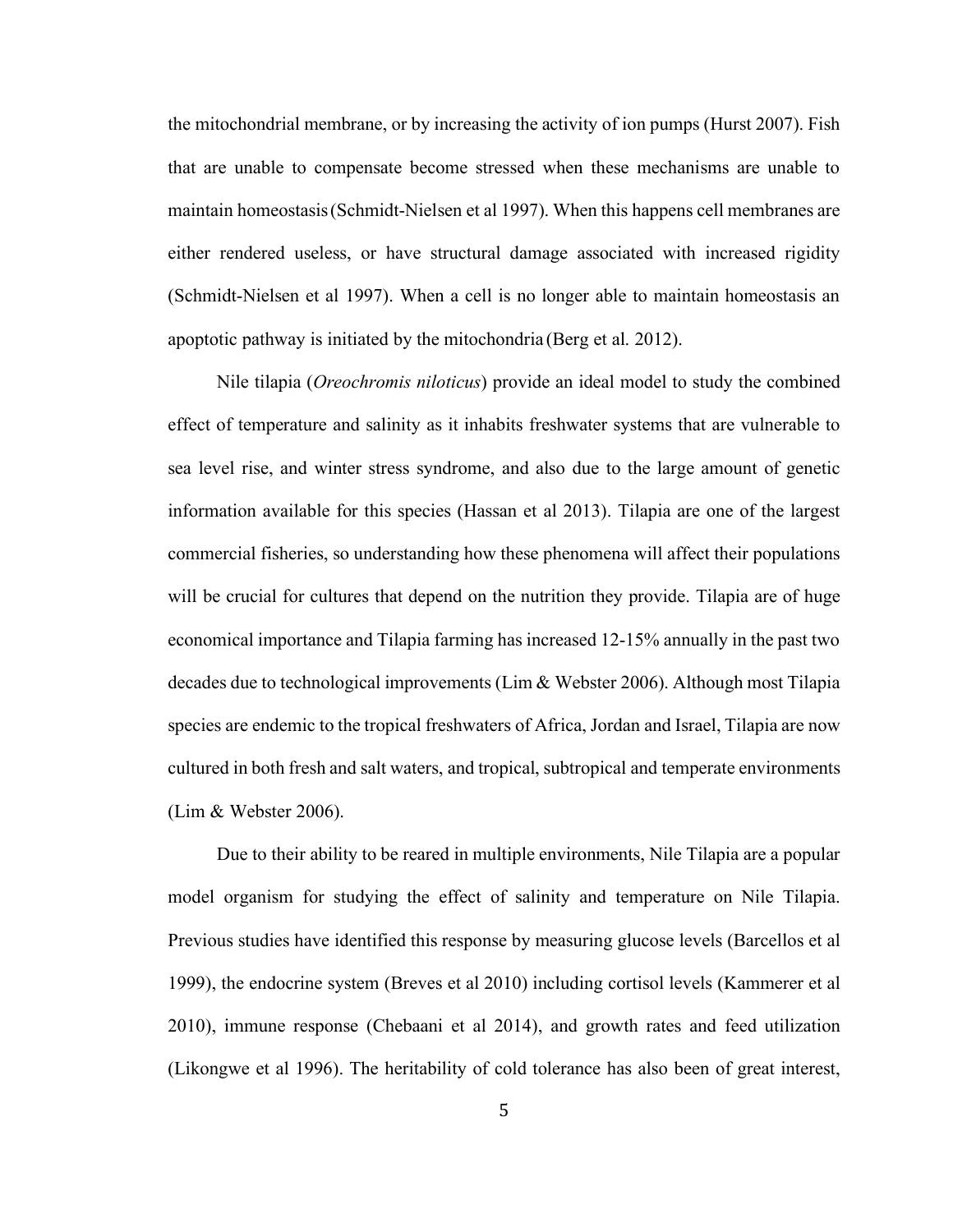especially due to the economic costs of winter mortality (Charo-Karisa et al 2005). Due to the economic need to decrease mortality of the Nile Tilapia during winter months, many studies have altered environmental conditions hoping to improve cold tolerance. Hassan et al 2013 found that by acclimating Nile Tilapia to isotonic salinity the disruption of ionic balance caused by cold stress was lessened when compared to individuals acclimated to freshwater.

Investigating the tolerances of the Nile Tilapia is not only important for the fisheries profession, but also creates awareness of their potential as an invasive species. In the United States alone, the Nile Tilapia is already invasive in many warmer freshwater systems. By investigating their tolerance to increased salinity and decreased temperature we can assess their threat to other habitats. As an invasive species, Tilapia compete for resources utilized by native fish, thereby exerting pressure on native species (Zamabrano et al. 2006). Nile Tilapia have also been documented preying on native amphibians and juvenile fish of other species (Zamabrano et al. 2006).

This study seeks to better understand how the combined effect of temperature and salinity affects an aquatic organism. Previous studies have investigated the effect of either temperature or salinity on cellular processes. To better predict whether Tilapia and other freshwater species will exhibit a shift in distribution, we need to better understand how the severity of salinity and temperature stress, not only separately but in combination, will affect these species. A more holistic approach will help to deepen our understanding of the consequences of climate change and expand our knowledge of which taxa will be 'winners' and which will be 'losers'.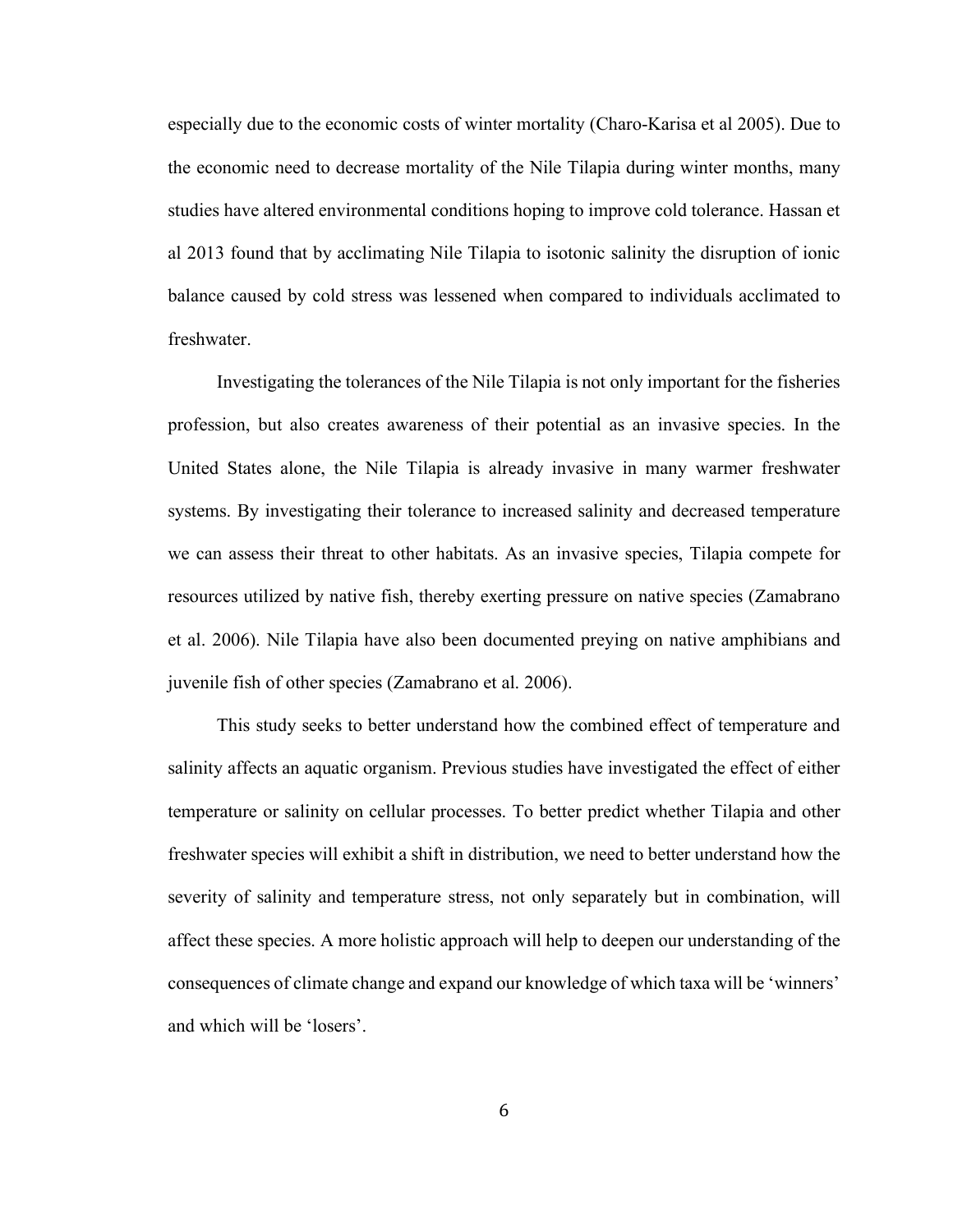Changes in the concentration of proteins (p53, GADD45 and PCNA) that assist in the regulation of the cell cycle in response to environmental changes was studied in **Chapter 2**. Other means of controlling cell cycle arrest and apoptosis include the protein family CCAATT/enhancer binding protein (C/EBP). **Chapter 3** investigates the response of C/EBP-d to changes in environmental salinity and temperature. In **Chapter 4** I investigated how salinity and temperature effect the cell cycle and potentially cause cell cycle arrest. Cell cycle progression and arrest is heavily regulated, often by proteins. Each of these are presented in manuscript format.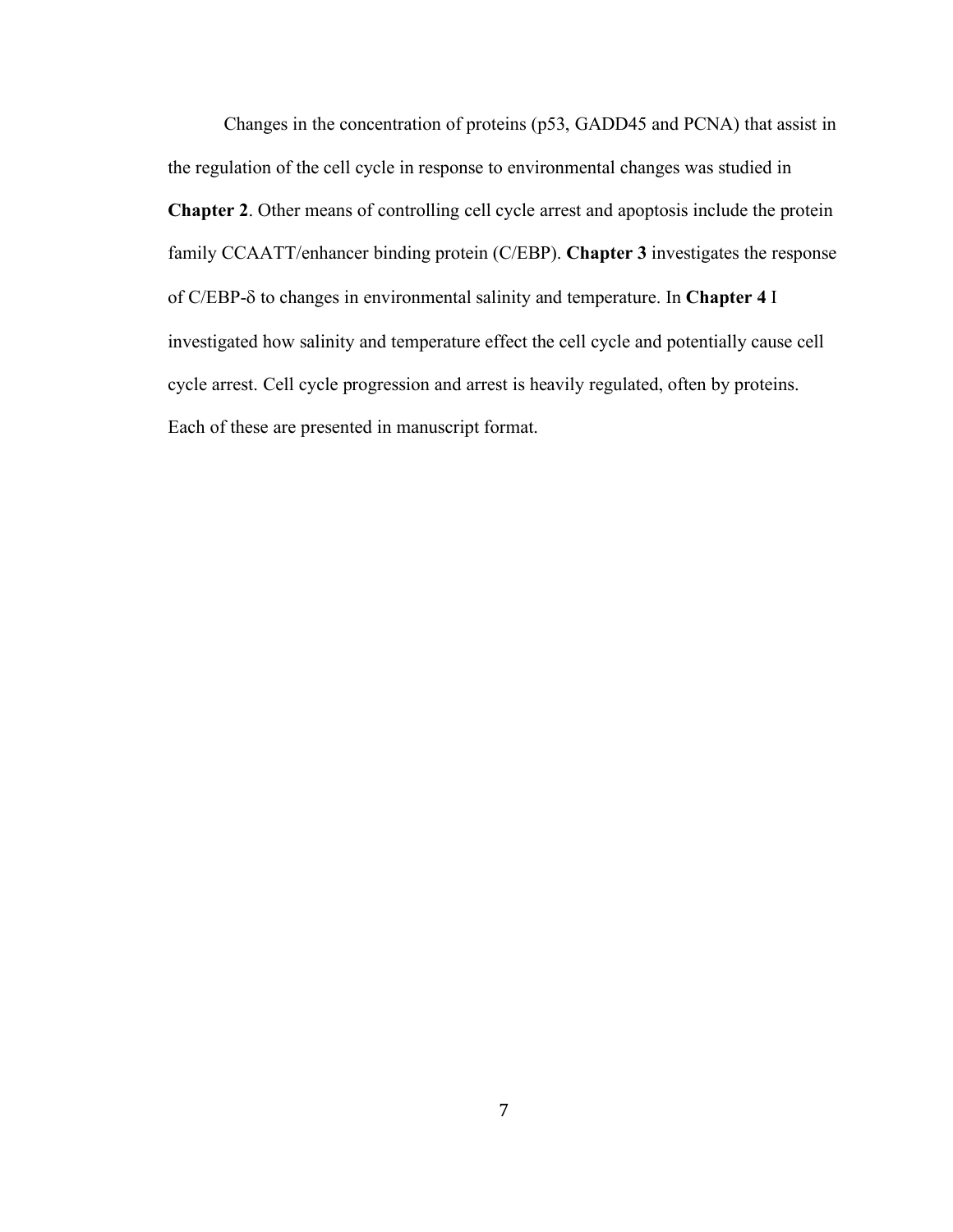# **Chapter 2: Flow cytometry analysis of the interactive effect of salinity and temperature on the cell cycle and apoptosis in Nile Tilapia,** *Oreochromis niloticus* **Abstract**

Frequent measures that aim to identify the tolerance of an organism to various environmental conditions rely on the mortality of said organism. However, the effects of sub-lethal stress can be just as important to consider as they may give rise to how an organism may live in such an environment (growth, reproduction, etc.). Coping with changes in environmental conditions can have a high energy cost. Even starting a cellular stress response alone has proven to be costly. It is therefore reasonable that organisms in stressful situation will dedicate energy sources to survival mechanisms, and downregulate non-necessary activities like growth, immune responses and reproduction.

Cell cycle arrest can occur at cellular checkpoints such as the ones located at G1 or G2/M. Monitoring the DNA replication process is crucial to cellular activities, and disruptions such as cell size issues or DNA damage can cause this process to stop. Sudden changes in salinity and temperature can damage DNA or cause an increase in reaction times. I subjected the Nile Tilapia (*Oreochromis niloticus*) to a variety of salinity and temperature treatments. By analyzing the DNA content in cells after one hour of exposure I was able to assess the proportion of cells in each cell phase.

There were no significant changes in the proportions of cells in G1, S, or G2 due to an increase of salinity in warm water. In cold water there is a steady decrease of the percentage of cells in G1 as salinity is increased. A significant increase in the number of cells in G2 in response to cold temperature was found, however, this effect was not made greater by the addition of salinity. Increasing number of cells in G2/M suggests that there is cell cycle arrest occurring at the G2/M checkpoint. Salinity changes in warm

8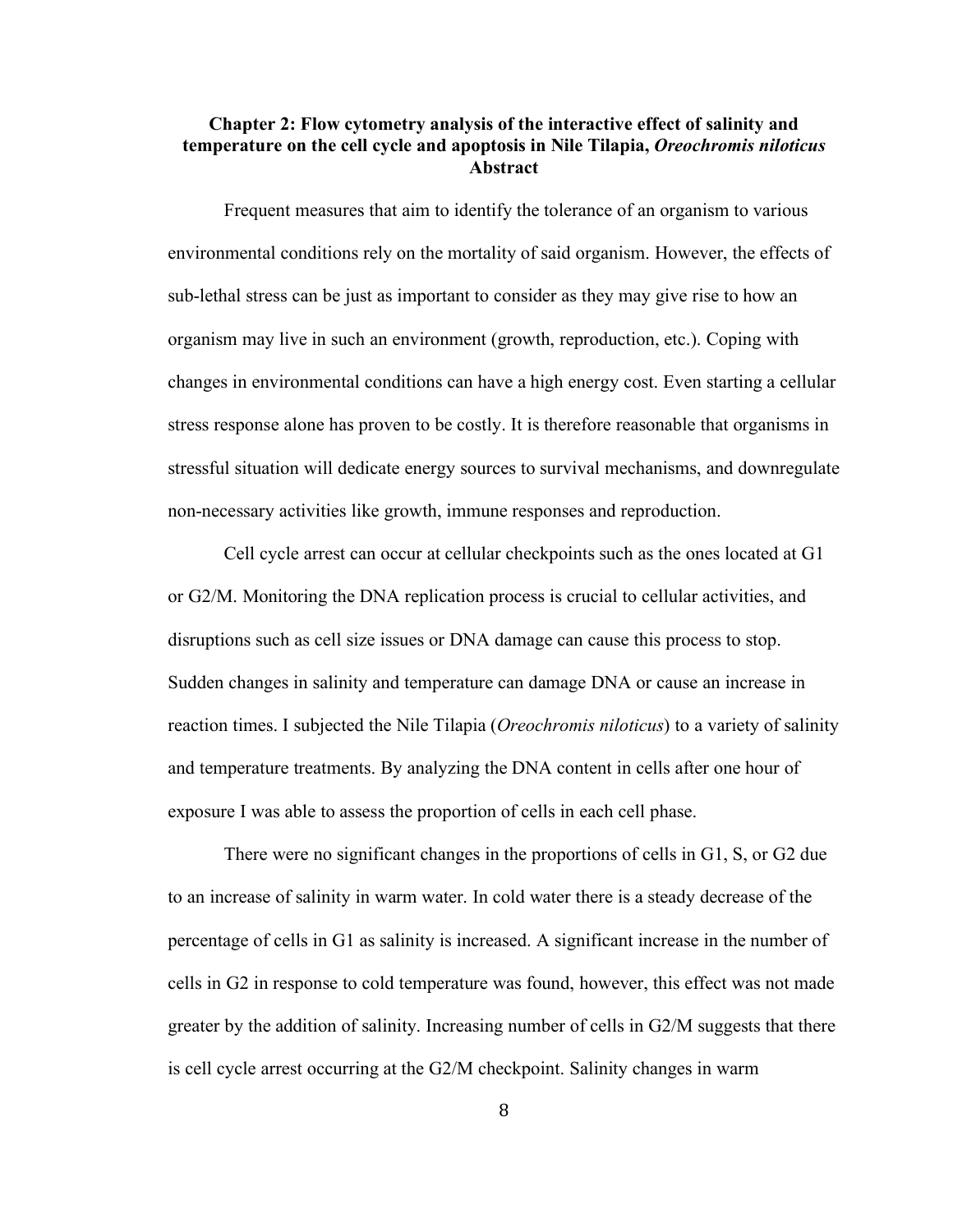temperature had no significant effect on cell cycle proportions. Cold temperature exposure lead to significant increase in the proportion of cells in G2, with no significant changes as salinity was increased.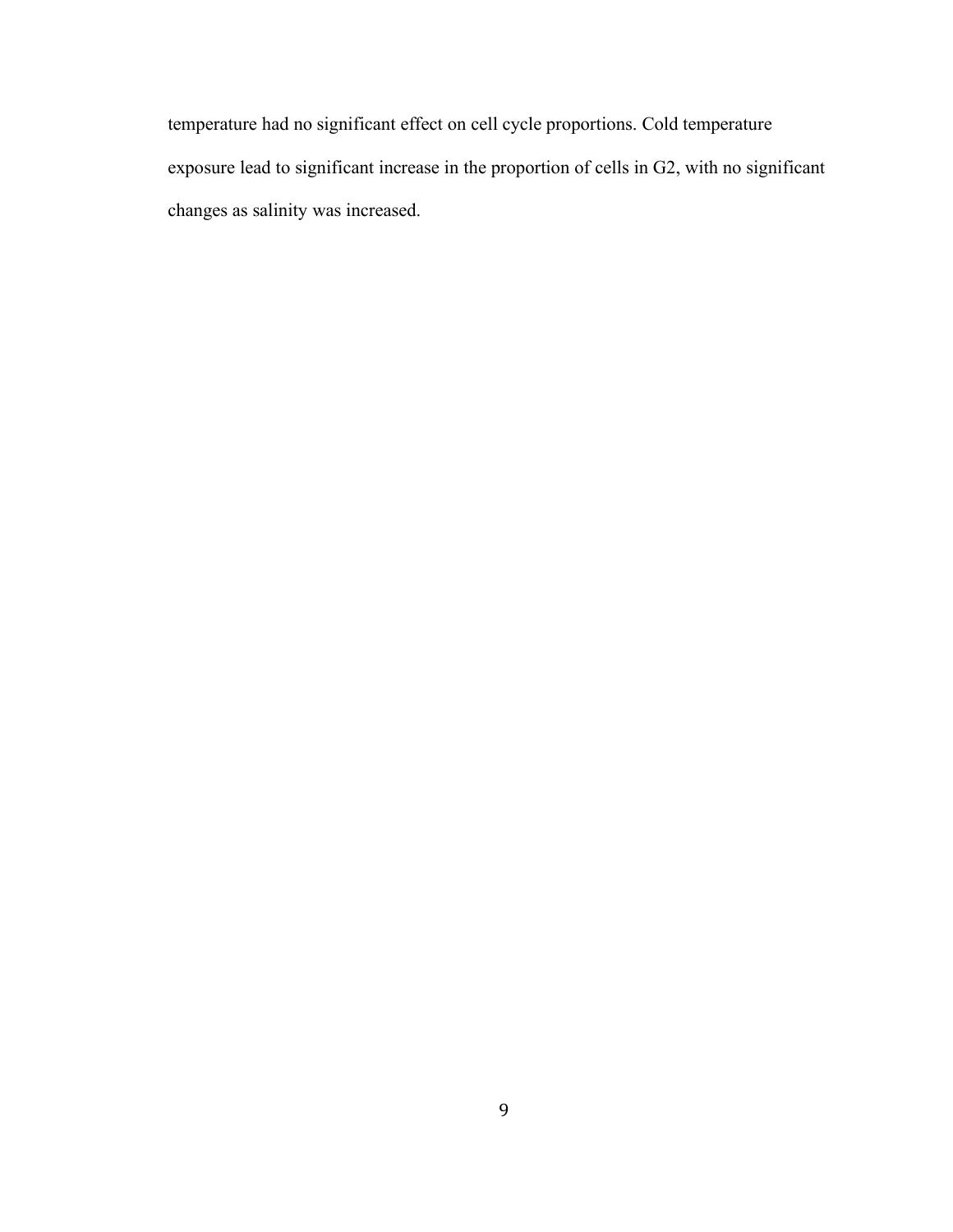#### **Introduction**

The phenomenon of abiotic factors influencing the distribution of species is well documented. By not only understanding current distribution patterns but also the limits of species we can better predict how these patterns will change in response to global climate change (Somero 2010). Gaining valuable insight into the tolerances of various species will not only assist in the conservation of important species, but can also indicate which species have the potential to be successful invasive species. Invasive species can have drastic effects on the local fauna of a region.

Global climate change not only affects species distribution, but the stress caused due to environmental changes can affect the timing of an organism's feeding, growth and reproduction (Visser et al 2012). When investigating the effect that environmental changes have on an organism there are several ways to measure direct effects. Some of these include saltwater challenges for salinity tolerances, temperature that is leathal to 50% of individuals (or LT50) for temperature ranges, etc. However most of these measures tell you whether or not an organism is able to survive the stress, but do not do not give insight as to how the organism might live in such an environment. It is important to study which stresses are lethal to organisms, however, it is also important to consider sub-lethal stresses.

The effects of sub-lethal stress on fishes has been widely studied in response to a variety of stressors, especially those pertaining to aquaculture. Although the duration of some stressors may be short, their effects can drastically reduce the fitness of an organism. The ability for an organism to respond quickly to these stresses is often crucial to its survival. Juvenile chinook salmon subjected to a rapid increase in water temperature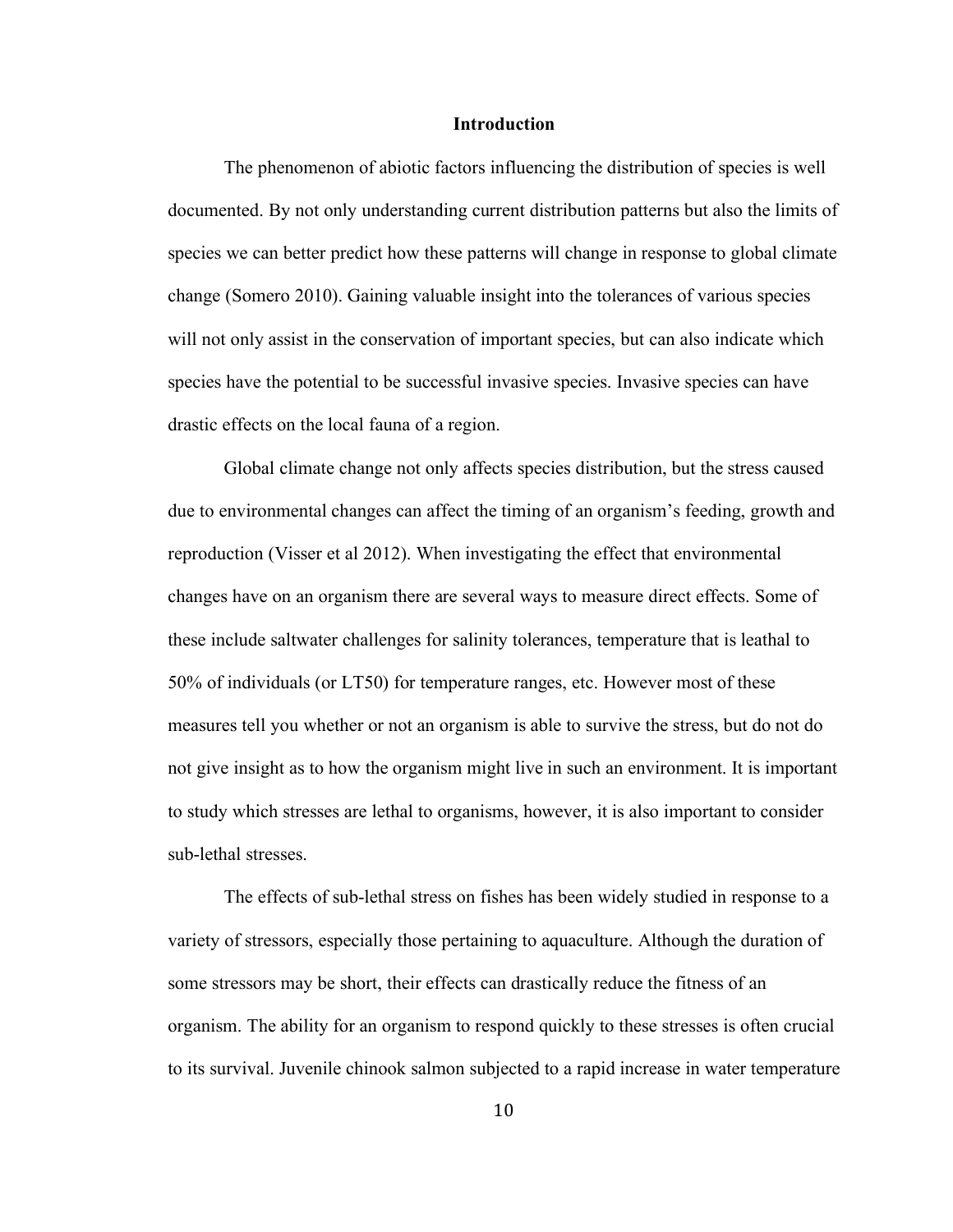showed an increase in plasma corticoid concentration after only 24 minutes, that lasted for 3 hours (Strange et al 2011). The ability for salmon to rapidly induce a stress response (plasma corticoid concentration) allows for faster regulation of thermal changes. This study shows that thermal stress can be identified in both short-term and long-term time frames.

Even the act of triggering a cellular stress response is a costly process, as is the return to homeostasis (Schreck 2009). When an organism is diverting energy to upregulating a stress response, less energy is available for other processes. In juvenile steelhead only subjected to three consecutive 2-minute disturbances, the available energy for other activities was reduced by one-quarter (Barton & Schreck 1987). Processes that are not immediately needed for survival are typically shut off such as reproduction (Schreck et al 2001), and growth (McCormick et al 1998). When an organism stops the replication of DNA and cellular division this is commonly referred to as cell cycle arrest.

Studies involving cell cycle arrest often tie into process not needed for survival, such as DNA damage caused by chemotherapeutic drugs (Linke et al 1996) or UV radiation (Gentile et al 2003) due to their potential to stop the spread of un-regulated cellular proliferation in cancer. Cell cycle arrest does not only occur in response to DNA damage. Linke et al (1996) found that the protein p53 was able to cause reversible cell cycle arrest at the  $G_0/G_1$  checkpoint even when there was no detectable DNA damage that had occurred.

The ability of a cell to divide into two genetically identical daughter cells relies upon accurate DNA replication and division (Murray 1992). In order to complete this process, a cell goes through several phases of the cell cycle. The order of the stages of the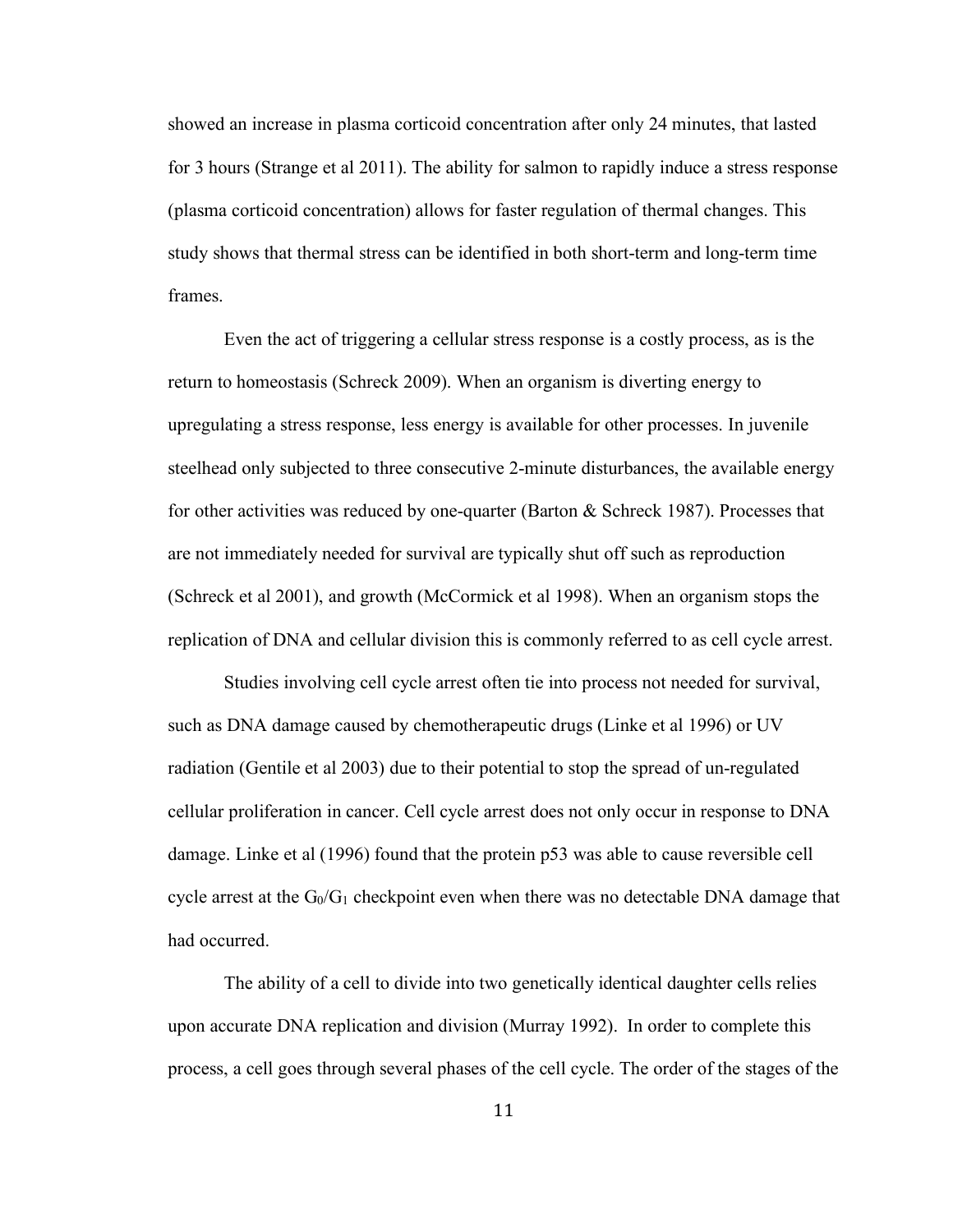cell cycle are as follows:  $G_1$ , S,  $G_2$ , and M (Schafer 1998). The  $G_1$  and  $G_2$  phases are gaps in the cell cycle, with  $G_1$  being the stage at which the cell is preparing for DNA synthesis (Schafer 1998). The S phase is the synthesis of DNA where the DNA content doubles from 2N to 4N (Schafer 1998).  $G_2$  phase is a second gap following the S phase, where cells are preparing for mitosis (Schafer 1998). During the M phase mitosis occurs, and the cell splits into two daughter cells (Schafer 1998).

There are several cell cycle checkpoints located at various stages in the cell cycle. Cell cycle checkpoints are widely used because of their ability to recognize DNA replication errors. The loss of function of checkpoints has been documented in the alteration of normal cells into cancer cells (Elledge 1996). There are three cell cycle checkpoints: the G1 checkpoint (or the major checkpoint), the G2/M checkpoint and the metaphase checkpoints or spindle checkpoint (Elledge 1996).

Cells can stop at any of the checkpoints for various reasons, including an increase or decrease in cell size or DNA damage (Barnum & O'Connell 2014). Cell size is regulated to ensure that each daughter cell has the exact amount of biosynthetic and genetic materials (Barnum & O'Connell 2014). This type of cell cycle control is crucial for multicellular organisms to regulate proper organ size and nutrient distribution (Barnum & O'Connell 2014). When cells are too small they can cause cell cycle arrest at both the G1 and G2/M checkpoints (Barnum & O'Connell 2014).

DNA damage can occur due to intrinsic or extrinsic mechanisms. When DNA damage is detected, a signal is sent that can arrest cells. The phase in which cells are arrested depends on where the DNA damage is sensed (Elledge 1996). Cell cycle arrests in G1 phase prevent cells from entering the S phase (Elledge 1996). If cells are in the S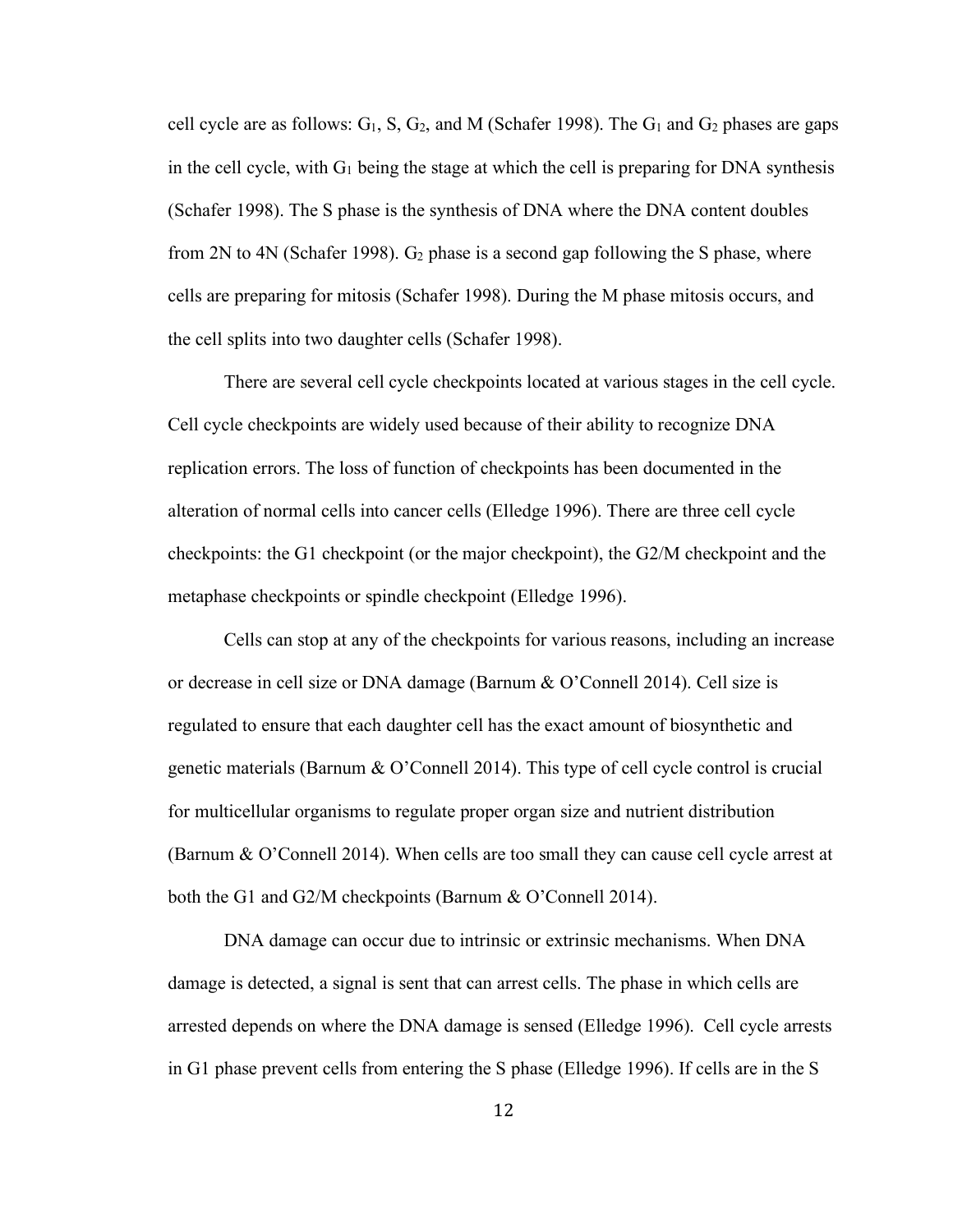phase when DNA damage is detected, DNA synthesis can be slowed down (Elledge 1996). The S phase is a very vulnerable time for DNA damage since the damage must be repaired or it can physically block polymerases (Barnum & O'Connell 2014). Lastly, if cells are in the G2 phase during DNA damage, they are arrested and can initiate DNA repair pathways (Elledge 1996).

Effects of sub-lethal stress have been documented to cause cell cycle arrest and apoptosis in the liver cells of the Antarctic fish *Trematomus bernacchii* (Sleadd et al 2014). The proportion of cells in G1 phase decreased in response to heat exposure with a simultaneous increase in the number of apoptosis cells observed (Sleadd et al 2014). By assessing the changes in cell cycle in response to a sub-lethal stress we can get a better grasp on whether or not that organism can not only survive a stress but continue to grow, find food, avoid predation and reproduce.

This study investigates changes in cell cycle response to salinity stress, low temperature stress, and the simultaneous exposure to these stresses in the Nile Tilapia (*Oreochromis niloticus*). After a direct transfer from freshwater into 2/3 strength saltwater, the proportion of gill epithelial cells of the Mozambique Tilapia (*Oreochromis mossambicus*) in G2 increased, indicating a G2/M cell cycle arrest occurred (Krammer et al 2009). When Nile Tilapia were exposed to the low temperature of 18°C cells showed an initial suppression of DNA synthesis, and finally stabilized at 30% of the level of DNA synthesis in the control group (Chen & Yew 1988). The cellular responses of the Nile Tilapia to increased salinity and low temperature are of great use for aquaculture purposes, and to better predict the invasive potential of this species in non-native habitats.

13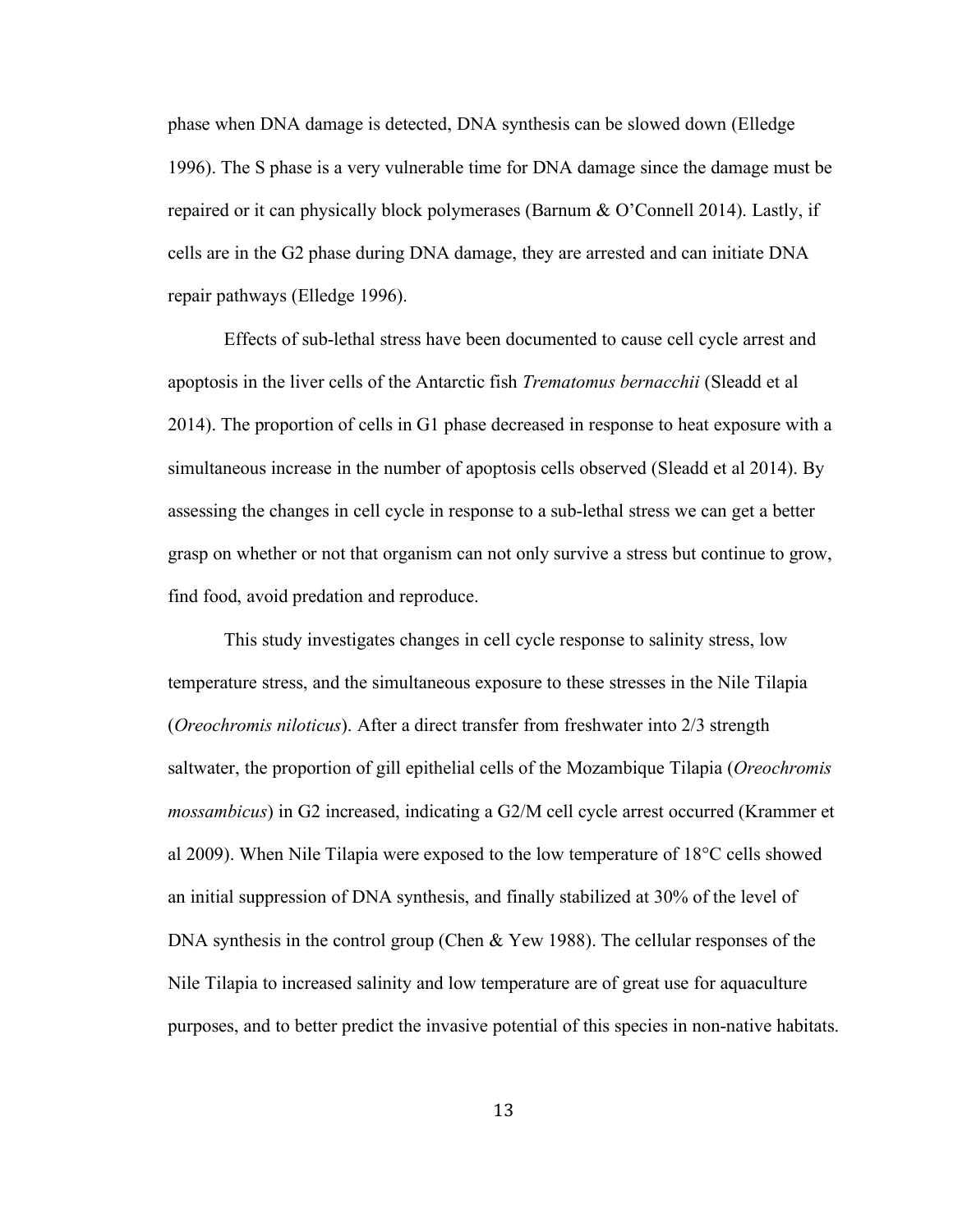By subjecting individuals to a variety of salinity and temperature treatments the cellular responses can be measured.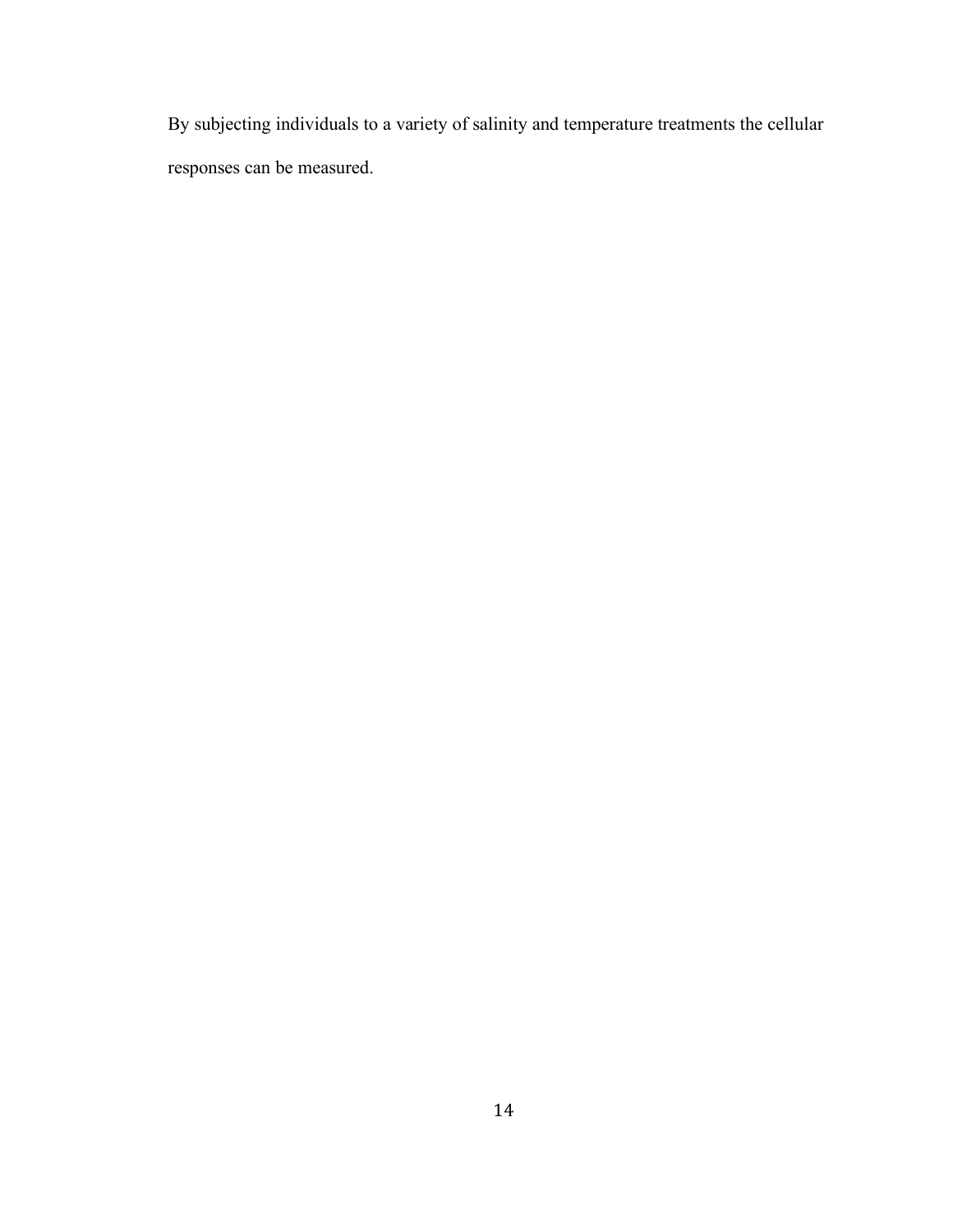#### **Methodology**

#### *Animals*

All rearing protocols and experiments followed the rules and regulations set by IACUC. Before obtaining and handling fish, all protocols were approved by the Portland State University Animal Care and Use Committee. Fingerling Nile Tilapia (*Oreochromis niloticus*) were obtained from Greenhill Gardens (Eugene, Oregon, USA) and were reared for 6 months at Portland State University. Tilapia were fed ad libitum daily with 1.5mm pelleted commercial feed consisting of 33.0% crude protein, 10.0% crude fat, and 2.0% crude fiber. All fish were kept on a 12 hour light:12 hour dark photoperiod, at 22°C in freshwater  $(\sim 0 \text{ ppt})$ . Water conditions were monitored daily.

Fish were common gardened (reared in the same tank and conditions) for at least two weeks prior to use exposure treatments. Fish were then transferred to treatment tanks, with 10 fish per tank. One tank was used as a temperature and salinity control (22<sup>o</sup>C and 0 ppt), while the other five treatments consisted of 22°C and 14 ppt, 22°C and 34 ppt, 14°C and 0 ppt, 14°C and 14 ppt, and 14°C and 34 ppt, as illustrated in Table 1. Salt concentrations were made in the lab by mixing deionized tap-water with Instant Ocean Sea Salt and concentrations were measured using a hydrometer. Fish were held in the treatment tanks for 1 h, and then euthanized *via* rapid freeze and cervical dislocation. Spleen tissues were collected. Spleen tissues were used for flow cytometry analysis due to the ability to easily separate cells.

#### *Tissue Preparation*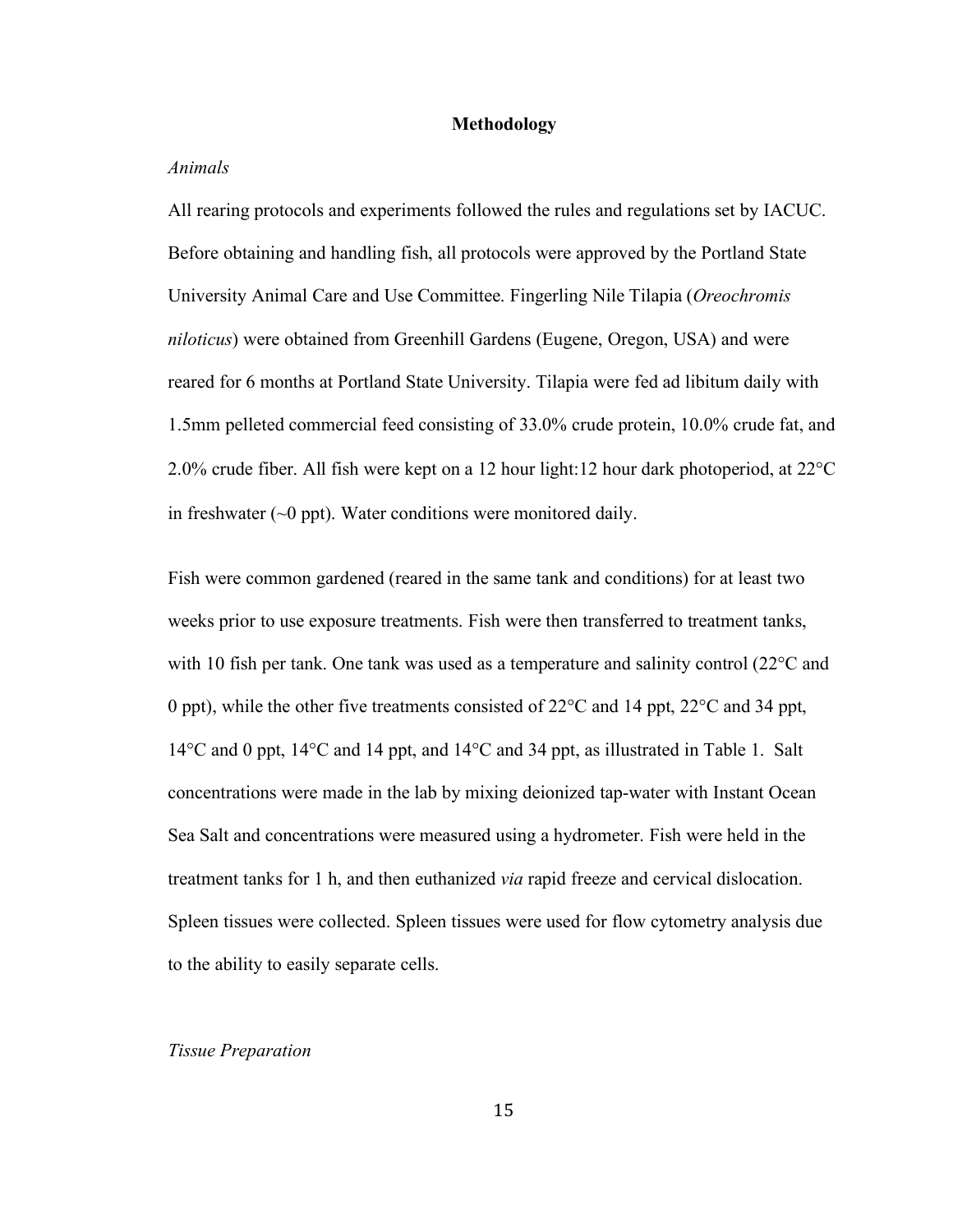Spleen tissues were incubated in a concentration of collagenase of 5 units/mL of cell suspension buffer (292.5 mmol 1<sup>-1</sup> NaCl, 5 mmol 1<sup>-1</sup> KCl, 2.5 mmol 1<sup>-1</sup> MgCl<sub>2</sub>, 3 mmol  $1^{-1}$  CaCl<sub>2</sub>, 2 mmol  $1^{-1}$  NaHCO<sub>3</sub>, 2 mmol  $1^{-1}$  NaH<sub>2</sub>PO<sub>4</sub>, 5 mmol  $1^{-1}$  glucose and 50 mmol 1-1 Hepes, [pH 7.8]) for 1 hr under constant shaking to dissociate cells. Cell suspension buffer was made in the laboratory following the protocol previously defined by Sleadd et al (2014). Cells were then strained through a cell sieve, centrifuged at 13,000 x g for 10 minutes, then re-suspended in 100% Ethanol and stored at 4°C.

#### *Flow Cytometry*

Flow cytometry protocol was adapted from Sleadd et al (2014). Spleen cells were pelleted by gentle centrifugation, and ethanol removed. Cells were then washed in 1xPBS, and then re-suspended in staining solution containing propidium iodine (0.02% DNase-free RNase, 0.005% propidium iodine in 1xPBS). Cells were incubated in staining solution for 30 minutes on ice, and then analyzed using a BD Accuri<sup>TM</sup> C6 Flow Cytometer. Utilizing C software (BD Accuri™) cell data was collected and analyzed. Propidium iodine fluorescence was used to determine DNA content, which allow for the drawing gates around the populations of the cells of interest. In order to remove any potentially clumped cells, double discrimination was utilized. By measuring peaks within our gate of interest, percentages and total counts of cells within each cell stage were recorded.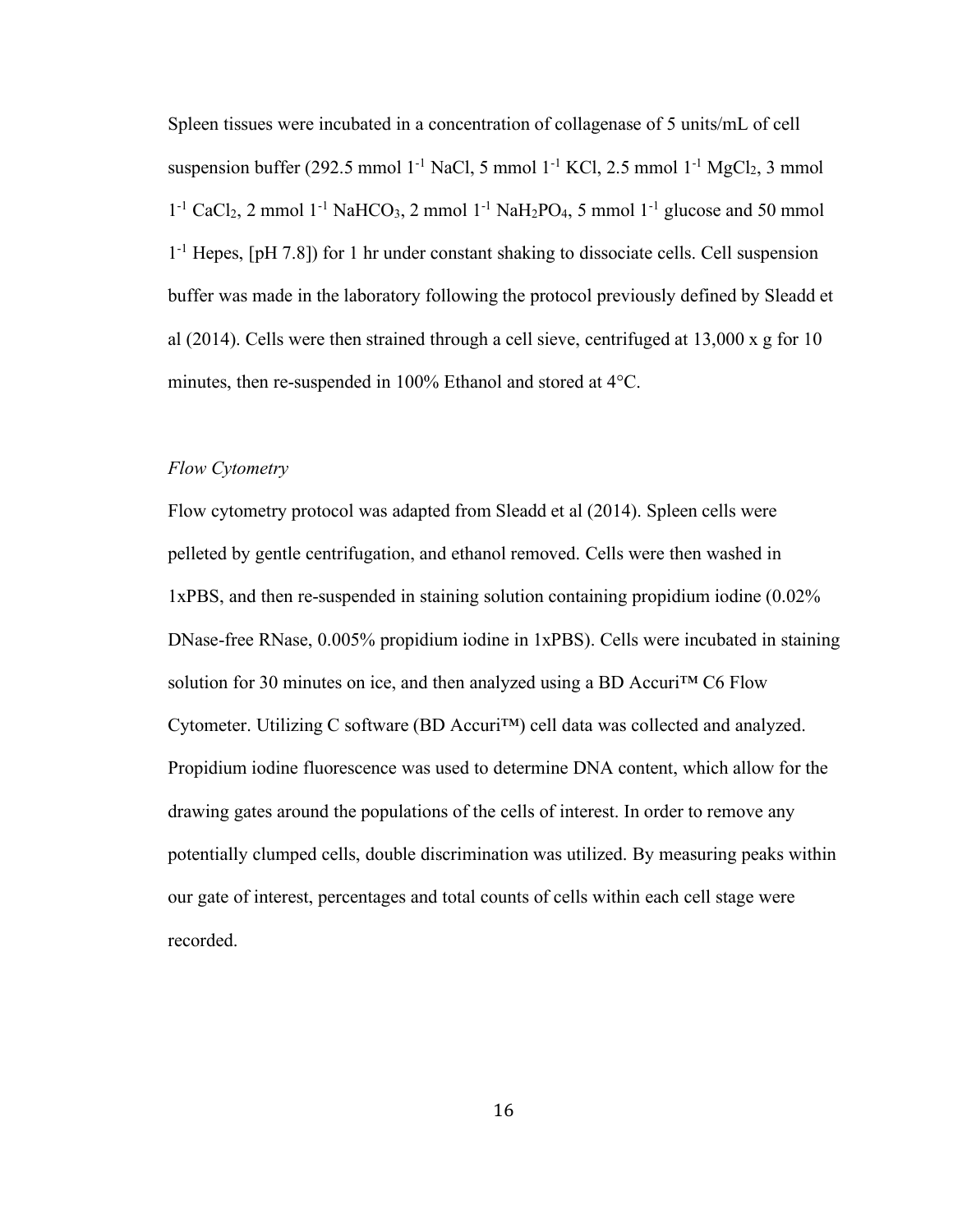## *Statistics*

All statistical analysis was performed using Microsoft Excel 2010. To compare the differences in mean percentage for each cell cycle phase, t-tests were used. Due to unequal sample sizes a two-sample t-test assuming unequal variances was performed. Only two-tailed p-values were used as the final p-value, and any value under  $P=0.05$  was considered statistically significant. All treatment groups were compared against all other treatment groups for the same cell cycle phases.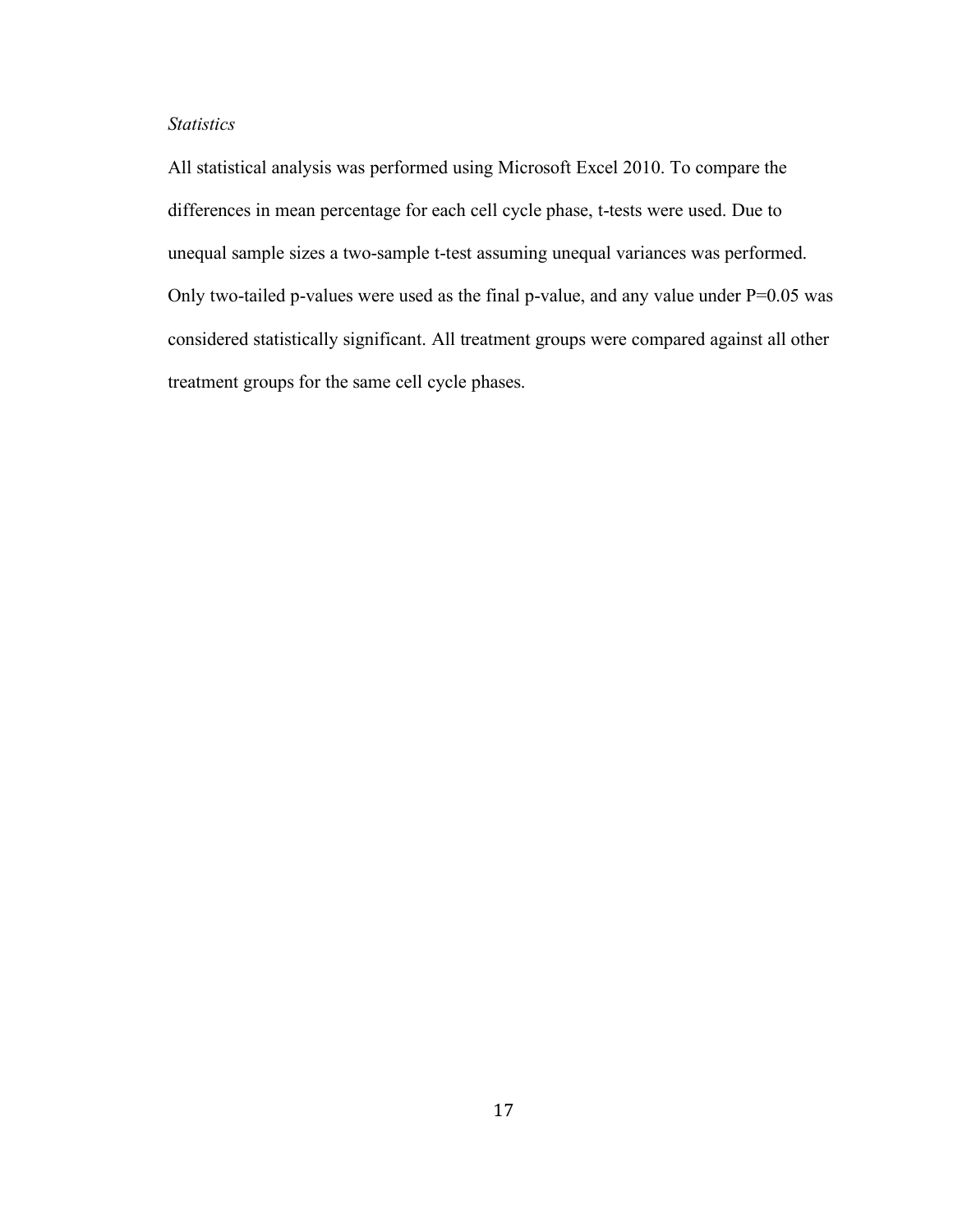#### **Results**

The effects of salinity and temperature on cell cycle phases were complex and are visualized in Figure 2.

#### *Cell Cycle: G1 Phase*

After one hour there were no significant changes in the percentage of cells in G1 with increased salinity in warm water, Table 2. In cold water, there was a trend of decreasing percentages of cells in G1 with increasing salinity. There is no significant difference between cold freshwater and cold brackish water, or cold brackish water and cold saltwater. However, there is a significant decrease in the amount of cells in G1 from cold freshwater and cold saltwater ( $p=0.024$ ) and from warm saltwater to cold saltwater  $(p=0.002)$ .

#### *Cell Cycle: S Phase*

There were no significant changes in the proportion of cells in the S phase, Table 3. Within the cold water treatments, the effect of increased salinity was significant. The cold saltwater treatment had significantly higher cells in S phase when compared to both cold freshwater ( $p=0.026$ ) and cold brackish water ( $p=0.039$ ).

#### *Cell Cycle: G2 Phase*

Cells in the G2 phase were the only ones to have significant differences in warm water with increasing salinity, Table 4. In comparison to the control (warm freshwater) there were no significant changes in warm brackish water or warm saltwater. However when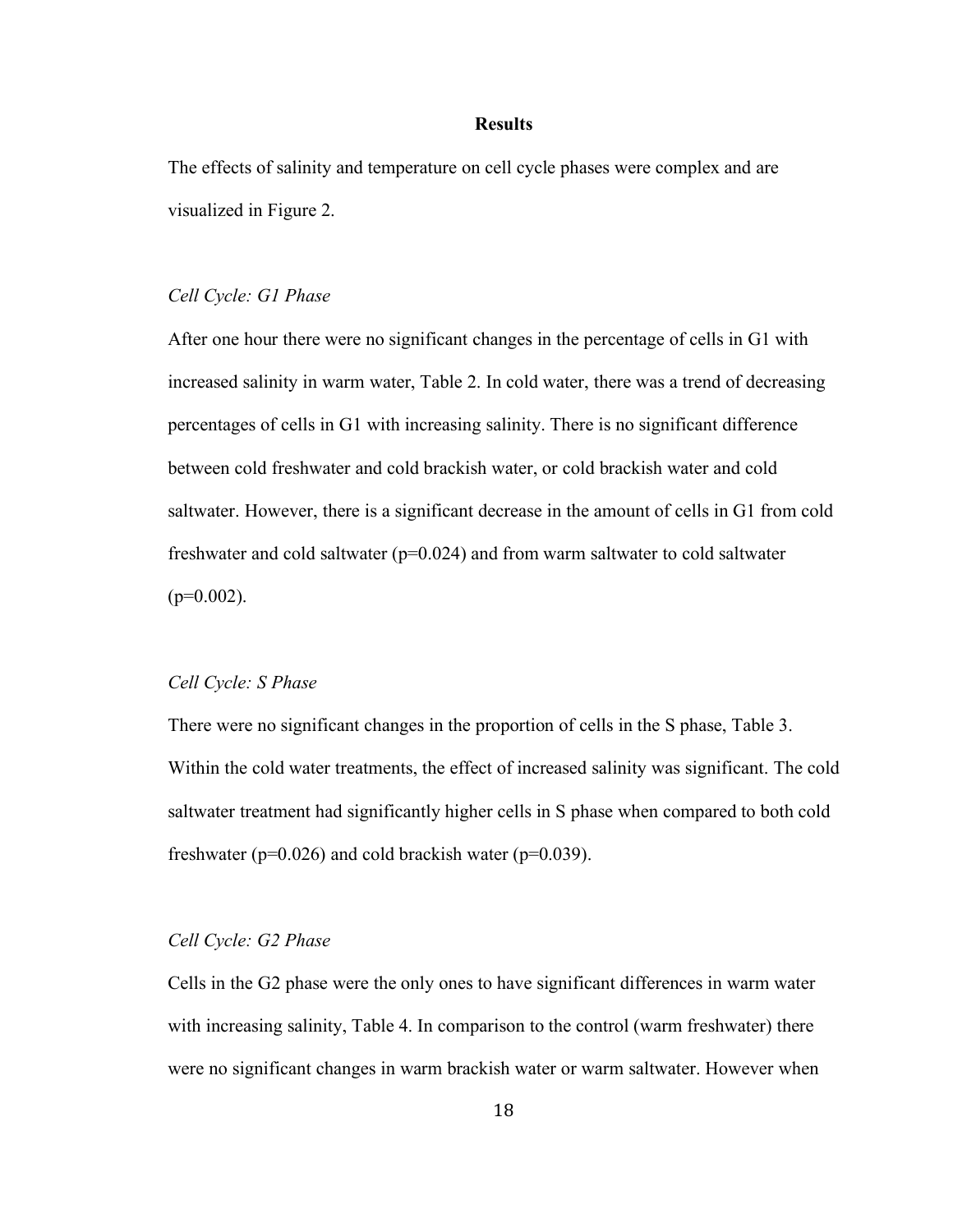compared to the warm brackish water, there was a significant increase in the proportion of cells in the G2 phase in the warm saltwater group (p=0.002). All cold water treatments were significantly higher than all warm water treatments (p<.01). When salinity increased in the cold water groups there were no significant changes.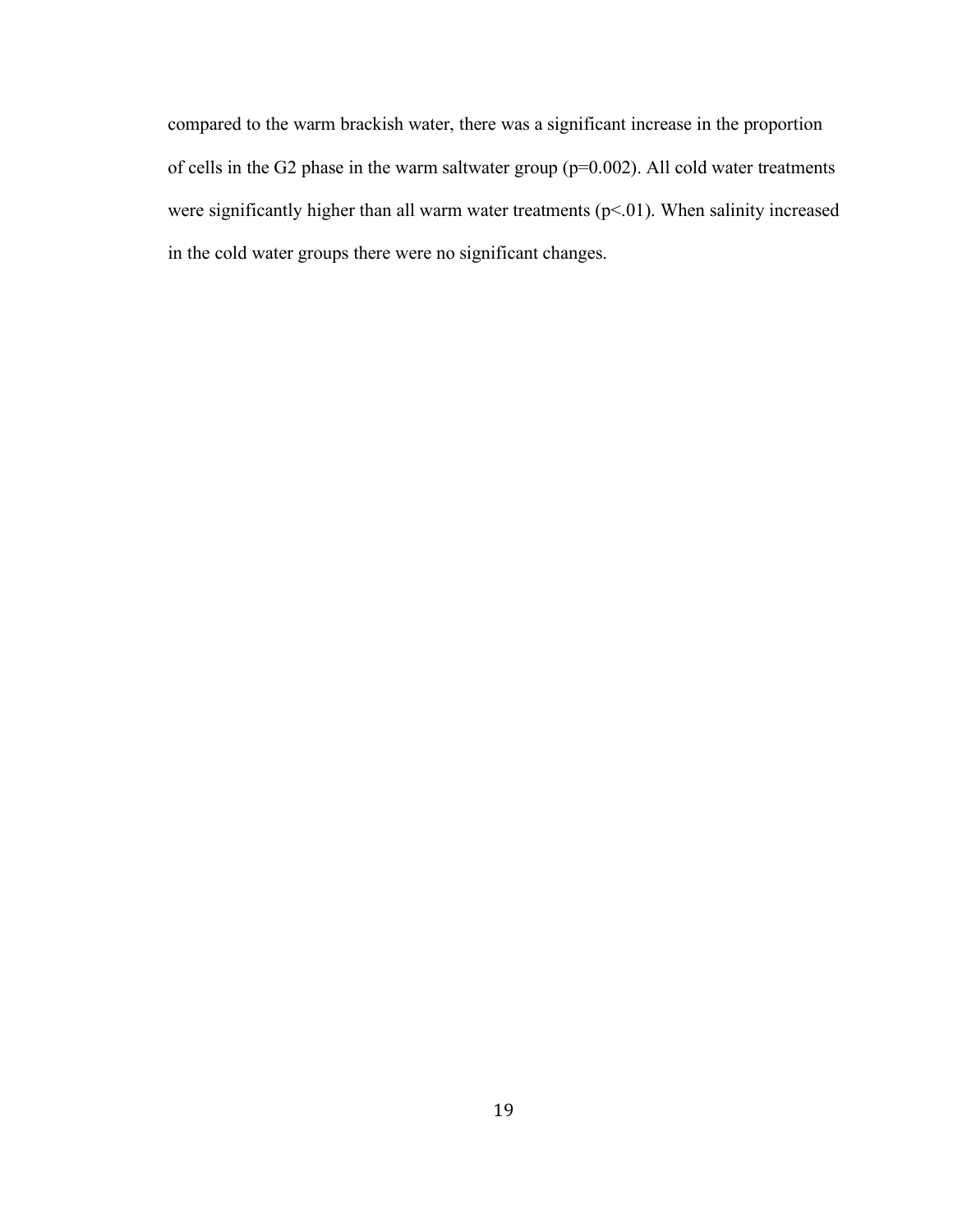#### **Discussion**

All phases of the cell cycle measured had significant differences in response to some of the exposures performed. For the warm water treatments there were no observed changes in the proportions of G1 in response to increased salinity. Therefore there was no evidence for G1 cell cycle arrest due to increasing salinity in Nile Tilapia after one hour of exposure.

In the cold water treatments, however, there was a trend of a steady decline in the percentage of cells in the G1 phase with an increase in salinity. In this cell phase brackish water served as a mid-range treatment, since it was not significantly different than any other cold water treatment. The proportion of cells within the S phase significantly increased in the cold saltwater group, and this in concert with the G1 data suggest that cells are continuing to leave the G1 phase and entering the S phase in response to cold saltwater.

Lastly, there was a significant increase in the percentage of cells in G2 was observed across all cold water treatments in comparison to all warm water treatments. Increasing salinity within the cold water groups had no effect on the proportions of cells in G2 however. These data suggest that there is cell cycle arrest at the G2/M checkpoint in response to cold temperature, but that this effect is not magnified by the addition of increased salinity.

Previous studies have identified a similar trend of increasing cells in the G2 phase due to cell cycle arrest at the G2/M checkpoint in response to salinity stress (Krammer et al 2009). However, this study revealed similar results due to low temperature stress.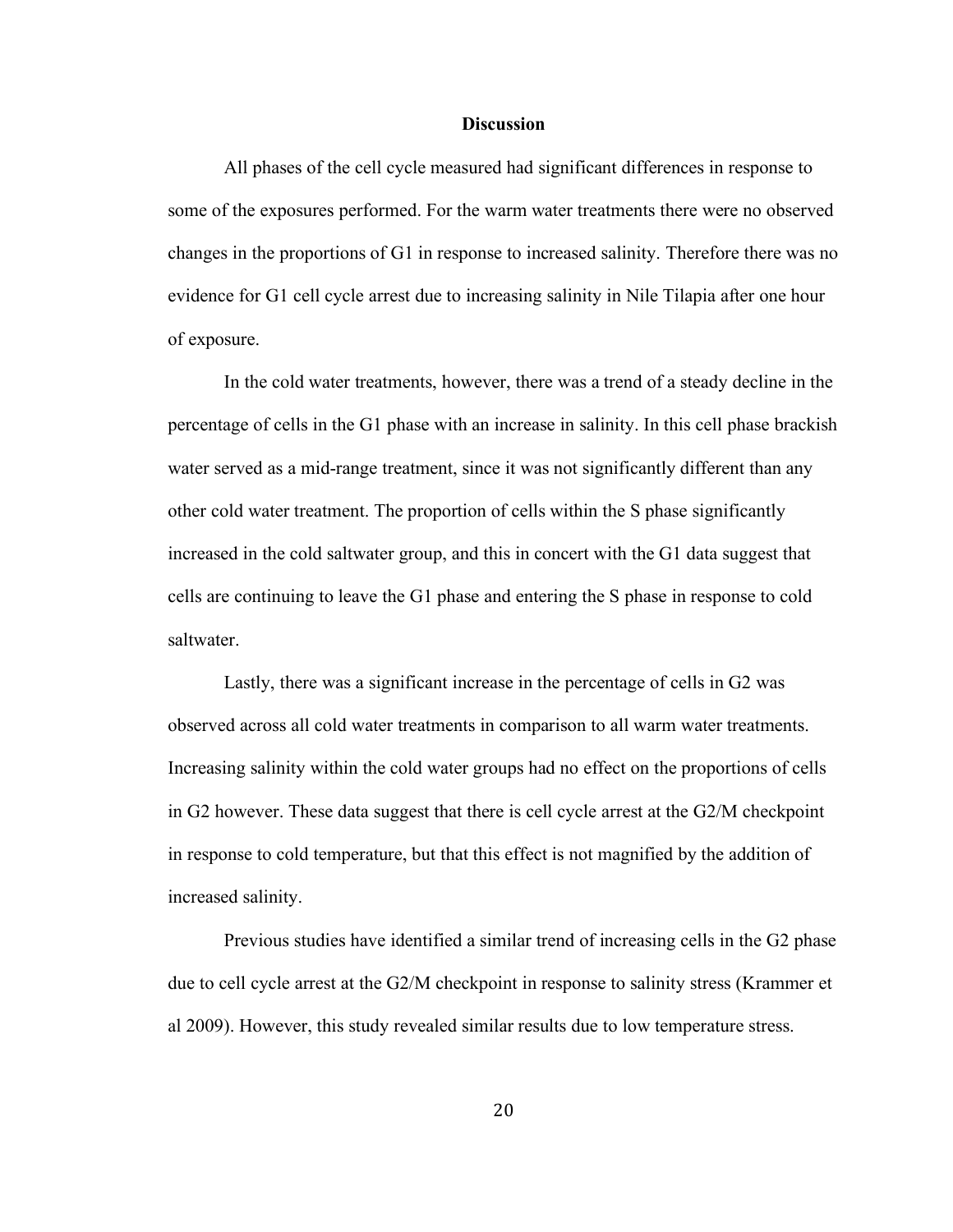Although the previous salinity stress utilized was 2/3 saltwater, we were not able to achieve the same results even in our full strength saltwater exposure in warm water.

Studies on low temperature in Tilapia have revealed a rapid initial suppression in DNA synthesis (Chen & Yew 1988) when compared to the control. Although not significant, there does appear to be a lower percentage of cells in the S phase of the cold freshwater and cold brackish water treatment compared to the control. However the cold saltwater treatment had significantly higher percentage of cells in the S phase compared to other cold water treatments, but no significant change when compared to the control indicating that with longer duration a significant change might be revealed.

There are a few points that are worth mentioning. It is important to note that significant changes in cell cycle were able to be observed after only one hour of stress exposure since no acclimation time was allowed, where in other studies longer durations were used. I also chose to analyze spleen tissue rather than gill tissue, which was used in the Krammer et al (2009) study. Changes in gill epithelial cells in response to increased salinity could be due to the direct interaction that those cells have with the environment, and their function in osmoregulation.

The spleen is involved in storage, and as needed, supply of red blood cells to the organism's circulation (Yamamoto et al 1985) and the release of store red blood cells is typically in response to exercise or hypoxic conditions (Yamamoto et al 1985). The spleen thus not only has it's own blood supply to function, but also functions in storage of excess blood. Because of this, the results we observed are due to both spleen cells and red blood cells.

21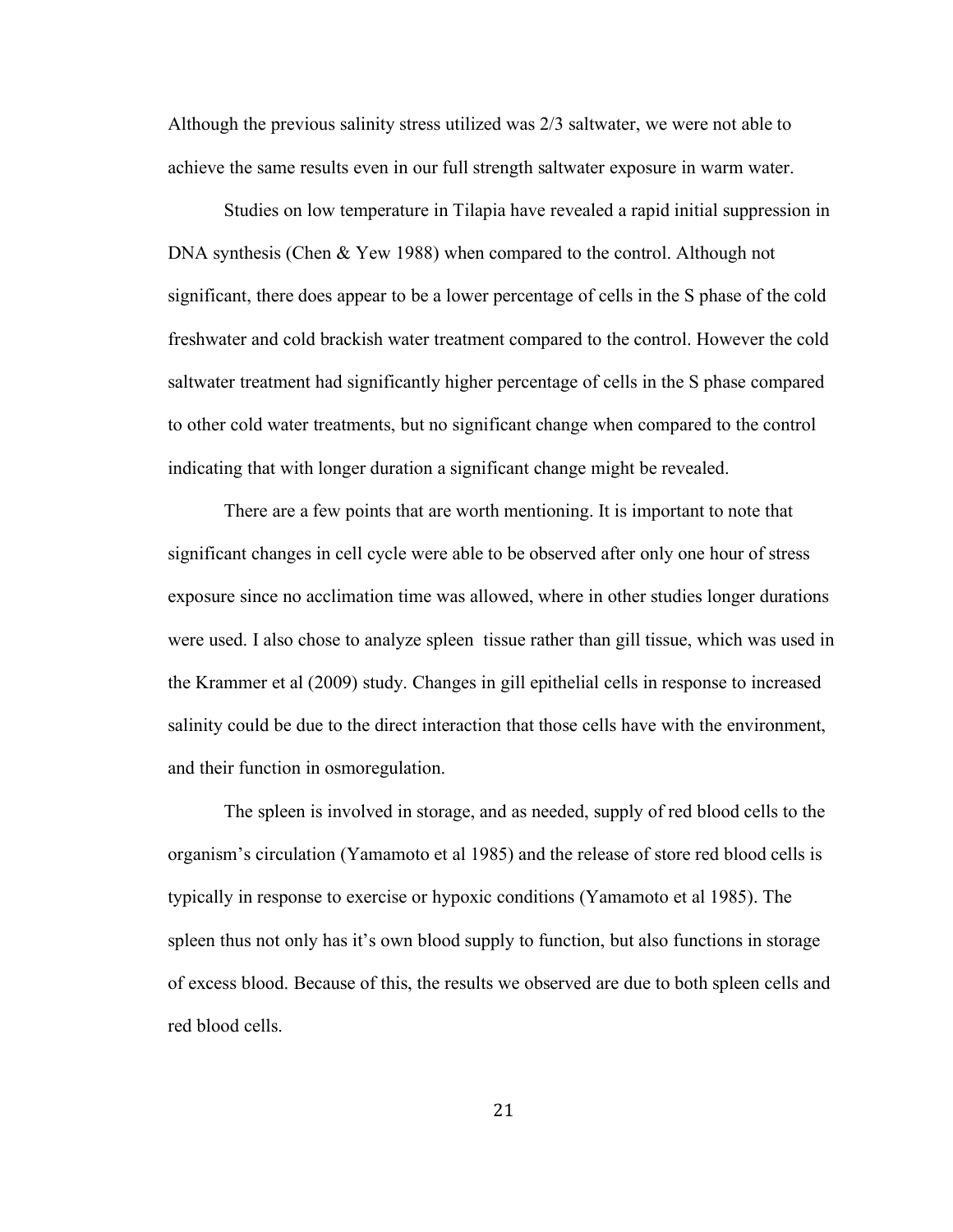# **Figures**

**Table 1:** Experimental design of stress tests. Duration of exposure was 60 minutes, with control treatment being 22°c freshwater (0 ppt). A sample size of 10 individuals was used for all treatments.

|               |        | Freshwater (0 ppt)   Brackish (16 ppt)   Saltwater (34 ppt) |        |
|---------------|--------|-------------------------------------------------------------|--------|
| $14^{\circ}c$ | $n=10$ | $n=10$                                                      | $n=10$ |
| $22^{\circ}c$ | $n=10$ | $n=10$                                                      | $n=10$ |



**Figure 1:** Length and Weight data collected from laboratory reared mixed-sex Nile Tilapia (Oreochromis niloticus).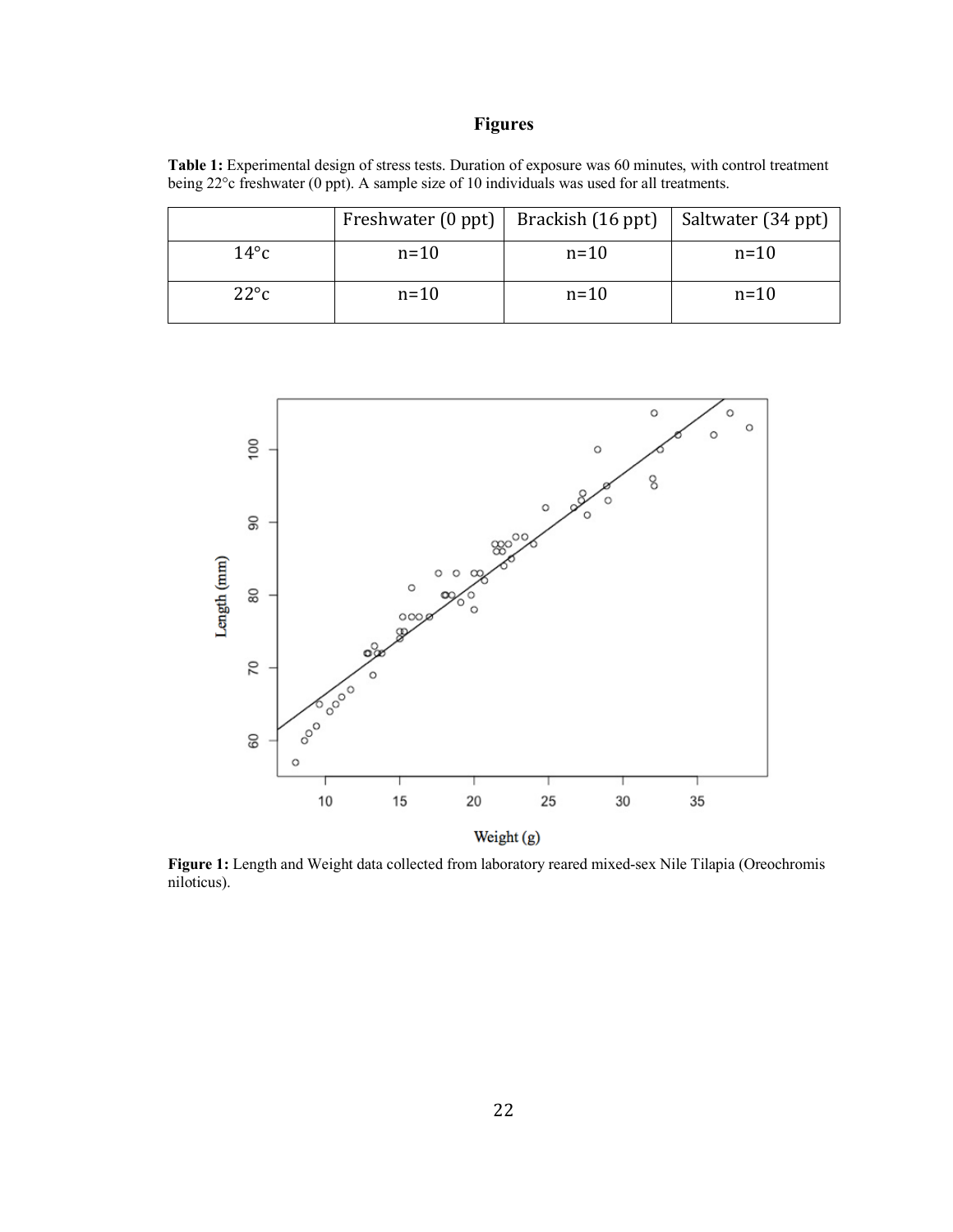

**Figure 2:** Graph of the percentages of cells in each cell cycle phase (G1, S, or G2) in the spleen cells of Nile Tilapia (*Oreochromis niloticus*) after one hour of exposure to salinity and low temperature treatment groups. Error bars indicate standard error. Different letters indicate statistically significant differences  $(p<0.05)$ .

**Table 2:** List of all p-values generated from comparing proportions of Nile Tilapia (*Oreochromis niloticus*) spleen cells in the G1 phase from each treatment to all other treatments. Bolded values indicate statistically significant values (p<0.05). Grey boxes indicate repetitive comparisons.

| G <sub>1</sub>       | $21^{\circ}$ C/16ppt | $21^{\circ}$ C/34ppt | $14^{\circ}$ C/0ppt | $14^{\circ}$ C/16ppt | $14^{\circ}$ C/34ppt |
|----------------------|----------------------|----------------------|---------------------|----------------------|----------------------|
| $21^{\circ}$ C/0ppt  | 0.708                | 0.218                | 0.655               | 0.861                | 0.197                |
| $21^{\circ}$ C/16ppt |                      | 0.188                | 0.452               | 0.597                | 0.483                |
| $21^{\circ}$ C/34ppt |                      |                      | 0.216               | 0.229                | 0.002                |
| $14^{\circ}$ C/0ppt  |                      |                      |                     | 0.783                | 0.024                |
| $14^{\circ}$ C/16ppt |                      |                      |                     |                      | 0.103                |
| $14^{\circ}$ C/34ppt |                      |                      |                     |                      |                      |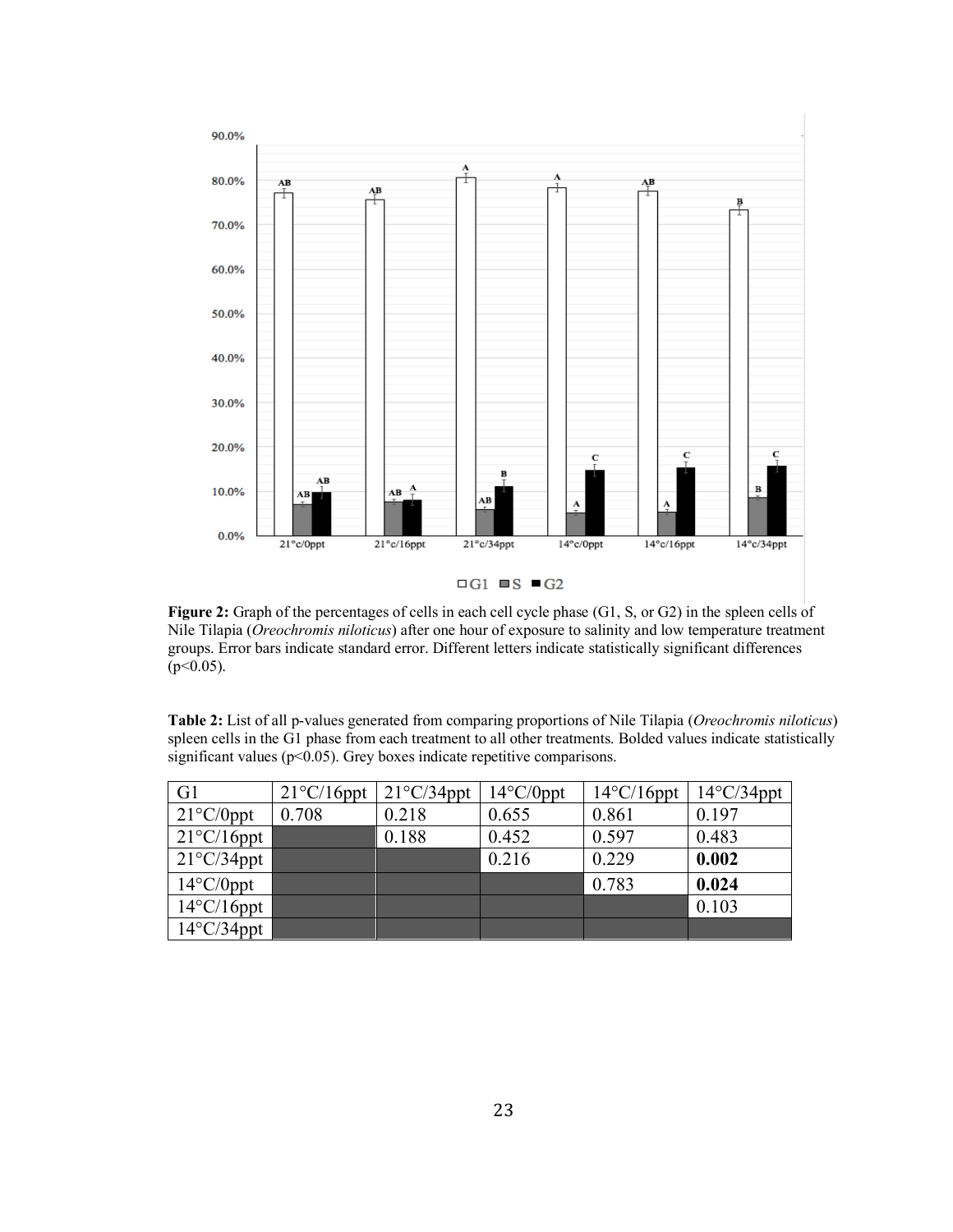**Table 3:** List of all p-values generated from comparing proportions of Nile Tilapia (*Oreochromis niloticus*) spleen cells in the S phase from each treatment to all other treatments. Bolded values indicate statistically significant values (p<0.05). Grey boxes indicate repetitive comparisons.

|                      | $21^{\circ}$ C/16ppt | $21^{\circ}$ C/34ppt | $14^{\circ}$ C/0ppt | $14^{\circ}$ C/16ppt | $14^{\circ}$ C/34ppt |
|----------------------|----------------------|----------------------|---------------------|----------------------|----------------------|
| $21^{\circ}$ C/0ppt  | 0.686                | 0.467                | 0.202               | 0.260                | 0.375                |
| $21^{\circ}$ C/16ppt |                      | 0.191                | 0.057               | 0.084                | 0.542                |
| $21^{\circ}$ C/34ppt |                      |                      | 0.440               | 0.574                | 0.089                |
| $14^{\circ}$ C/0ppt  |                      |                      |                     | 0.844                | 0.026                |
| $14^{\circ}$ C/16ppt |                      |                      |                     |                      | 0.039                |
| $14^{\circ}$ C/34ppt |                      |                      |                     |                      |                      |

**Table 4:** List of all p-values generated from comparing proportions of Nile Tilapia (*Oreochromis niloticus*) spleen cells in the G2 phase from each treatment to all other treatments. Bolded values indicate statistically significant values ( $p$ <0.05). Grey boxes indicate repetitive comparisons.

| G2                   | $21^{\circ}$ C/16ppt | $21^{\circ}$ C/34ppt | $14^{\circ}$ C/0ppt | $14^{\circ}$ C/16ppt | $14^{\circ}$ C/34ppt |
|----------------------|----------------------|----------------------|---------------------|----------------------|----------------------|
| $21^{\circ}$ C/0ppt  | 0.080                | 0.100                | 0.0004              | 0.0001               | < 0.00001            |
| $21^{\circ}$ C/16ppt |                      | 0.002                | $1.48x10^{-5}$      | 0.0002               | < 0.000001           |
| $21^{\circ}$ C/34ppt |                      |                      | 0.003               | 0.009                | 0.0001               |
| $14^{\circ}$ C/0ppt  |                      |                      |                     | 0.681                | 0.391                |
| $14^{\circ}$ C/16ppt |                      |                      |                     |                      | 0.818                |
| $14^{\circ}$ C/34ppt |                      |                      |                     |                      |                      |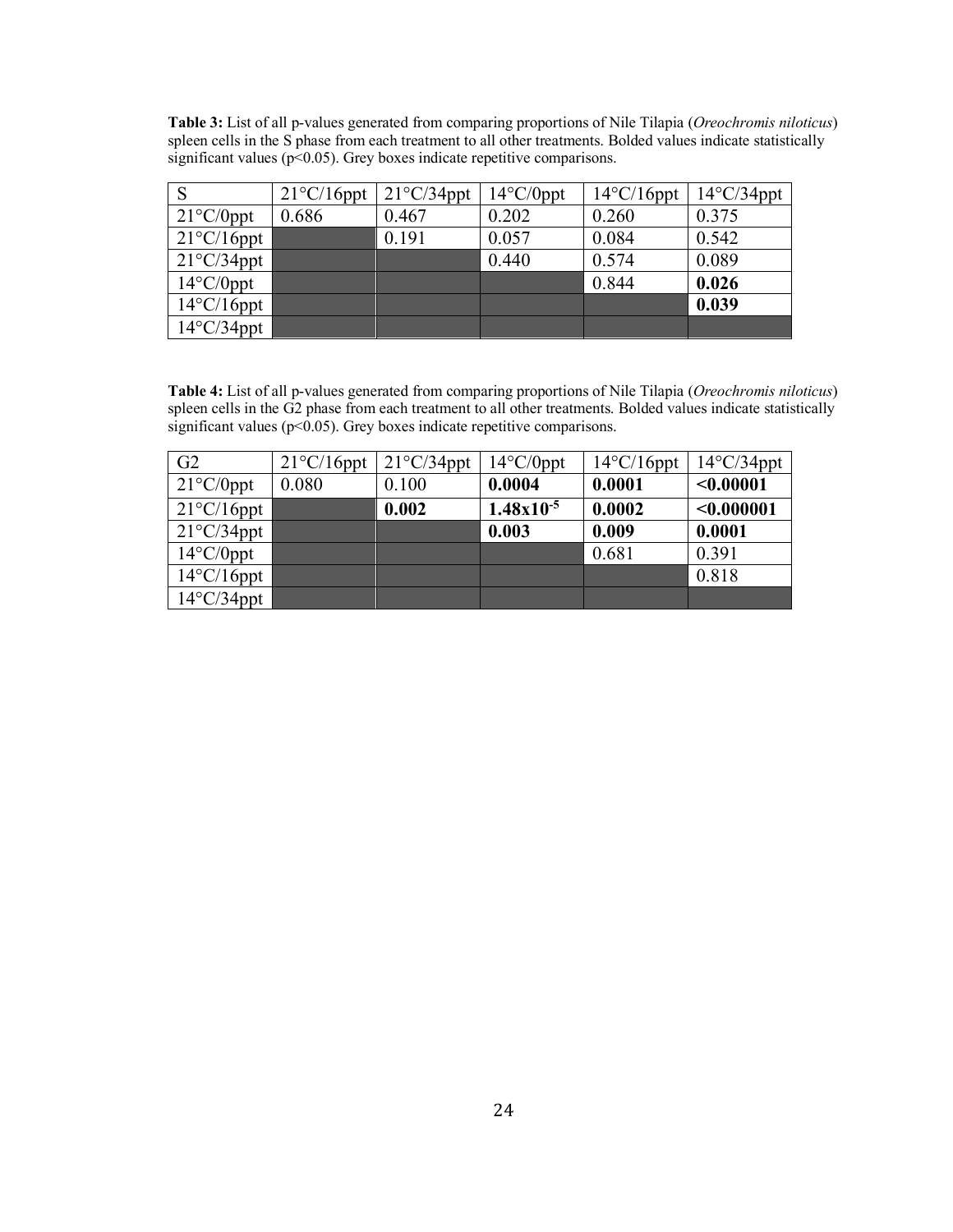### **Chapter 3: The interactive effect of salinity and temperature on p53, Gadd45 and Proliferating Cell Nuclear Antigen (PCNA) in the Nile Tilapia,** *Oreochromis niloticus* **Abstract**

This study aims to investigate the interactive effect that salinity and temperature have on the cellular stress response of the Nile Tilapia. As a tropical freshwater species, Nile Tilapia are subject to both Winter Stress Syndrome and saltwater intrusion as global climate change progresses, making them an ideal model organism. In order to test the physiological limits of this species, we exposed Nile Tilapia to a variety of treatments. By manipulating both temperature and salinity simultaneously we can shed light as to the future of this species as global climate change progresses.

The concentrations of three proteins involved in the regulation and arrest of the cell cycle were measured in gill tissue through the utilization of dot blotting. Western blotting were performed to ensure the specificity of the protein antibodies. Proliferating Cell Nuclear Antigen (PCNA), Gadd45, p53 all showed significant decreases in concentration when exposed to saltwater (34 ppt) in the warm temperature treatment. There was no significant effect of salinity within the cold temperature treatment for any of the proteins tested.

Physiological studies that investigate PCNA, Gadd45 and p53 are often observed in mammalian cells. This study describes the responses of these proteins in a nonmammalian species, and the cellular stress response of the Nile Tilapia. Results of this study allow insight on how to improve conservation of this economically important species, and assists policy and regulation of this invasive species in non-native habitats.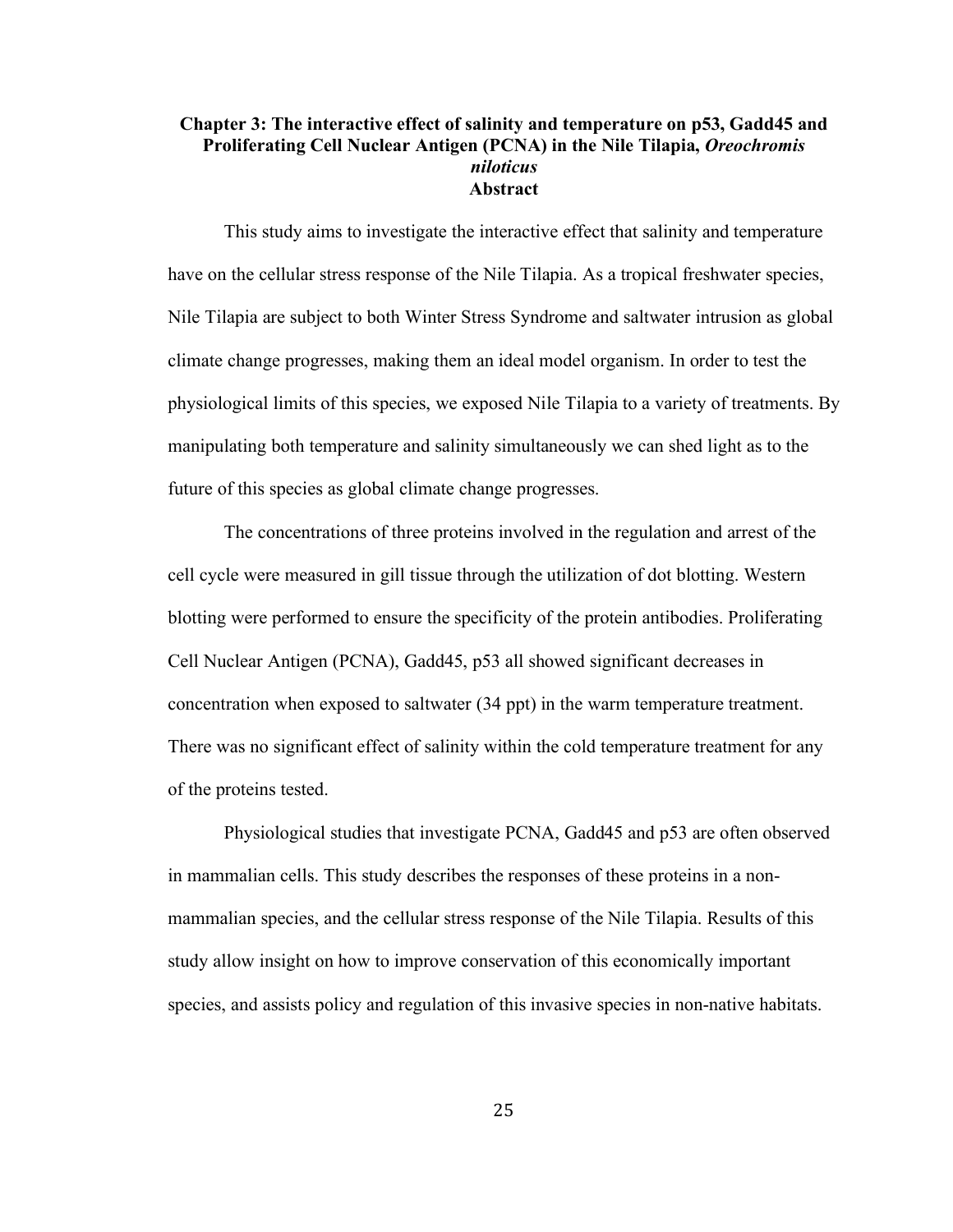#### **Introduction**

Global climate change is altering the environment and these changes can be increases or decreases in abiotic factors (e.g temperature, salinity, pH, oxygen availability). Changes in environmental conditions often lead to a physiological response that can be observed at the cellular level (Somero 2010). These changes are often referred to as the Cellular Stress Response (Kültz 2005). The CSR has many protein pathways that regulate cell proliferation, cell cycle arrest and apoptosis, a pathway that leads to programmed cell death. Physiological studies are crucial to predict to predict how organisms will respond to global climate change (Somero 2010).

Although global climate change can lead to an overall increase in temperature, it cal also lead to an increase in temperature fluctuations. Thermal stress, due to cold temperature, leading to mortality in a variety of fish populations has been documented for over a century (Hurst 2007). These die-offs are often referred to as 'winter-kills', and have drastic effects on fisheries (Hurst 2007). Decreases in temperature can negatively affect fish in multiple ways, including increased metabolic costs, immunosuppression and thermal stress (Hurst 2007).

Fish rarely live at their iso-osmotic point (same concentration of ion outside as internally), meaning that most are constantly trying to maintain osmotic balance while living either in fresh water (0 ppt), brackish water (16 ppt), or salt-water (34 ppt). Freshwater has a lower ionic concentration in the environment than in the internal environment of the fish which typically lies around 7-8 ppt. In freshwater environments, organisms are continuously conserving ions and excreting excess water. Brackish and salt water have a greater concentration of ions in the environment than in the internal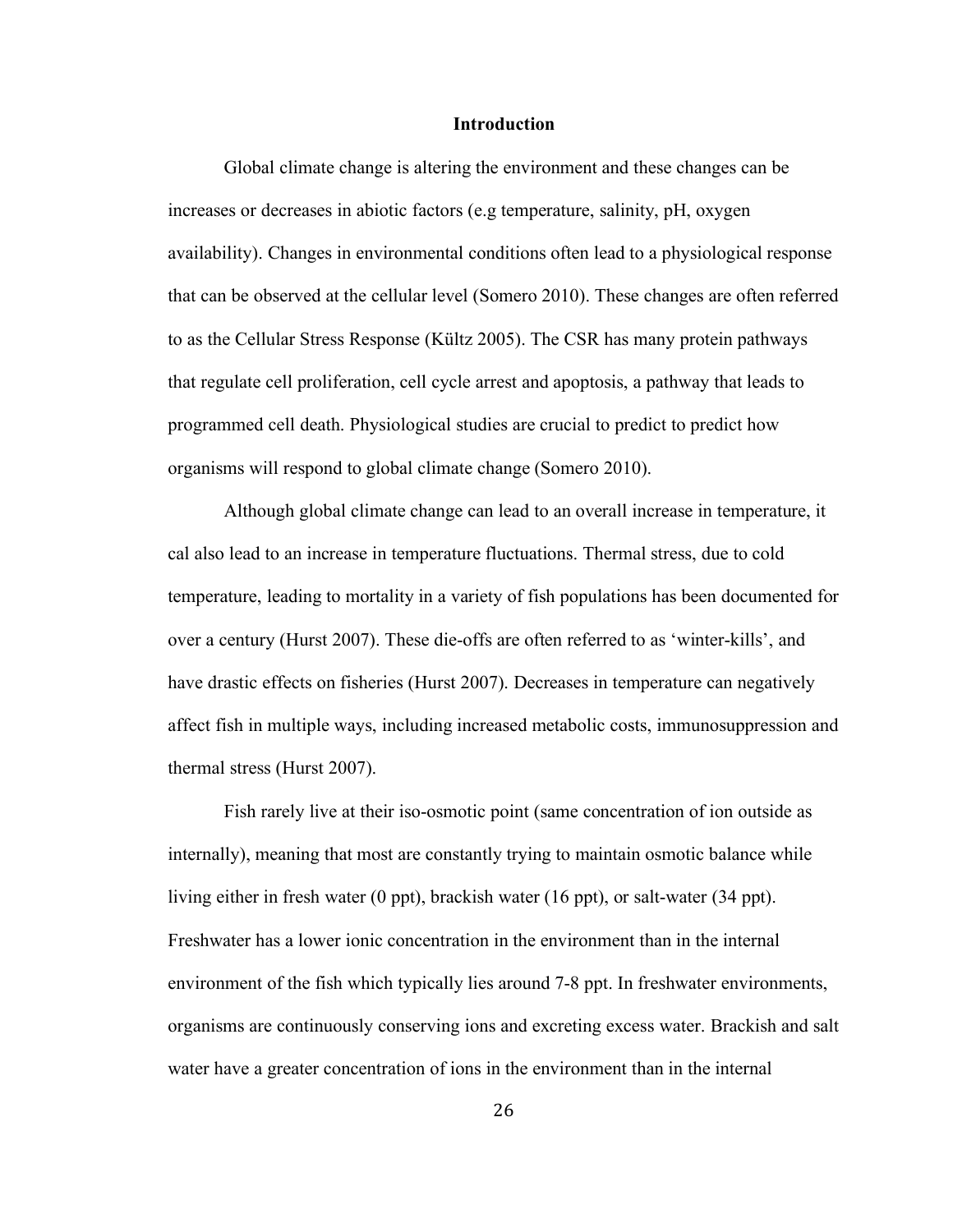environment of the organism. In this situation, fish are therefore continuously excreting excess ions and conserving water.

When a fish that typically inhabits freshwater is confronted with either brackish or saltwater they must alter their osmoregulation strategy to accommodate their new environment. If an organism cannot cope with this transfer into increased salinity and is unable to maintain homeostasis, cell shrinkage can occur and lead to damage of important cellular organelles. Increased salinity can also lead to the denaturation of important proteins, initiating the cellular stress response. The cell will enter cell cycle arrest, and if the damage is severe enough, undergo apoptosis.

Most physiological studies focus on the effect of a single stressor on an organism. However, in the environment multiple stressors are changing simultaneously. Ionpumping systems within a fish are often temperature dependent, indicating that low temperature could lead to an inability of a fish to maintain homeostasis (Hurst 2007). However a change in one abiotic factor may have an effect on another. For example, an increase in water temperature can also lead to a decrease in the ability of the water to hold oxygen. For this reason it is important to study how the simultaneous change in multiple abiotic factors may affect fishes.

The CSR can lend insight to the overall health and well-being of an individual. There are two potential pathways that are affected by the CSR: cell cycle arrest and apoptosis. These pathways, the fate of the cell, and then the fate of the organism are regulated by specific proteins. The pathways of the CSR have been activated through DNA-damaging agents, such as UV radiation, and have caused DNA damage (Zhan

27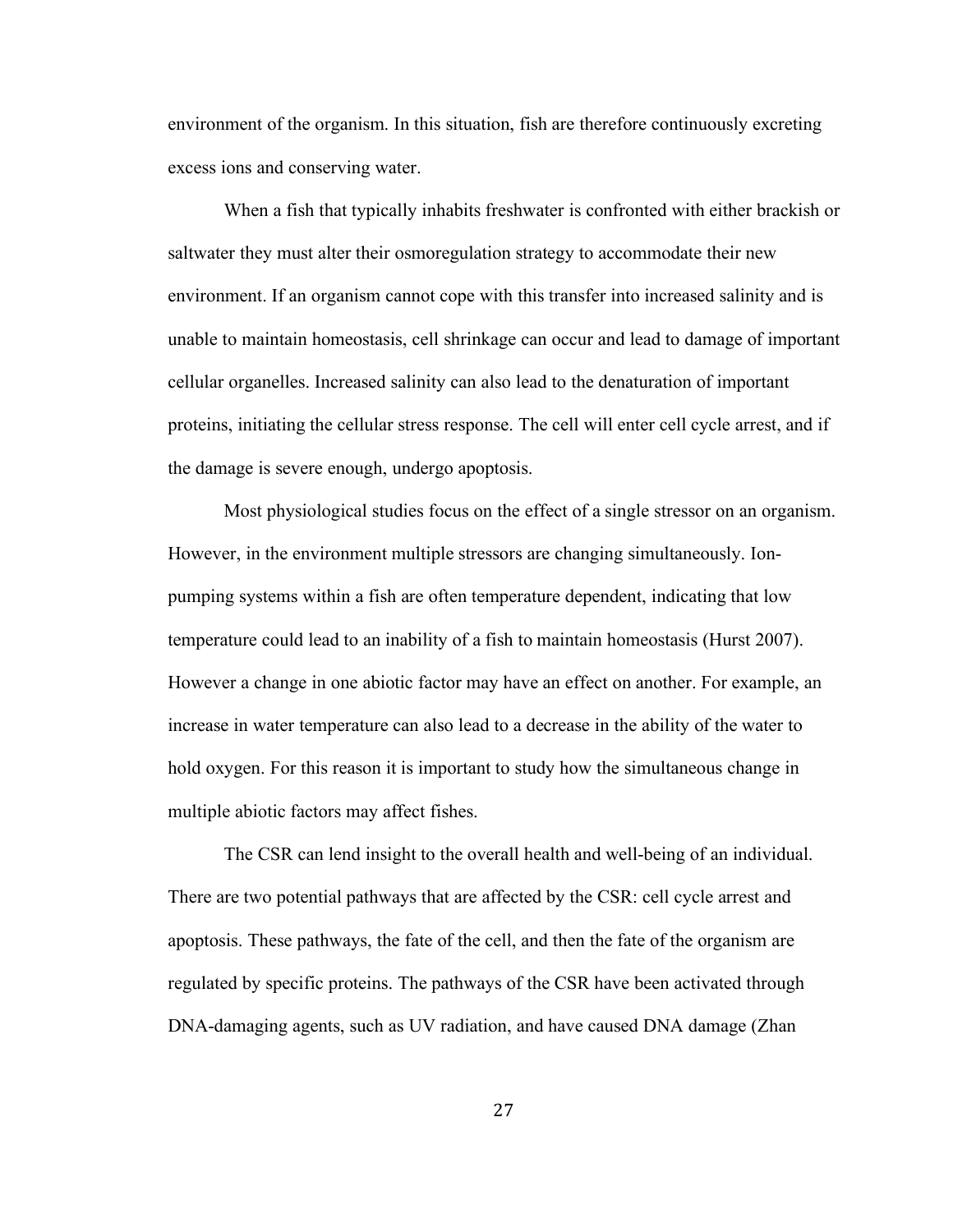1998). Much less is known about how environmental stressors, such as salinity and temperature, affect the CSR.

Proliferating Cell Nuclear Antigen (PCNA) is often referred to as the "ringmaster" of the genome (Panesku et al 2001). Both the presence and absence of PCNA in a cell gives insight to the state of that cell. PCNA is necessary in high amounts for cell proliferation and DNA replication, making it a key decider of the fate of a cell. Specifically, PCNA expression has been recorded at high amounts in the last 5% of the G1-phase, and the first 35% of the S-phase of the cell cycle (Panesku et al 2001). The concentration of PCNA within a cell is affected by a variety of other proteins. One of these is p53, which binds to the PCNA gene and decrease expression (Panesku et al 2001).

Another way in which p53 can alter PCNA concentration is through the upregulation and subsequent binding of the Growth Arrest and DNA Damage Protein 45 alpha (Gadd45-alpha) to the PCNA protein (Chen et al 1995). Gadd45 is regulated by p53 and has the ability to bind to PCNA to form a protein complex (Panesku et al 2001) leading to the inactivation of PCNA. The overexpression of Gadd 45 within a cell can stop cell proliferation (Panesku et al 2001).

Nile Tilapia are an ideal model organism for studying the interactive effect of salinity and decreased temperature. Tropical freshwater species are threatened by increases in salinity levels in traditionally freshwater areas. The natural habitat of the Nile Tilapia would be susceptible to saltwater intrusion due to sea level rise (El-Raey 1997). Nile Tilapia are also one of the aquatic species experiencing Winter Stress Syndrome, which could be made worse due to the fluctuations in temperature as a result of climate change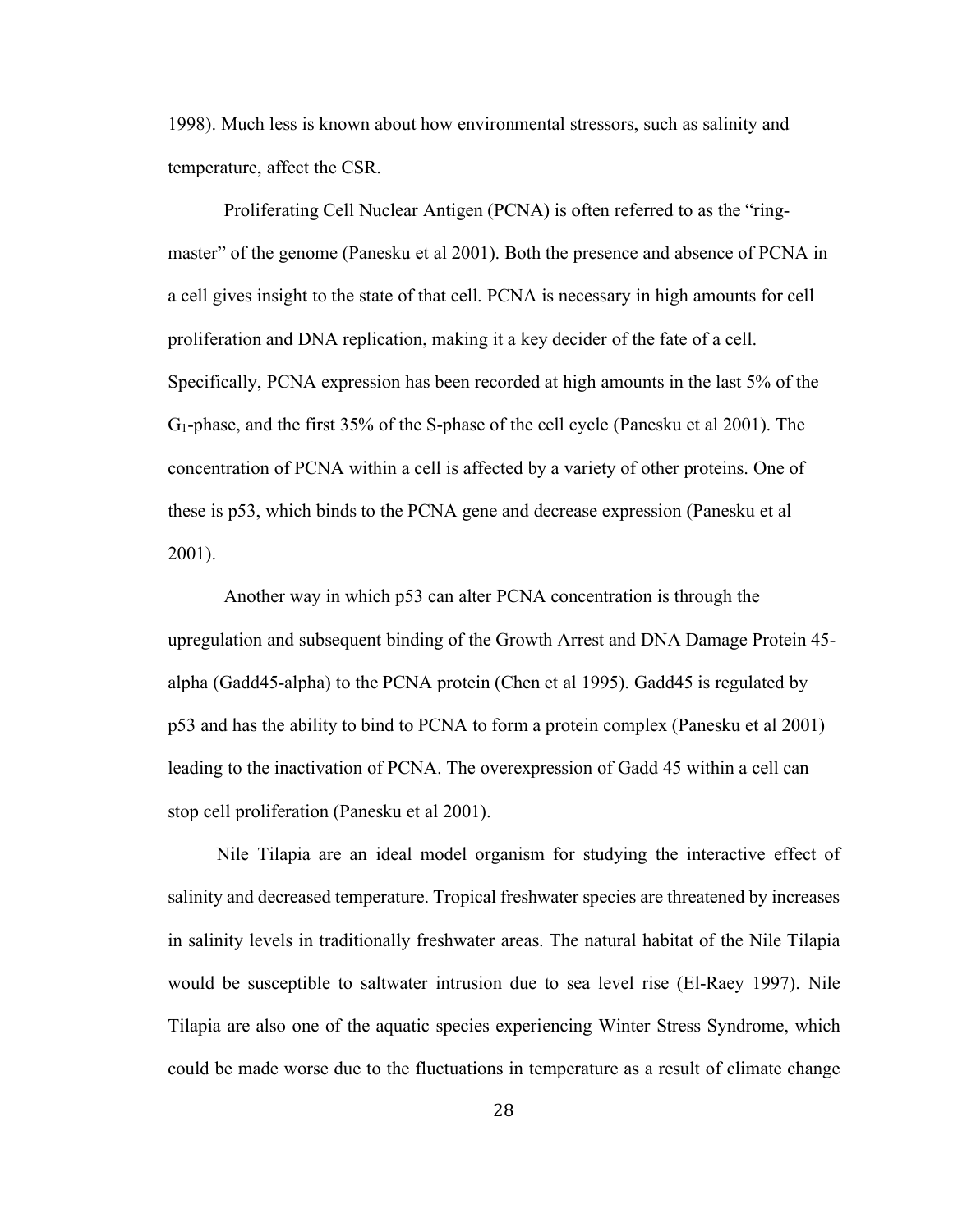(Hurst 2007). While these environmental changes pose large threats to African ecosystems separately, combined the effects could be lethal to many ecosystem inhabitants (Gunter & Hildebrand 1951). By exposing the Nile Tilapia to a variety of temperature and salinity treatments and measuring changes in protein levels their tolerances can be measured.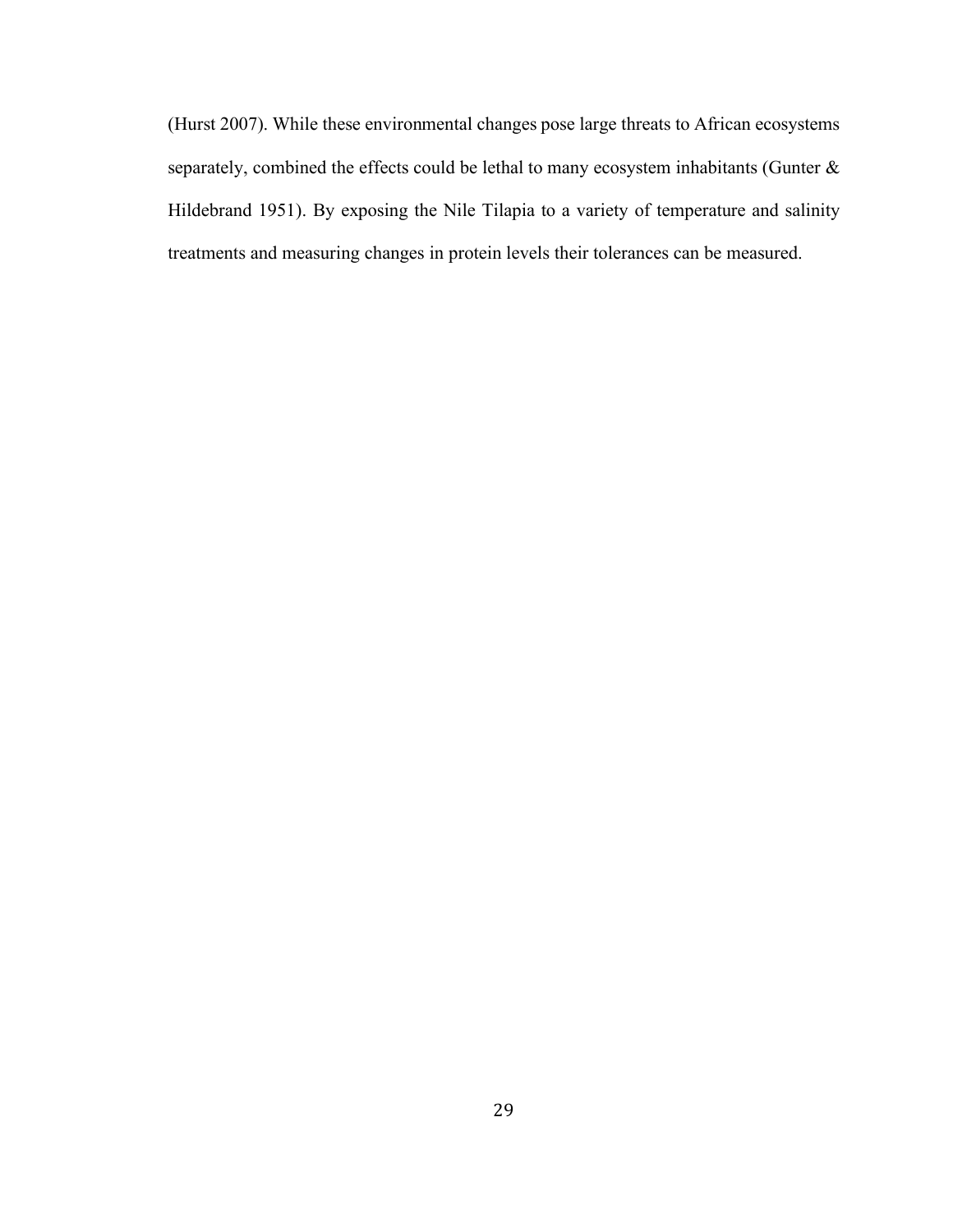# **Methodology**

#### *Animals*

Animals were reared and exposed to the same treatments detailed in Chapter 2.

#### *Tissue Preparation*

Gill tissues were homogenized in lysis buffer (32 mmol<sup>-1</sup> Tris-Cl, pH 6.8, 0.2% sodium dodecyl sulfate), boiled for 5 min at  $100^{\circ}$ C, and then centrifuged at 13,000 x g for 10 minutes at room temperature  $(\sim 20^{\circ}C$ ; RT). Supernatants were removed and pellets were discarded. Supernatants were analyzed for total protein content by method of the Bradford assay. Homogenized samples were then stored at -80°C.

# *Western Blotting*

Following Sleadd et al (2014), western blotting was used to ensure the specificity of the antibodies of our proteins of interest. 10µl of total protein from each sample was separated by 10% gels using SDS-polyacrylamide gel electrophoresis (PAGE). Post separation, the proteins were transferred onto a nitrocellulose membrane by electroblotting overnight at 4°C at 30 V. Blots were then soaked for 1hr in 5% non-fat dry milk (NFDM) in 1 X PBS while constantly shaking. Blots were washed in 1 X PBS containing 0.01% Tween 20 for 5 minutes. After 3 washes, primary antibodies (1:1000 dilution in 1 X PBS containing 5% NFDM) were added, and blots were incubated for overnight in 4°C. Blots were washed for 10 min in 1 X PBS with 0.1% Tween 20. Following three washes, blots were incubated with the secondary a secondary antibody (horseradish peroxidase-conjugated protein A, 170-6522, Bio-Rad) at a 1:6000 dilution in 1 X PBS containing 5% NFDM. Post-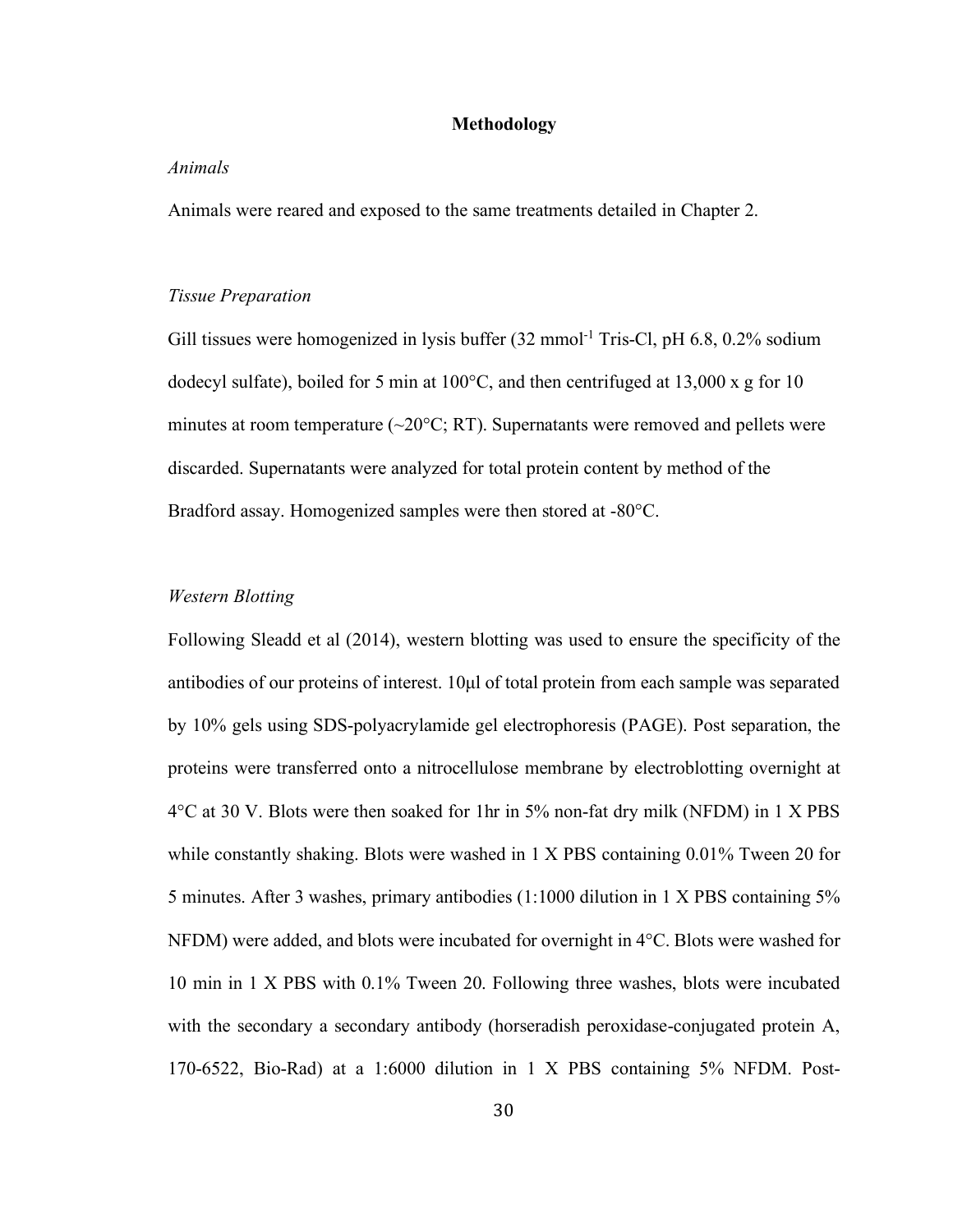incubation blots were washed 3 times in 1 X PBS with 0.01% Tween 20 for five minutes. Blots were exposed to enhanced chemiluminescent reagent (ThermoFisher) for 5 min. After wrapping the blots in plastic wrap, they were exposed to X-ray film and the film was developed.

# *Dot Blotting*

Following Buckley et al (2006), dot blots were utilized to determine the differences in concentrations of the proteins of interest. Homogenized gill samples were diluted in  $1xPBS$  (1.16 g Na<sub>2</sub>HPO<sub>4</sub>, 0.1g KCl, 0.1g K<sub>3</sub>PO<sub>4</sub>, 4.0 g NaCl, 500ml distilled water, pH 7.4) to reach a final concentration of 1.5ug per 100 ul by using the Bradford Assay. Nitrocellulose membranes were soaked in deionized water for 30 minutes prior to being assembled in the 96-well Bio-Rad dot blot apparatus. 100 ul of sample dilutions were pipetted into each well of the dot blot apparatus. Triplicates were used for each sample. Samples were allowed to sit on the membrane for 30 minutes, then gentle suction was applied to pull excess liquid through the membrane. The membrane was dried for 30 minutes at 70°C, then was placed in blocking buffer (5% Non-Fat Dried Milk in 1xPBS) for 1 hour at room temperature with constant shaking. Blocking buffer was then removed from the blots, and blots were washed in 1xPBS 3 times for 5 minutes each time. Blots were then incubated with 1:3000 primary antibody (either PCNA, Gadd45 or p53) in blocking buffer overnight at 4°C with constant shaking. Primary antibody was then removed from the blot, and the blots were washed 3 times for 10 minutes in 1xPBS. Blots were then incubated in a 1:3000 dilution of secondary antibody (goat anti-Rabbit IgG conjugated to horseradish peroxidase) in blocking buffer for 1 hr at room temperature

31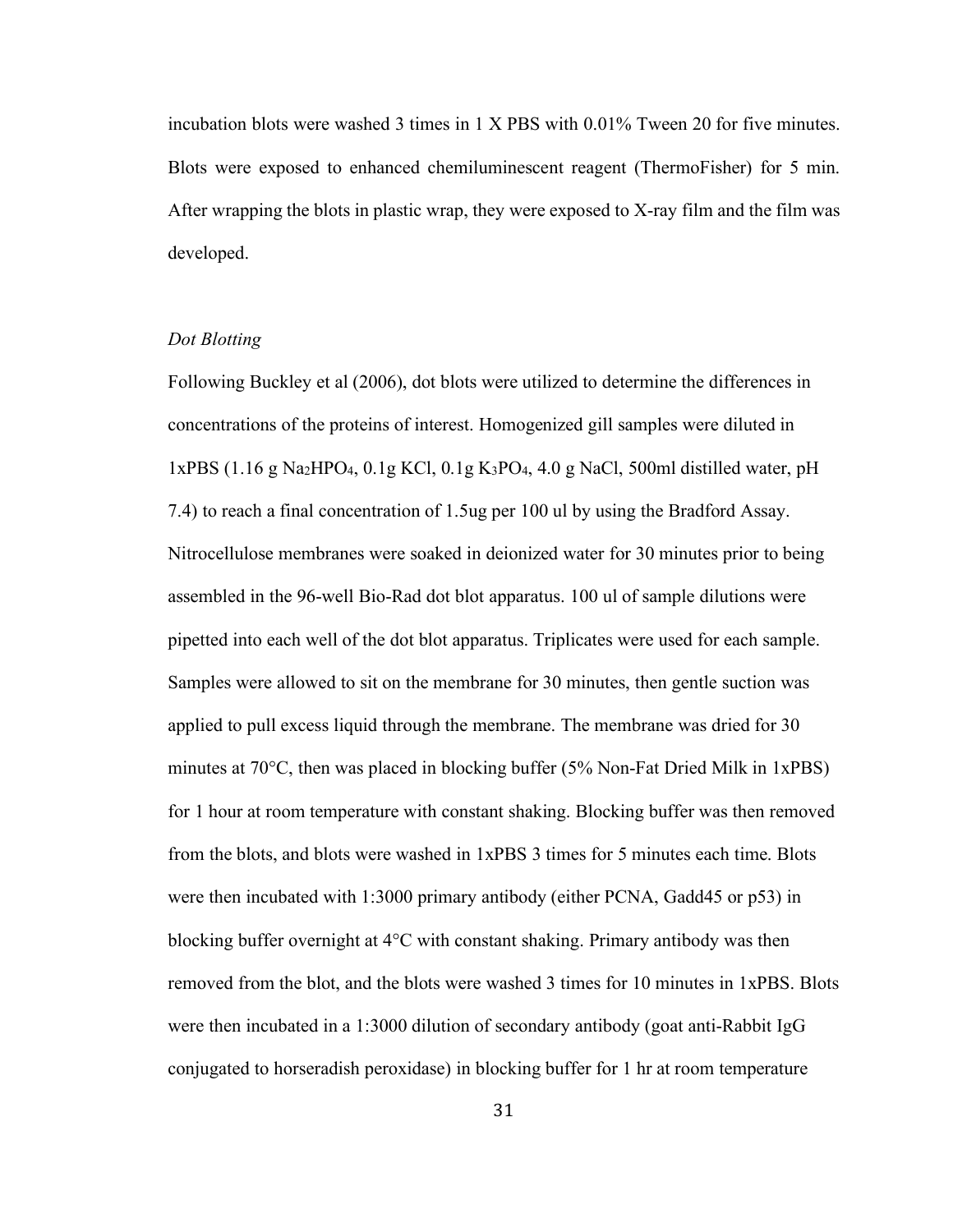with constant shaking. The secondary antibody was then removed, and blots were washed 6 times for 5 minutes in 1xPBS. Thermo Scientific enhanced chemiluminescent (ECL) was then placed on blots for 5 minutes. Blots were then exposed using x-ray film and the film was developed. Densitometry was then performed.

## *Densitometry*

To determine protein concentration, dot blots were analyzed in ImageJ (NIH Freeware). Densitometry was performed on each triplicate and averaged. All samples were standardized utilizing control values.

## *Statistical Analysis*

Data were analyzed using a 2-way ANOVA using R studio software (RStudio, Inc., Boston Massachusetts, USA). To obtain a normal distribution and equal variance, a log transformation was applied to the both the Gadd45 and p53 raw data. To avoid negative values, the value of 1 was added to each sample prior to the log transformations. Data was then analyzed utilizing Tukey Honest Significant Difference (HSD) post hoc test. Results with a p-value < 0.05 were considered significant and indicated with difference letters in figures.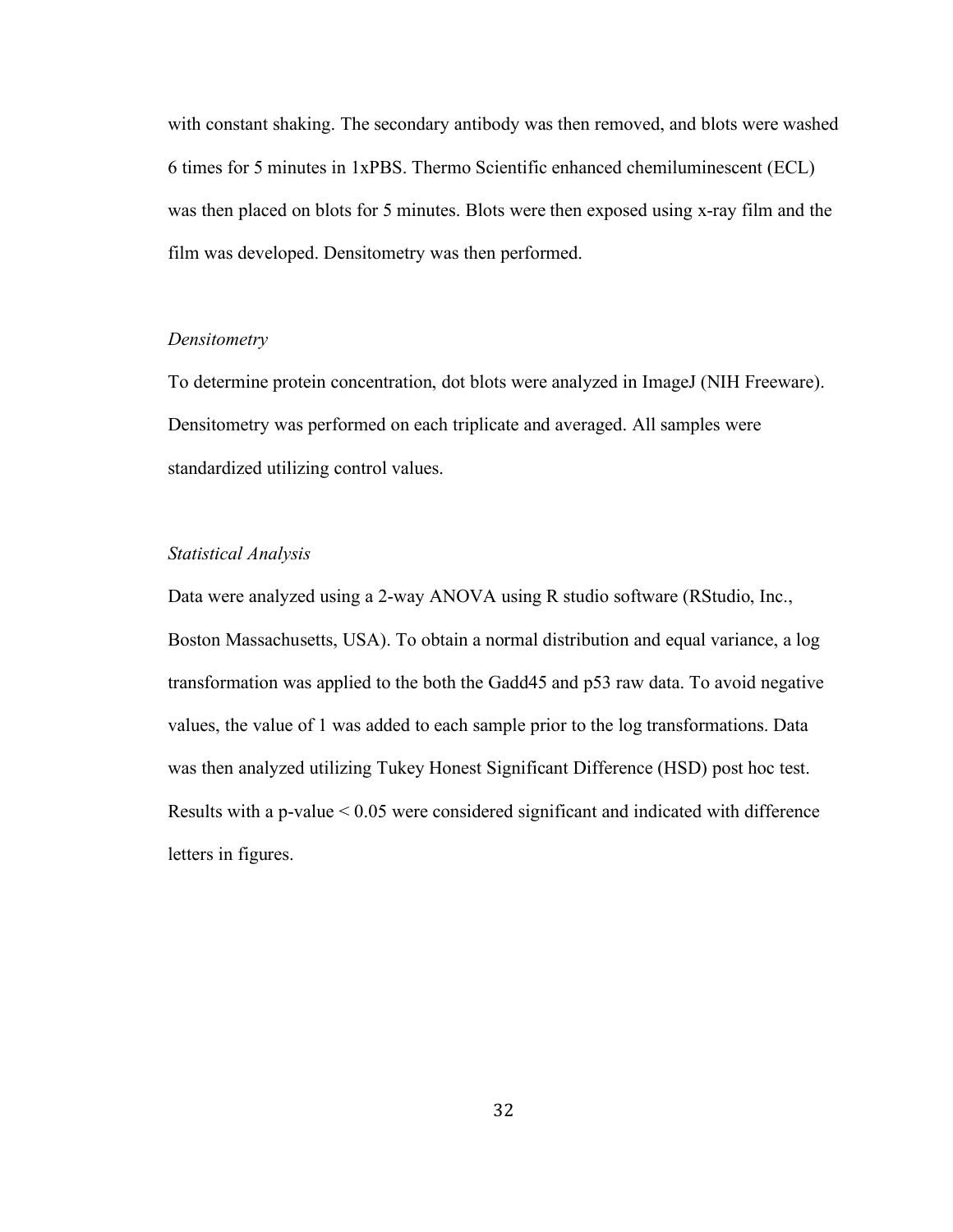#### **Results**

## *Protein Concentrations*

For all experiments, individual triplicate samples were averaged, then averages within treatment groups were averaged to compare average protein concentrations across treatment groups. Comparison across treatment groups gave statistically significant results in all cases. For all experiments, the control group referenced is warm (22°C) freshwater (0ppt).

#### *Proliferating Cell Nuclear Antigen (PCNA)*

Significant changes in PCNA concentration were observed when individuals were subjected to a variety of temperature and salinity treatments, Results described below are based on p-values listed in Table 5 & Figure 3. Within warm water treatments there was a statistically significant decrease in PCNA concentration when exposed to full strength salt-water. There was no significant effect of cold temperature in freshwater. Within cold water treatments, there was no statistically significant effect of brackish water or full strength salt-water. The warm full strength salt-water treatment had statistically significantly lower PCNA concentration when compared to the cold full strength saltwater (34ppt) treatment.

# *Growth Arrest and DNA Damage Protein 45-alpha (Gadd 45)*

Significant changes in Gadd45 concentration were observed when individuals were subjected to a variety of temperature and salinity treatments, results described below are based on p-values listed in Table 6, Table 7, Figure 4 & Figure 5. Results described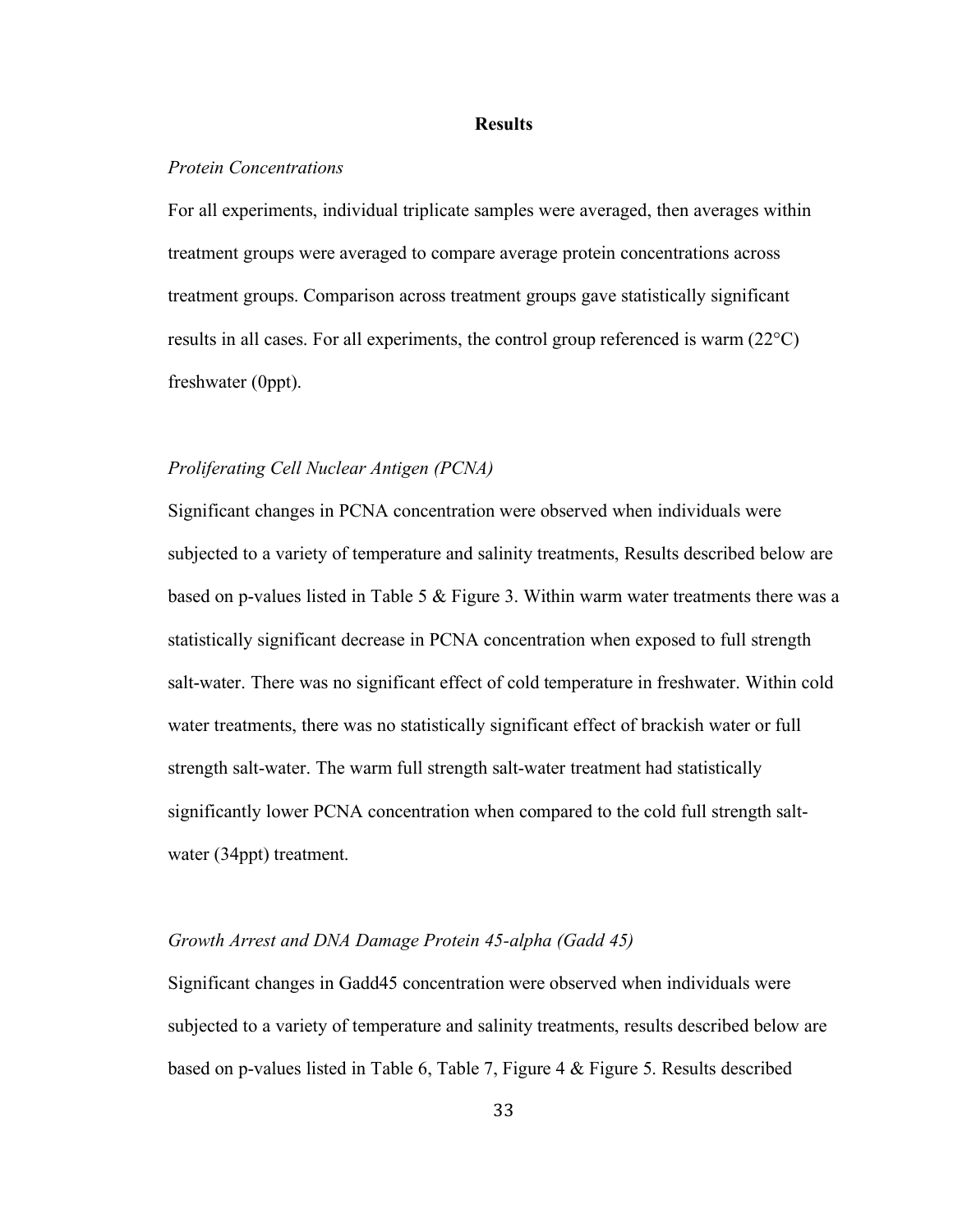below are referring to p-values obtained by the removal of outliers (Figure 3). Within the warm water treatments there was no statistically significant effect of brackish water. However, there was a statistically significant decrease in Gadd45 concentration in response to full strength salt-water when compared to both the brackish water treatment and the control treatment. There was no statistically significant effect of cold treatment in freshwater when compared to the control. Within the cold water treatments, there was no statistically significant differences in response to either brackish water or full strength salt-water.

# *p53*

Significant changes in p53 concentration were observed when individuals were subjected to a variety of temperature and salinity treatments, results described below are based on p-values listed in Table 8 & Figure 6. There was no significant effect of brackish water in the warm water treatment. A statistically significant decrease was observed in p53 concentration in warm full strength salt-water when compared to the control group. There was no statistically significant effect of cold temperature in the freshwater treatment when compared to the control. Within the cold temperature treatment group, there was no statistically significant effect of either brackish water or full strength salt-water. When comparing brackish water treatments, there is a statistically significant decrease in p53 concentration in the cold water treatment. This significant decrease of cold temperature is no longer observed in the full strength salt-water treatment.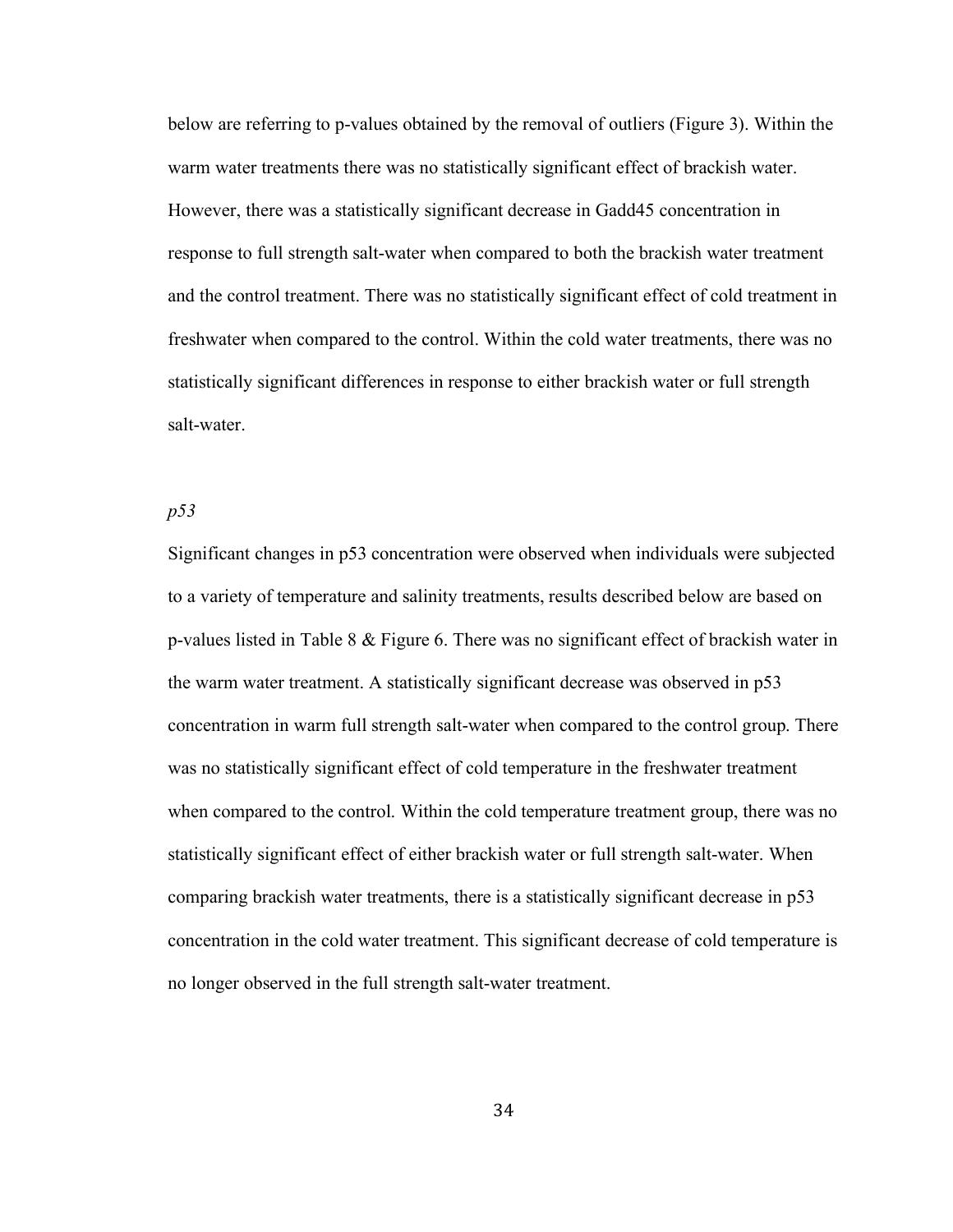#### **Discussion**

Global climate change has the potential to completely change the present species assemblages. Physiological studies are crucial to anticipate specific species changes. Due to the potential interaction of multiple abiotic factors, it is important to begin to analyze their combined effect on organisms. By approaching the problem via a holistic physiology approach through considering multiple stressors it allows for better predictions of how species will respond.

In this study of Tilapia, the control group of warm  $(22^{\circ}c)$  freshwater (0 ppt) was compared to all other treatment groups to analyze how proteins concentrations changed. Nile Tilapia are a euryhaline species, meaning that they can tolerate a variety of salinity levels while maintaining internal plasma osmolality. Brackish water, or 16 ppt, is within their range of tolerable salinities which could account for the lack of changes in protein levels within the warm brackish water treatment when compared to the control. However, within the warm water treatments we observed significant decreases in all three proteins when exposed to full strength salt water (34 ppt). These decreases were not only significant in relation to the freshwater treatment (0 ppt) but also significantly lower than the brackish water treatment as well (16 ppt).

It is interesting to note and all proteins levels decreased in response to full strength salt-water, even though only an increase in p53 was hypothesized due to the fact that increased levels of p53 and decreased levels of PCNA are associated with cell cycle arrest (Panesku et al 2001). Utilizing dot blotting to measure protein levels can only detect to the amount of protein that is physically able to bind to the antibody. Because of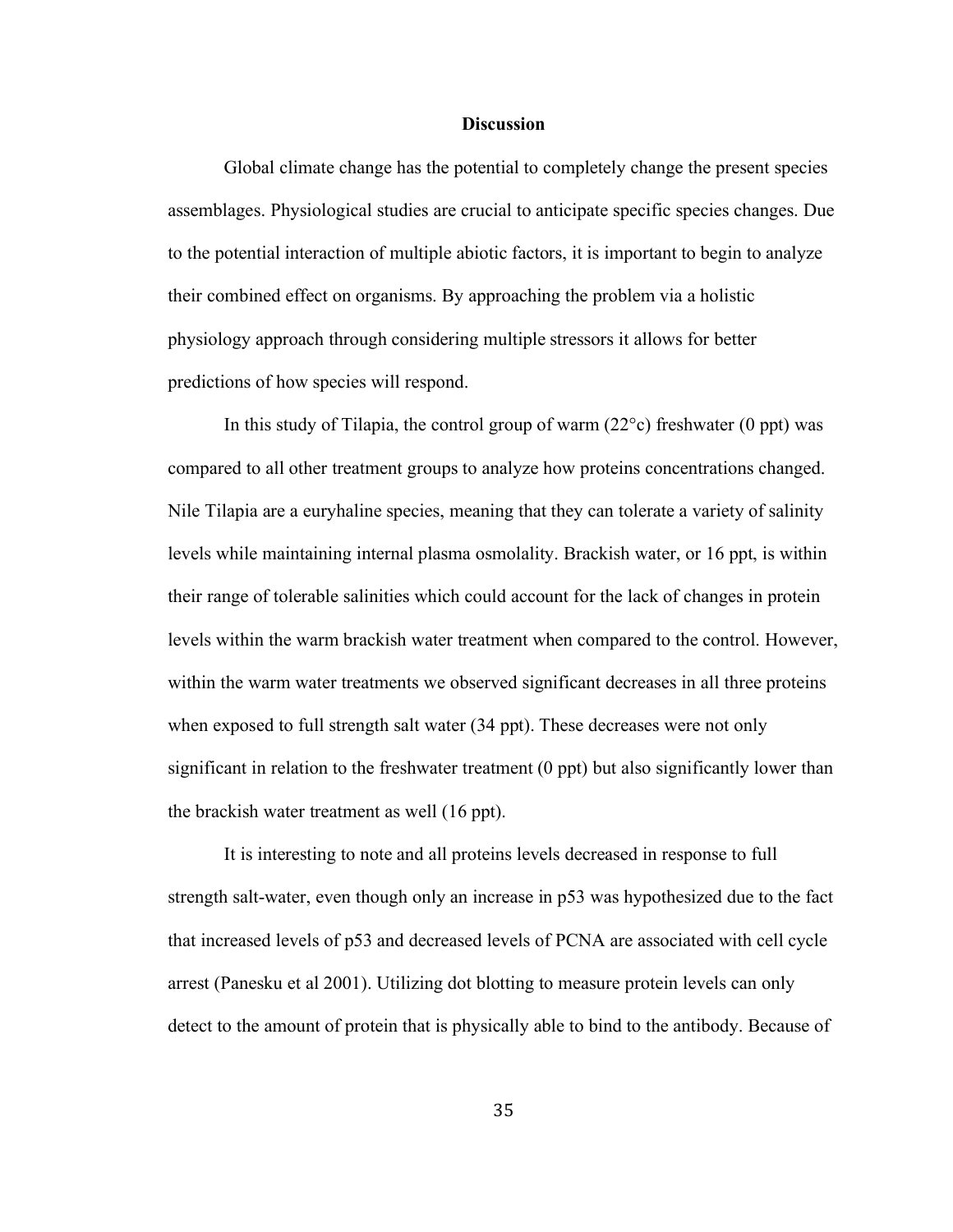this, it is possible that the binding of these specific proteins to other sites of interest has prevented them from being available to bind to the antibody.

In a normal cell, the amount of p53 is kept low due to it's half-life of approximately 20 minutes (Levine 1997). Some of this available p53 is also likely in what is known as a latent form (Levine 1997). When this latent p53 is activated through phosphorylation, it is then able to promote continuation through the cell cycle, either through a repair pathway or apoptosis (Levine 1997). In order to initiate the cell cycle arrest pathway, upregulation of Gadd45 occurs. Although we did not test for binding of p53 to any DNA binding site, we hypothesize that this is the reason behind a decrease in p53 concentration. Although there is a strong p53-binding site on the Gadd45 gene, protein-protein interactions between p53 and Gadd45 can also contribute to positive regulation of the Gadd45 protein within a cell (Zhan et al 1998).

Levels of Gadd45 protein also decreased in Nile Tilapia exposed to warm saltwater. We hypothesize that is again due to the available Gadd45 binding to a target within a cell and a concomitant eliciting of cell cycle arrest. When cell cycle arrest occurs, Proliferating Cell Nuclear Antigen (PCNA) has the ability to form protein complexes with many proteins that are regulated by p53 (Panesku et al 2001). PCNA has a direct binding site for the Gadd45 protein (Chen et al 1995). The binding of Gadd45 to PCNA resulting in a protein complex could stop antibodies from binding to both Gadd45 and PCNA proteins. The blocking of antibody binding to proteins of interest would lead to a decrease in signal when utilizing dot blotting to identify protein concentration.

These changes suggest that while 34 ppt is within the range of salinity tolerances of the Nile Tilapia, a direct transfer which has no acclimation time is stressful enough to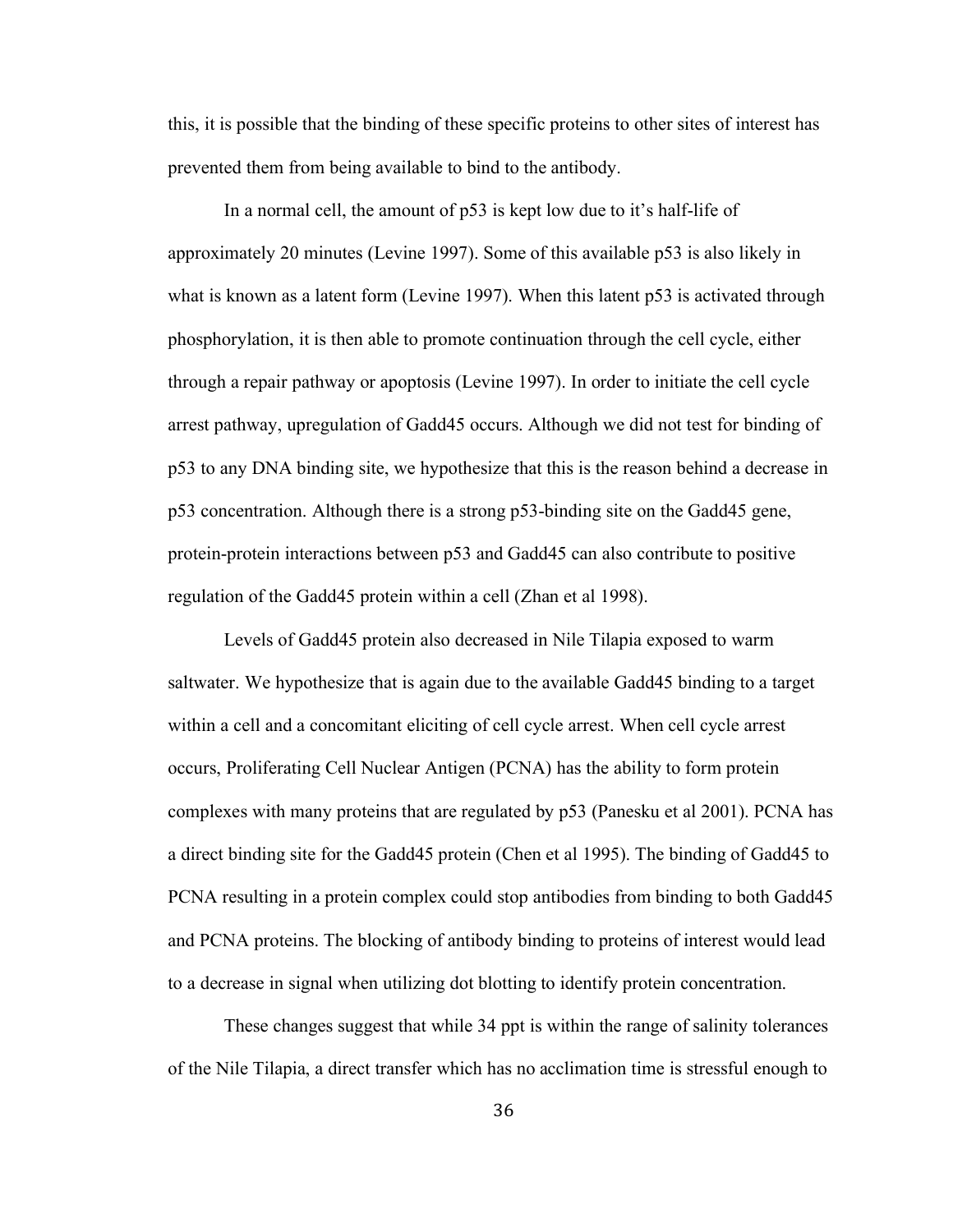elicit a response. With acclimation time, Mozambique Tilapia have been shown to tolerate up to 180% of full strength salt-water (34ppt) (Uchida et al 2000). Due to this ability to tolerate large changes in salinity it suggests that Nile Tilapia may be undergoing the process of gill remodeling rather than cell cycle arrest due to DNA damage. Organisms may begin the process of gill remodeling in response to a change in respiratory requirements (Nilsson 2007). In response to increased salinity, Mozambique Tilapia exhibited highly activated chloride cells in epithelia located in both their branchial and opercular regions (Uchida et al 2000). Nile Tilapia adapted to saltwater conditions were also shown to have an almost 2-fold increase in the amount of Na,K-ATPase (sodium potassium) pumps in gill tissue when compared to the freshwater adapted individuals (Tsung-Han et al 2003). These findings, in concert with the fact that zero mortality was observed during the tests, suggest that instead of a cellular stress response pathway initiating cell cycle arrest and potentially repair or apoptosis, the changes in protein levels observed in the warm saltwater treatments may be due to gill remodeling.

As ectotherms, changes in environmental temperature have direct impact on changes in internal temperature. Direct transfer of Nile Tilapia from 22°c into 14°c in freshwater did not significantly impact the protein levels within gill tissue. Increasing salinity within the cold water treatments did not lead to any significant changes in gill protein levels. This may be due to the decreased speed of reactions in colder temperatures, indicating that a longer treatment duration may reveal changes in protein concentrations within this temperature group. Conversely, a lack of protein concentration difference within the cold treatments could suggest that the environmental conditions

37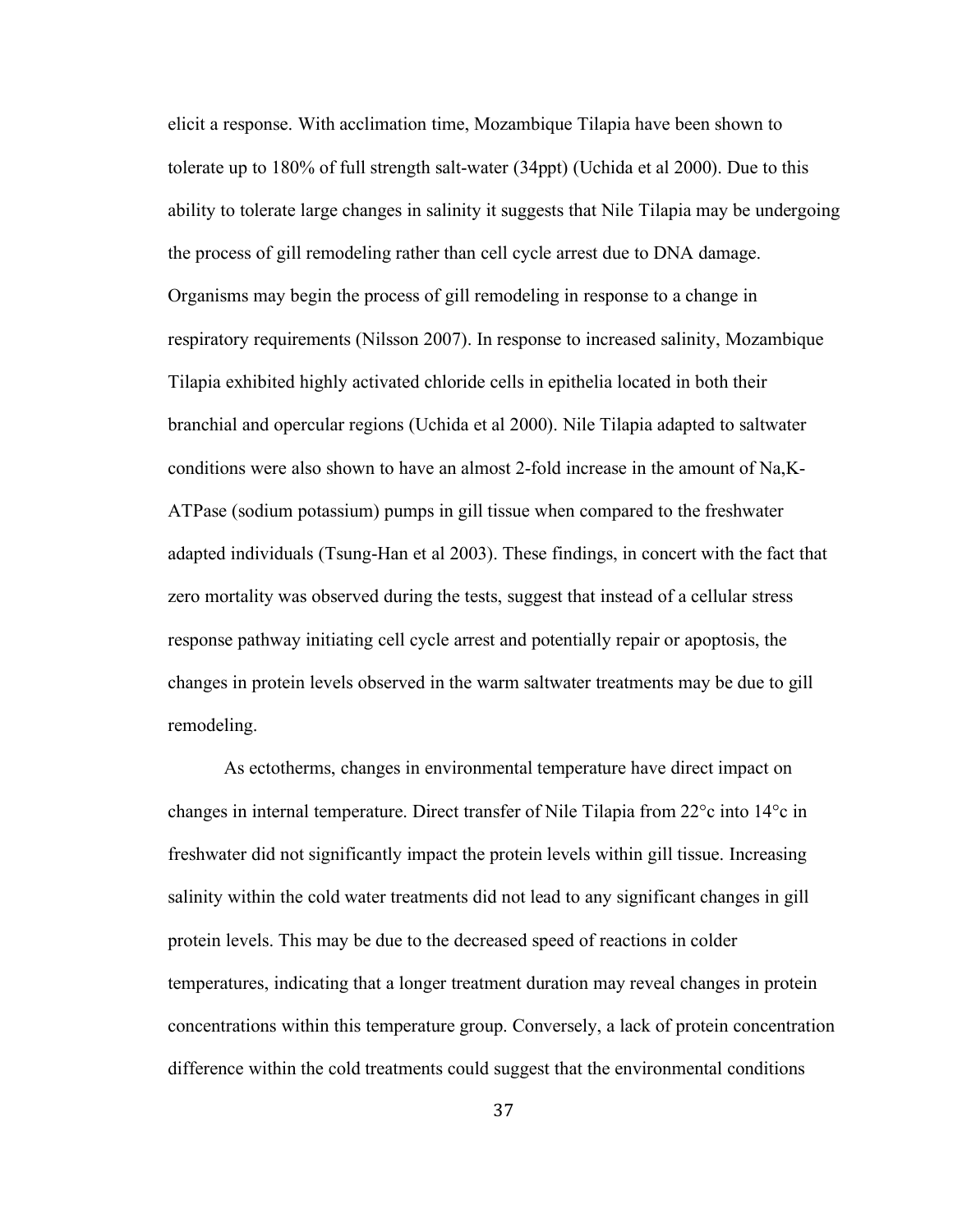utilized within the study are not drastic enough to elicit a cellular stress response. The lack of response to salinity within the cold temperature treatments could also indicate that the cold treatment is preventing a response to salinity. This study sheds light on the cellular responses of the of a non-mammalian species to environmental changes.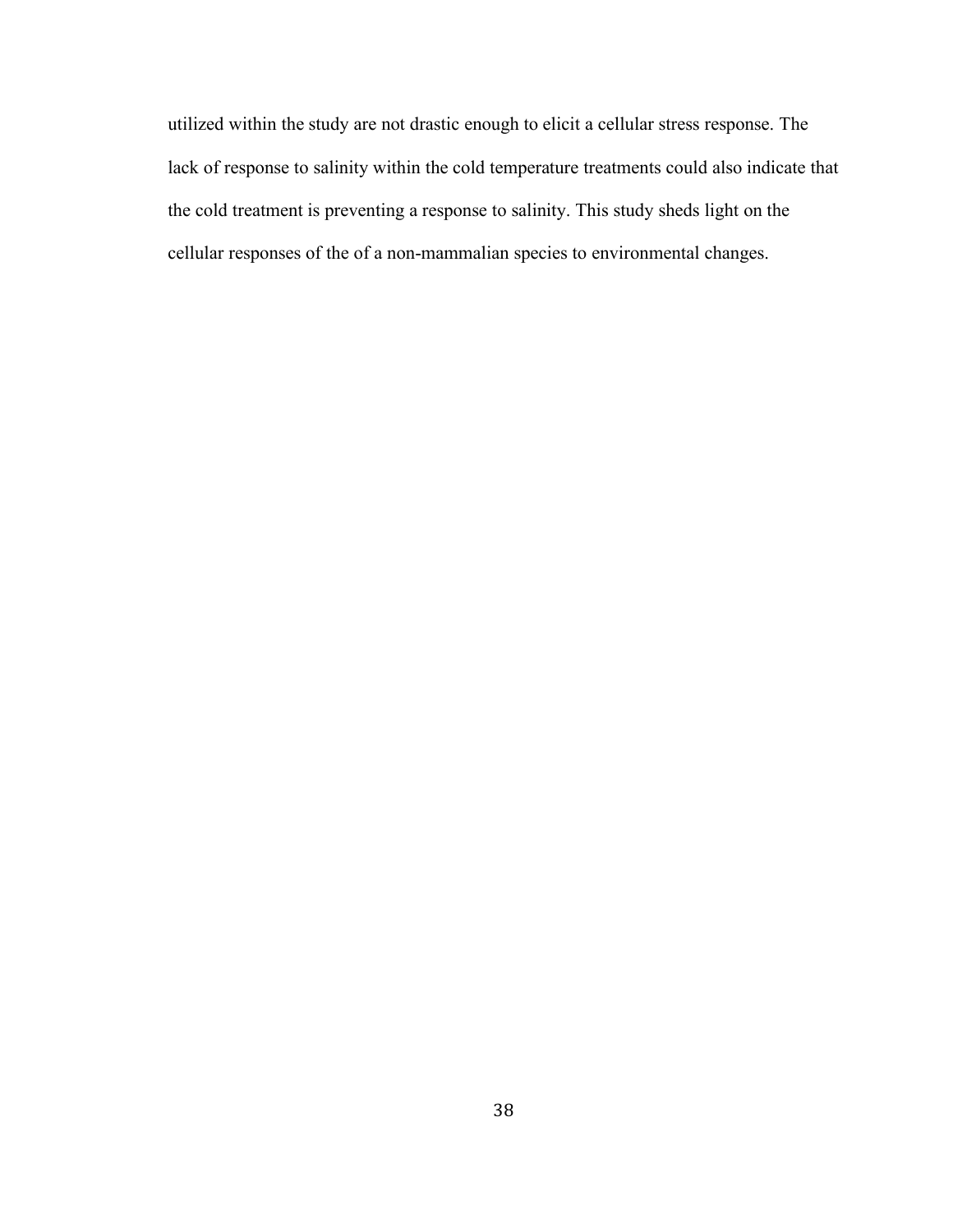**Figures**



**Figure 3:** Boxplot of the raw PCNA data from Nile Tilapia (*Oreochromis niloticus*) gill tissue by treatment group after one hour of exposure. Bold center line represents the median, the bottom and top of the box represent the 25<sup>th</sup> and 75<sup>th</sup> percentile respectively, and the whiskers represent the maximum and minimum data points (if there are no outliers). In the presence of outliers, the whiskers represent 1.5 times the Interquartile Range (IQR) away from either the bottom or top of the box. Letters indicate statistically significant differences ( $p$ <0.05).

**Table 5:** List of all p-values generated from comparing concentration of PCNA in Nile Tilapia (*Oreochromis niloticus*) gill tissue from each treatment to all other treatments. Bolded values indicate statistically significant values (p<0.05). Grey boxes indicate repetitive comparisons.

| <b>PCNA</b>          | $21^{\circ}$ C/16ppt | $21^{\circ}$ C/34ppt | $14^{\circ}$ C/0ppt | $14^{\circ}$ C/16ppt | $14^{\circ}$ C/34ppt |
|----------------------|----------------------|----------------------|---------------------|----------------------|----------------------|
| $21^{\circ}$ C/0ppt  | .00                  | 0.012                | 0.998               | 0.217                | 0.999                |
| $21^{\circ}$ C/16ppt |                      | 0.011                | 0.998               | 0.212                | 0.999                |
| $21^{\circ}$ C/34ppt |                      |                      | 0.038               | 0.829                | 0.033                |
| $14^{\circ}$ C/0ppt  |                      |                      |                     | 0.441                | 1.00                 |
| $14^{\circ}$ C/16ppt |                      |                      |                     |                      | 0.410                |
| $14^{\circ}$ C/34ppt |                      |                      |                     |                      |                      |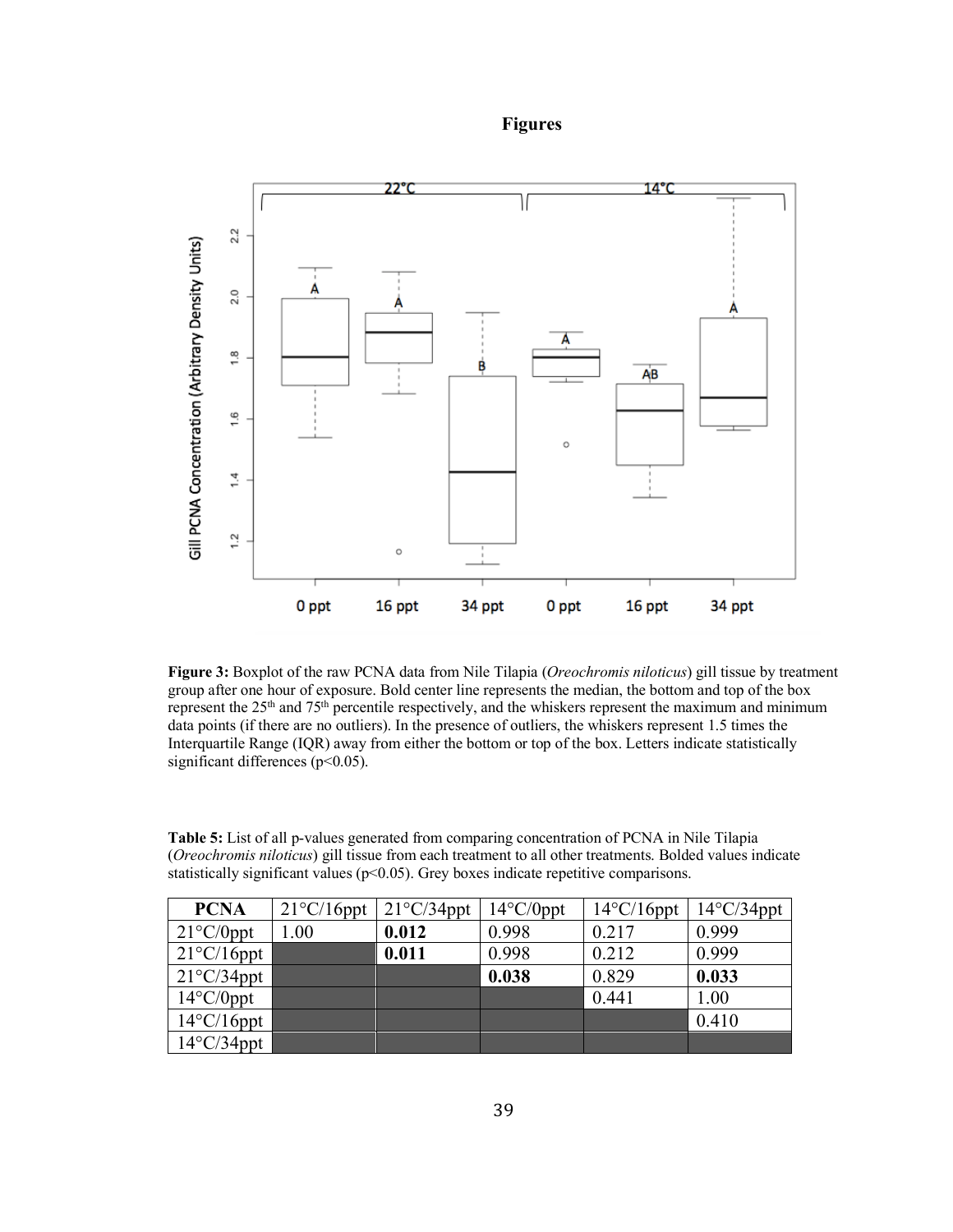

**Figure 4:** Boxplot of the log transformed Gadd45 data from Nile Tilapia (*Oreochromis niloticus*) gill tissue by treatment group after one hour of exposure. Bold center line represents the median, the bottom and top of the box represent the 25<sup>th</sup> and 75<sup>th</sup> percentile respectively, and the whiskers represent the maximum and minimum data points (if there are no outliers). In the presence of outliers, the whiskers represent 1.5 times the Interquartile Range (IQR) away from either the bottom or top of the box. Letters indicate statistically significant differences (p<0.05).

**Table 6:** List of all p-values generated from comparing concentration of Gadd45 in Nile Tilapia (*Oreochromis niloticus*) gill tissue from each treatment to all other treatments. Bolded values indicate statistically significant values ( $p<0.05$ ). Grey boxes indicate repetitive comparisons.

| Gadd45.a             | $21^{\circ}$ C/16ppt | $21^{\circ}$ C/34ppt | $14^{\circ}$ C/0ppt | $14^{\circ}$ C/16ppt | $14^{\circ}$ C/34ppt |
|----------------------|----------------------|----------------------|---------------------|----------------------|----------------------|
| $21^{\circ}$ C/0ppt  | 0.978                | 0.232                | 0.926               | 0.969                | 0.157                |
| $21^{\circ}$ C/16ppt |                      | 0.047                | 0.999               | 0.999                | 0.519                |
| $21^{\circ}$ C/34ppt |                      |                      | 0.025               | 0.035                | 0.0003               |
| $14^{\circ}$ C/0ppt  |                      |                      |                     | 0.999                | 0.675                |
| $14^{\circ}$ C/16ppt |                      |                      |                     |                      | 0.593                |
| $14^{\circ}$ C/34ppt |                      |                      |                     |                      |                      |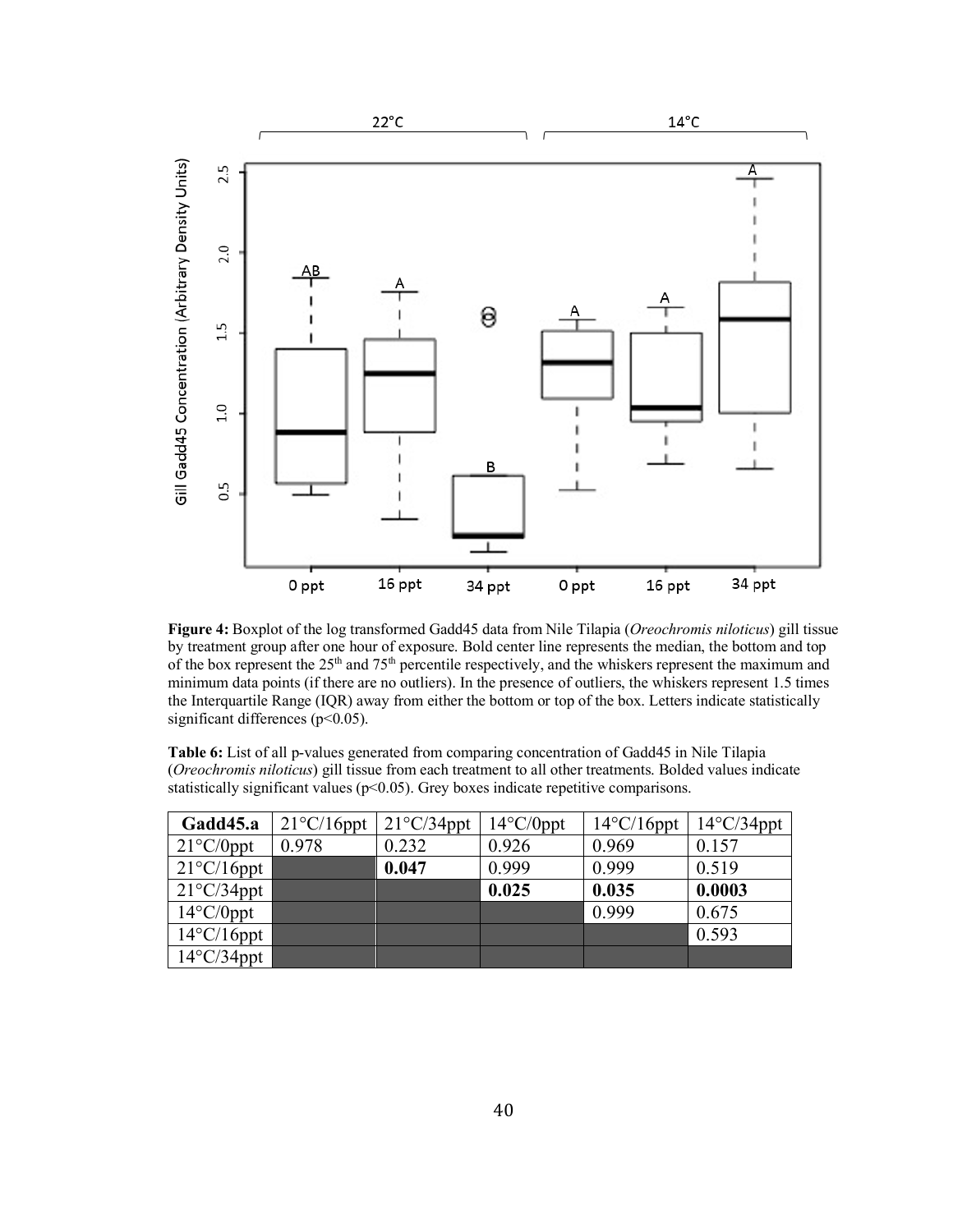

**Figure 5:** Boxplot of the log transformed Gadd45 data, with largest outliers removed, from Nile Tilapia (*Oreochromis niloticus*) gill tissue by treatment group after one hour of exposure. Bold center line represents the median, the bottom and top of the box represent the 25th and 75th percentile respectively, and the whiskers represent the maximum and minimum data points (if there are no outliers). In the presence of outliers, the whiskers represent 1.5 times the Interquartile Range (IQR) away from either the bottom or top of the box. Letters indicate statistically significant differences ( $p<0.05$ ).

**Table 7:** List of all p-values generated from comparing concentration of Gadd45 in Nile Tilapia (*Oreochromis niloticus*) gill tissue from each treatment to all other treatments, with outliers removed. Bolded values indicate statistically significant values ( $p<0.05$ ). Grey boxes indicate repetitive comparisons.

| Gadd45.b             | $21^{\circ}$ C/16ppt | $21^{\circ}$ C/34ppt | $14^{\circ}$ C/0ppt | $14^{\circ}$ C/16ppt | $14^{\circ}$ C/34ppt |
|----------------------|----------------------|----------------------|---------------------|----------------------|----------------------|
| $21^{\circ}$ C/0ppt  | 0.963                | 0.006                | 0.882               | 0.932                | 0.079                |
| $21^{\circ}$ C/16ppt |                      | 0.0004               | 0.999               | 0.999                | 0.384                |
| $21^{\circ}$ C/34ppt |                      |                      | 0.0002              | 0.0003               | $7.0x10^{-7}$        |
| $14^{\circ}$ C/0ppt  |                      |                      |                     | 0.999                | 0.554                |
| $14^{\circ}$ C/16ppt |                      |                      |                     |                      | 0.462                |
| $14^{\circ}$ C/34ppt |                      |                      |                     |                      |                      |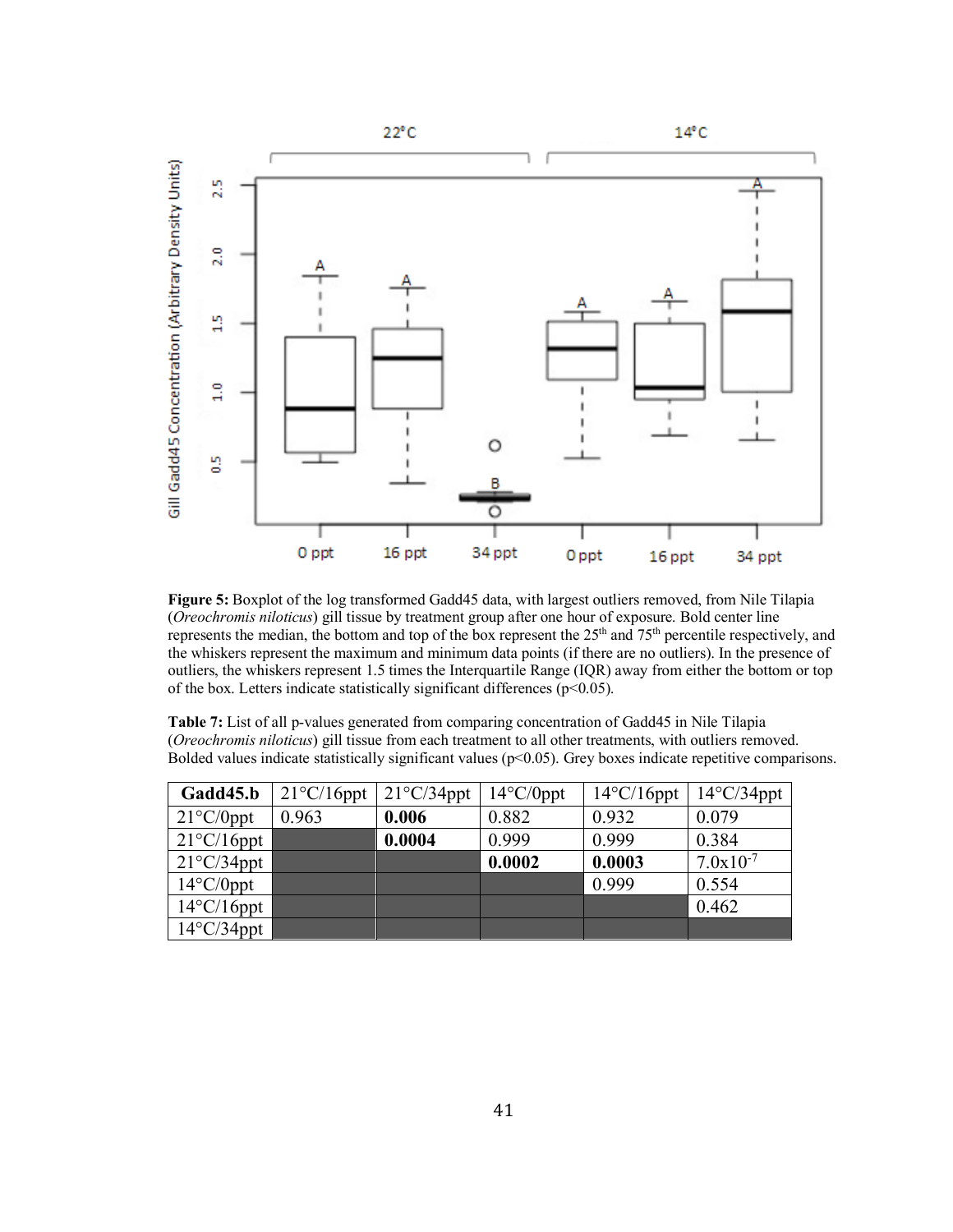

**Figure 6:** Boxplot of the log transformed p53 data from Nile Tilapia (*Oreochromis niloticus*) gill tissue by treatment group after one hour of exposure. Bold center line represents the median, the bottom and top of the box represent the 25<sup>th</sup> and 75<sup>th</sup> percentile respectively, and the whiskers represent the maximum and minimum data points (if there are no outliers). In the presence of outliers, the whiskers represent 1.5 times the Interquartile Range (IQR) away from either the bottom or top of the box. Letters indicate statistically significant differences (p<0.05).

| p53                  | $21^{\circ}$ C/16ppt | $21^{\circ}$ C/34ppt | $14^{\circ}$ C/0ppt | $14^{\circ}$ C/16ppt | $14^{\circ}$ C/34ppt |
|----------------------|----------------------|----------------------|---------------------|----------------------|----------------------|
| $21^{\circ}$ C/0ppt  | 0.734                | 0.0003               | 0.144               | 0.0001               | 0.003                |
| $21^{\circ}$ C/16ppt |                      | 0.025                | 0.877               | 0.011                | 0.136                |
| $21^{\circ}$ C/34ppt |                      |                      | 0.295               | 0.999                | 0.981                |
| $14^{\circ}$ C/0ppt  |                      |                      |                     | 0.170                | 0.717                |
| $14^{\circ}$ C/16ppt |                      |                      |                     |                      | 0.918                |
| $14^{\circ}$ C/34ppt |                      |                      |                     |                      |                      |

**Table 8**: List of all p-values generated from comparing concentration of p53 in Nile Tilapia (*Oreochromis niloticus*) gill tissue from each treatment to all other treatments. Bolded values indicate statistically significant values ( $p<0.05$ ). Grey boxes indicate repetitive comparisons.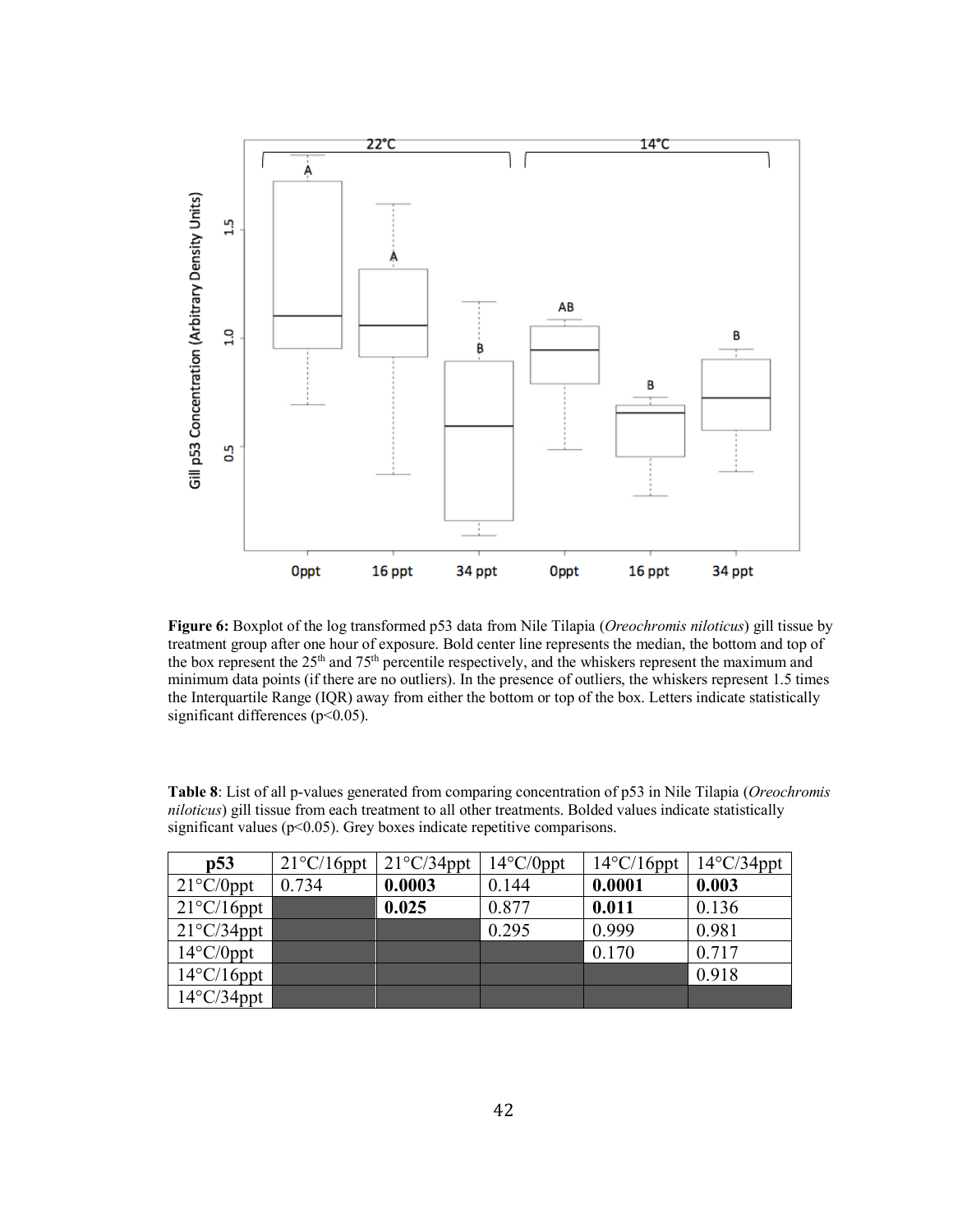# **Chapter 4: The response of CCAAT/enhancer binding protein-**d **(C/EBP-**d**) to salinity and temperature in Nile Tilapia,** *Oreochromis niloticus.* **Abstract**

Fluctuations in abiotic factors are increasing as global climate change progresses. In order to compensate for these changes organisms may rely upon the cellular stress response. The CCAAT/Enhancer-binding proteins (C/EBP) are a class of transcription factors that act upon cellular proliferation and differentiation. C/EBP- $\delta$  is the specific protein that is activated in response to stress stimuli. Several studies have investigated the role of heat stress on C/EBP-δ levels, however the effects of other environmental stressors are widely unknown.

This study investigated the response of  $C/EBP-\delta$  levels to a variety of cold temperature and salinity treatments in the Nile Tilapia (*Oreochromis niloticus*). After one hour of exposure, gill tissues were collected for 10 individuals per treatment group and  $C/EBP-\delta$  concentration was assayed utilizing dot-blotting. There were no significant differences observed in  $C/EBP-\delta$  concentrations in gill tissue. These results indicate that  $C/EBP-\delta$  may not be activated in response to cold temperature and salinity stress, or that one hour may not be long enough to observe upregulation of  $C/EBP-\delta$ .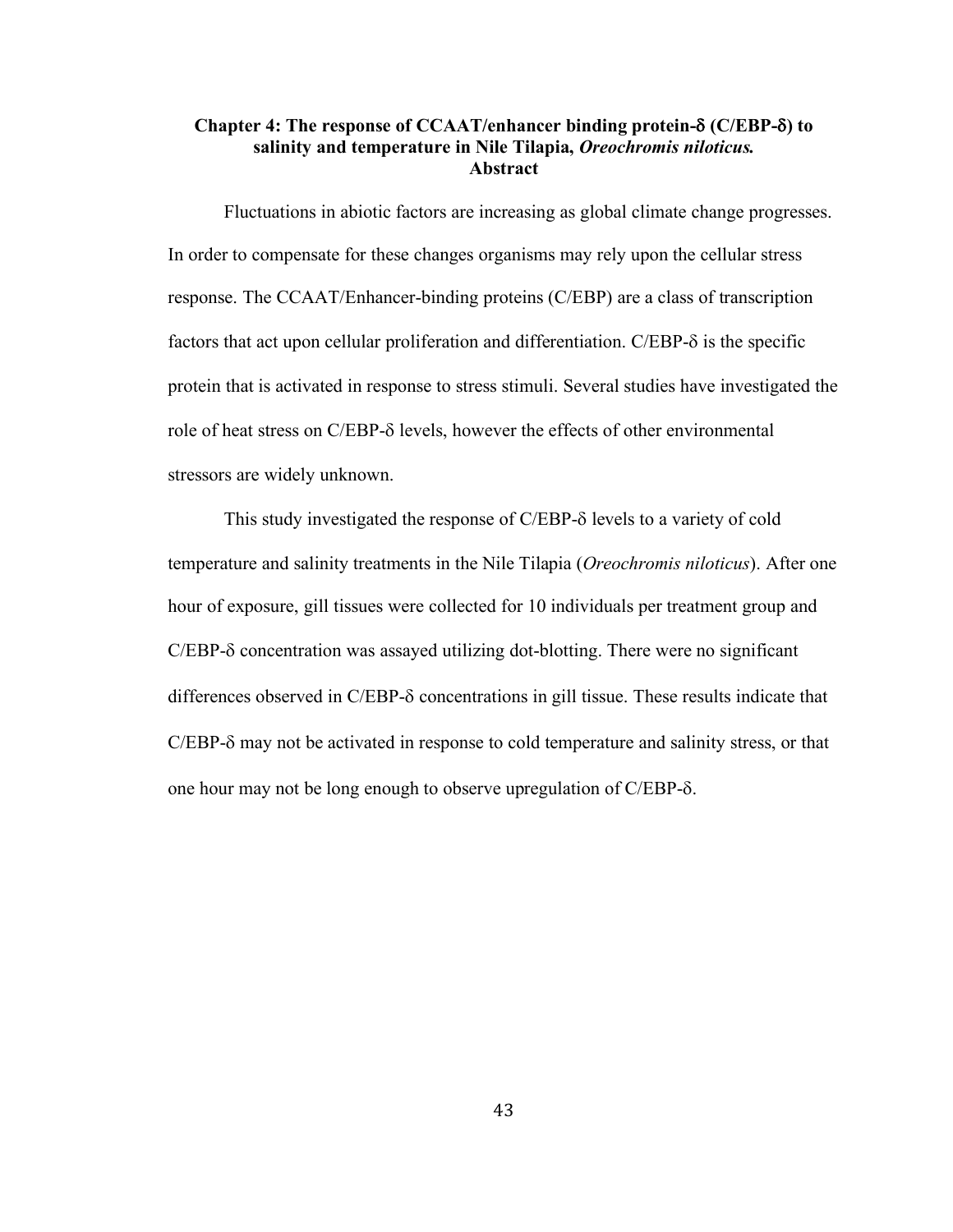## **Introduction**

As global climate change progresses, changes in environmental conditions will increase. Over the last 30 years global climate change has increased global temperatures at a rate of 0.2°C per decade (Hansen et al 2006). Although global climate change is often thought of as a change in temperature, oxygen availability, pH, and salinity have all been shown to be affected by climate change. Investigating the limitations of an organism to tolerate environmental changes is crucial to understanding how an organism will respond to climate change (Somero 2010). Environmental changes can cause perturbations in the internal environment of an organism. These threats to homeostasis can lead to damage which is managed through cell cycle regulation, most notably the cellular stress response (Kültz 2005).

Not all aspects of the cellular stress response are activated in the same way (Kültz 2005). Damage to macromolecules, such as proteins or DNA, that activate the cellular stress response are not initiated by a specific environmental stress, rather the effect that that stress has on the internal components of a cell (Kültz 2005). Conversely, stress that causes a cellular response that aims to re-establish homeostasis is often stressor specific (Kültz 2005). Extreme changes in environmental conditions can lead to organisms undergoing cell cycle arrest and, if the change is severe enough, even apoptosis. During these stressful environmental conditions, organisms may benefit from halting cellular proliferation and utilizing resources to repair damaged macromolecules (Sleadd et al 2014).

Proteins are often involved in the regulation of the cellular stress response of an organism. There are several notable proteins of interest, but one group in particular is the

44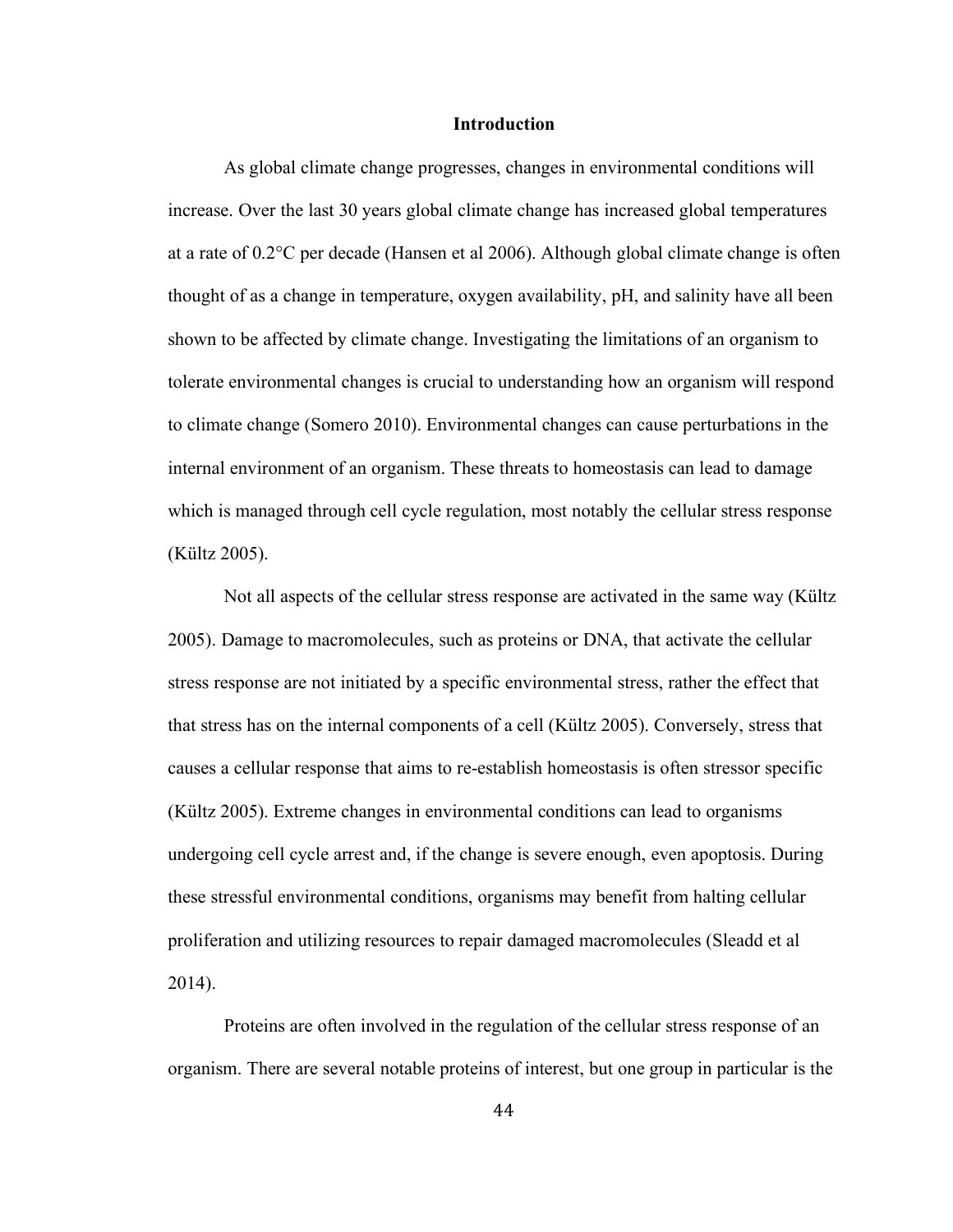CCAAT/enhancer binding proteins (C/EBP). The C/EBP family are a highly-conserved group of leucine zipper transcription factors that assist in controlling both cellular proliferation and differentiation (Yu et al 2010, Johnson 2005). Within the family there are six different members that range in their expression patterns (Johnson 2005). Both  $C/EBP-\alpha$  and  $C/EBP-\delta$  are termed "molecular stop signs" due to their anti-proliferation activity for specific cell types (Yu et al 2010). C/EBP-d which is an inducible protein that is activated in response to stress stimuli (Johnson 2005).

Environmental stressors have been shown to alter C/EBP-d expression in a variety of species and cell types. When mouse mammary epithelial cells enter G0 cell cycle arrest due to serum withdrawal stress, both mRNA and protein C/EBP- $\delta$  levels increased significantly (Johnson 2005). When  $C/EBP-\delta$  was forcibly over-expressed in prostate and breast cancer cell lines, a drastic decrease in clonal growth was observed (Ikezoe et al 2005). Previous work in our lab has shown that C/EBP- $\delta$  is up-regulated in response to a heat shock (Buckley 2011, Sleadd & Buckley 2013). On the other hand, oxidative stress has been shown to up-regulate C/EBP- $\delta$  in an inconsistent manor (Hassumani 2013).

The response of C/EBP- $\delta$  to thermal stress due to an increase in temperature has been documented in both a species of goby and an Antarctic fish species (Buckley 2011, Sleadd & Buckley 2013). The complete pathway of  $C/EBP-\delta$  regulation is still undetermined, however, in mammalian systems a pathway for  $C/EBP-\delta$  has been described in relation to STAT-3 (Clarkson et al 2006). Due to the ability of STAT-3 to modulate Hsp70 and Hsp90, it would reason that C/EBP- $\delta$  expression would be modulated in response to thermal stress (Stephanou & Latchman 2010).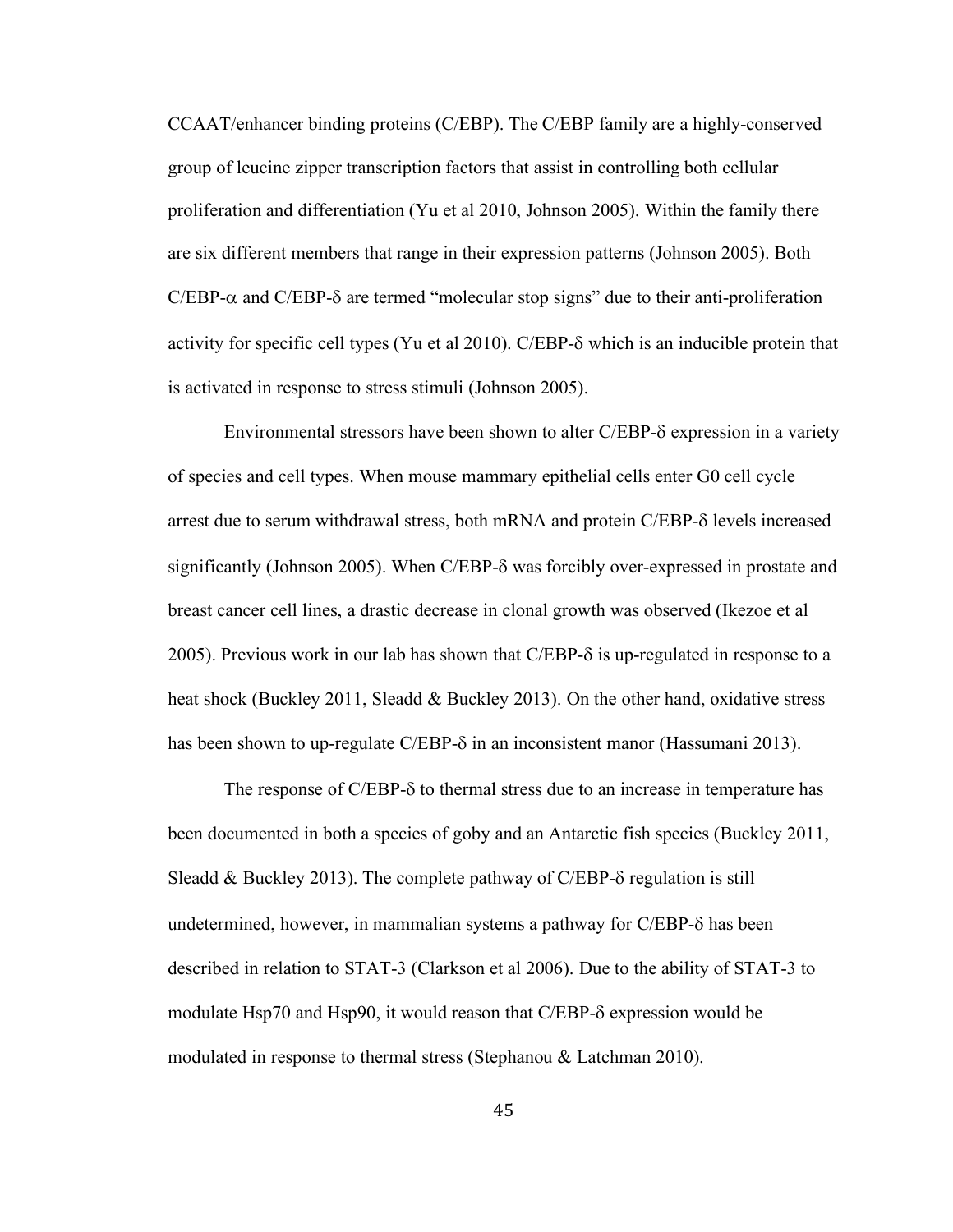The response of heat shock proteins to increased temperatures is well documented, but the heat shock response to low temperature stress and salinity is relatively unknown. This study aims to identify the response of C/EBP- $\delta$  to cold temperature and salinity induced stress. Organisms that are unable to tolerate low temperatures can experience damage to mitochondrial membranes (Schmidt-Nielsen et al 1997). Exposure to increased salinity can lead to changes in internal osmolality, which can denature crucial proteins (Berg et al. 2012). Damage to membranes or proteins can activate the cellular stress response (Kültz 2005). Since  $C/EBP-\delta$  is activated in response to stress stimuli (Johnson 2005), I hypothesized that sub-lethal exposures to a variety of thermal and salinity stressors would be reflected in  $C/EBP-\delta$  concentrations.

Nile Tilapia (*Oreochromis niloticus*) were used in this experiment because of their significant economical importance. Previous studies have investigated their tolerance to saline waters and decreased temperatures separately (Hassan et al 2013). It is interesting to note that although these studies aimed to improve growth rates in variable conditions, no studies have examined the response of  $C/EBP-\delta$  in the Nile Tilapia. Since  $C/EBP-\delta$  plays such a large role in cell cycle regulation (Yu et al 2010), specifically decreasing cellular proliferation, it would be novel to determine whether expression is increased in these environmental conditions.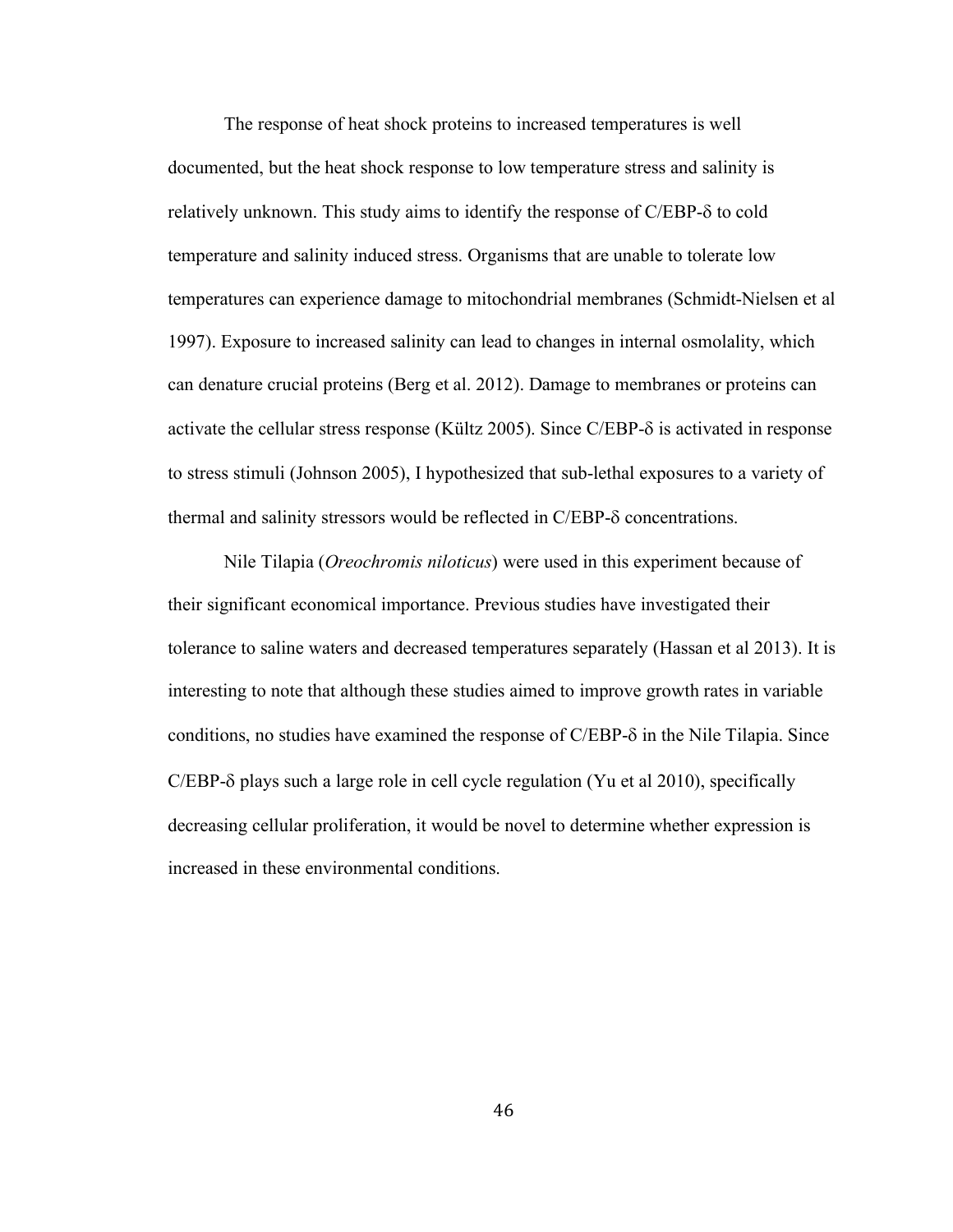# **Methodology**

## *Animals*

Animals were reared and exposed in the same methods detailed in Chapter 2.

#### *Tissue Preparation*

Tissues were homogenized and prepared in the same methods outlined in Chapter 3.

# *Custom C/EBP-*d *Antibody*

The antibody used for dot-blotting was custom manufactured in a rabbit. A peptide parallel to the 15-amino acid sequence off of the N terminus region of the C/EBP-d protein from the fish species *Gillichthys mirabilis* was used as the antigen (Affinity BioReagents, Rockford, IL, USA).

# *Protein Assessment*

Following methods detailed in Chapter 3, dot blots were assembled and exposed to chemiluminescent. Blots were then imaged using AlphaEase - FluorChem SP (Alpha Innotech Corporation).

### *Densitometry*

To determine protein concentration, dot blots were analyzed in ImageJ (NIH Freeware). Densitometry was performed on each triplicate to determine the average of a sample. All samples were standardized utilizing control values.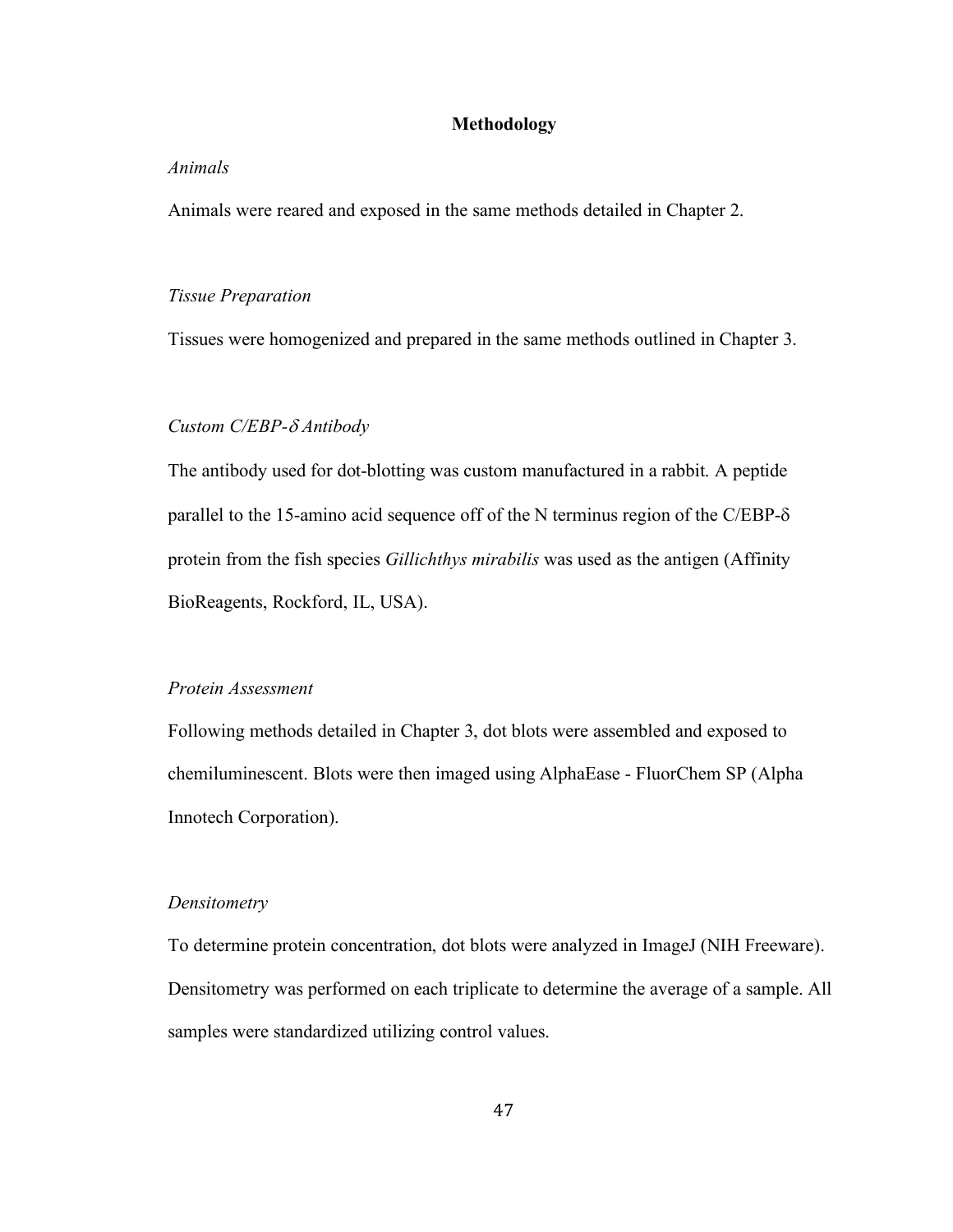# *Statistical Analysis*

Data were analyzed using a 2-way ANOVA using the R studio software (RStudio, Inc., Boston Massachusetts, USA). In order to obtain a normal distribution and equal variance, a square root transformation was applied to the data. Data was then re-analyzed utilizing Tukey Honest Significant Difference (HSD) post hoc test. Results with a p-value < 0.05 were considered significant and indicated with difference letters in figures (Figure 1).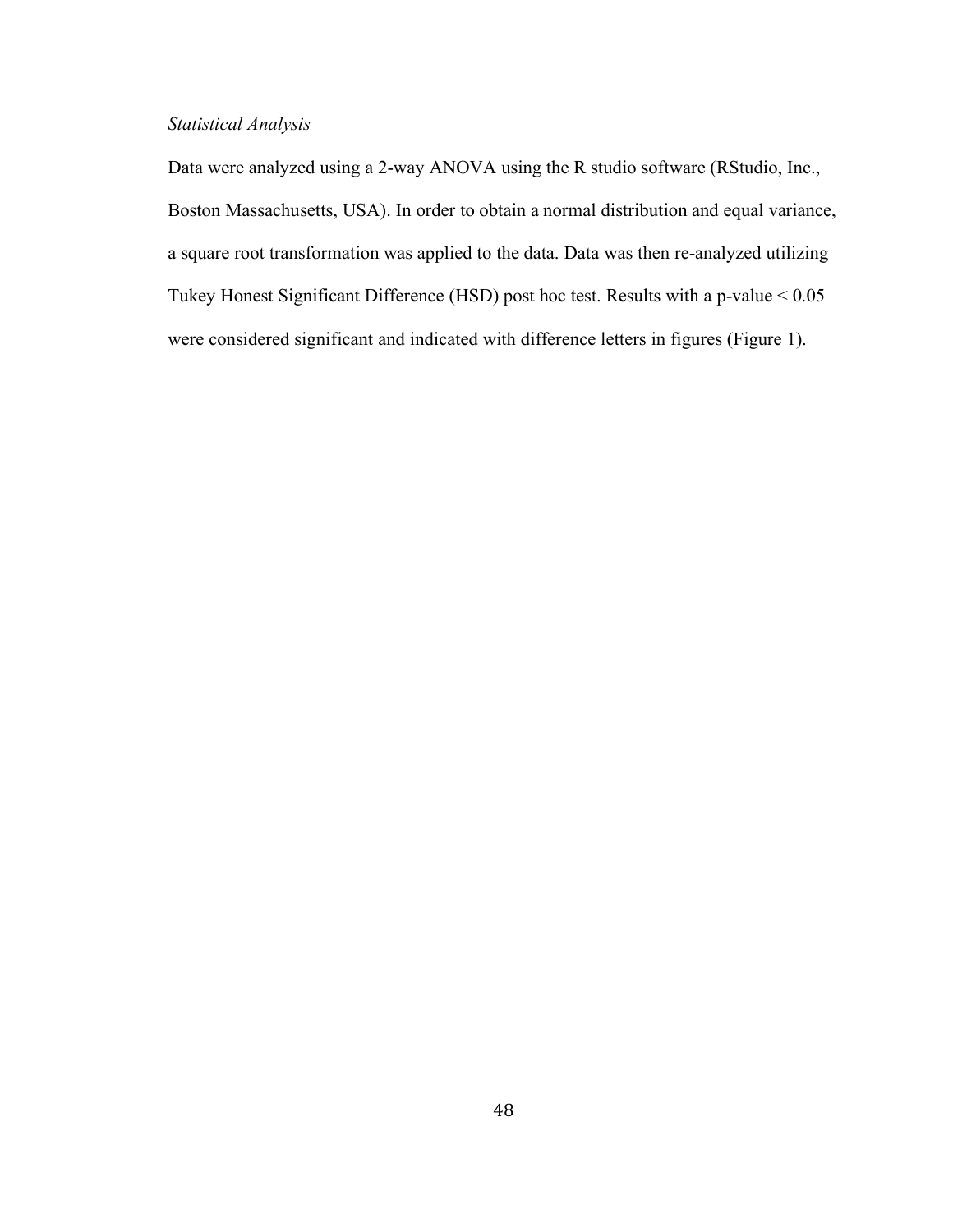#### **Results**

### $C/EBP-\delta$

The warm freshwater treatment served as the control group in this study since it closely matches the preferred temperature and salinity for the Nile Tilapia. There were no significant changes in C/EBP- $\delta$ , results described below are based on p-values listed in Table 9 & Figure 7. Within the warm water treatments there is large variability in C/EBP- $\delta$  concentrations, indicating that individual differences are still being observed. There were no significant effects of increasing salinity within the warm temperature treatments  $(p > 0.05)$ . The cold freshwater treatment group also displayed large individual variability, similar to the warm water treatments. However, cold temperature did not elicit any significant changes in C/EBP- $\delta$  concentrations (p > 0.05). The individual variability of C/EBP- $\delta$  concentration within the cold brackish and cold saltwater treatments decreased. Within the cold treatments, there were no significant differences in relation to salinity changes ( $p > 0.05$ ).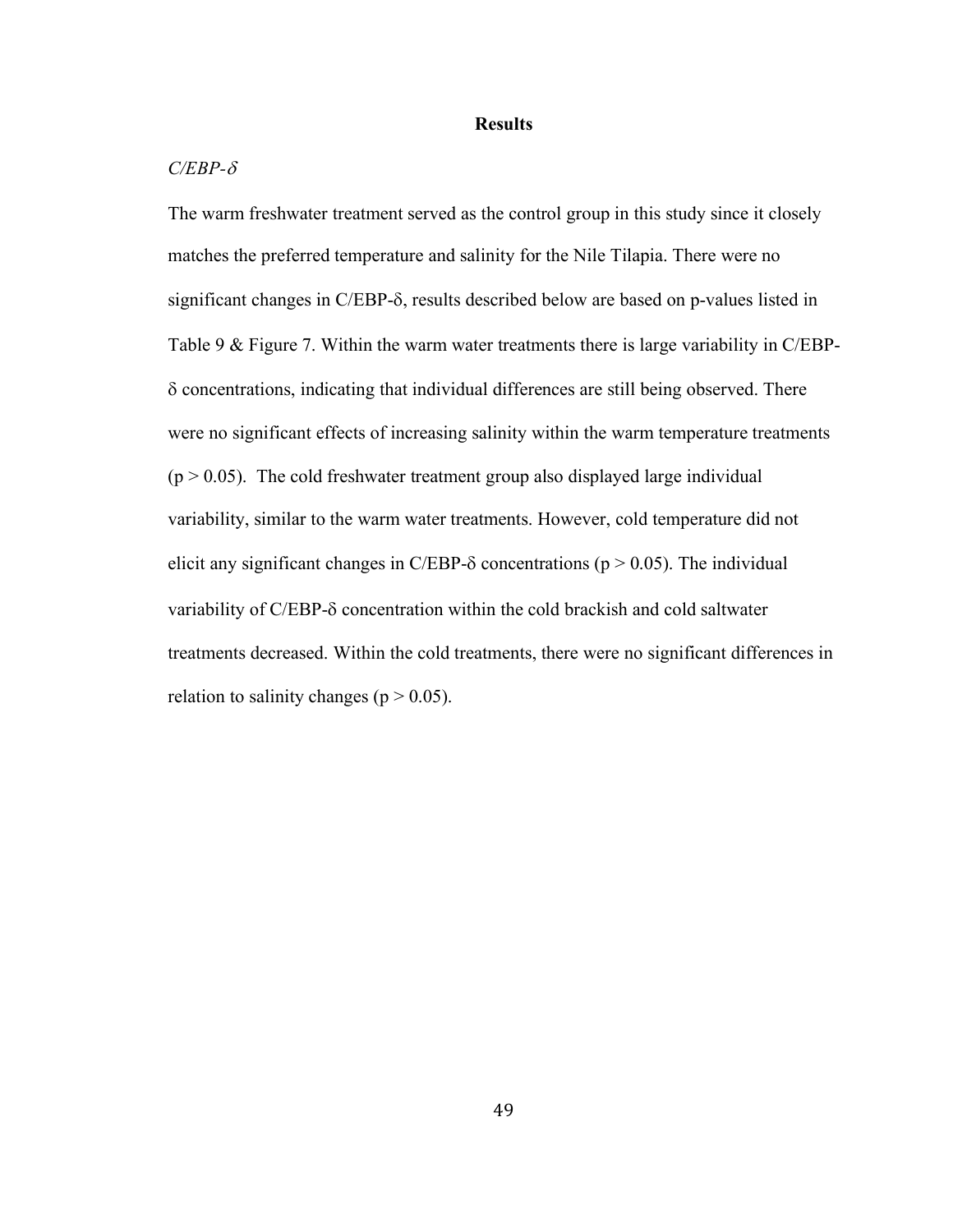#### **Discussion**

A sudden decrease in temperature or salinity alone can be enough to cause cellular damage, let alone a simultaneous change. Most physiological studies aim to better understand how one stressor effects a particular response or pathway, however, it is important to begin to study the interactions of stressors. In one study tidal movement alone was not a significant factor, but when combined with temperature the pair caused a greater effect that temperature alone (Wenger et al 2016). In this study, no significant effect of salinity and temperature on  $C/EBP-\delta$  concentrations was observed.  $C/EBP-\delta$ concentrations were not affected by a single stressor or the combination of stressors.

One reason that changed in C/EBP- $\delta$  concentrations was not observed could be the duration of the exposures. Previous studies in the laboratory have detected significant changes in C/EBP-d concentration after 3 hours of exposure in the goby *Gillichthys mirabilis*, and after 6 hours of heat stress exposure in the Antarctic fish *Trematomus bernacchii* (Buckley 2011, Sleadd & Buckley 2013). Previous studies also examined the effect of increased temperature, whereas this study investigates the effect of decreased temperature and salinity. Nile Tilapia have been observed acclimating to full strength salt-water, indicating that this may not be a stressful enough change to elicit a cellular stress response. When temperature decrease reactions also take longer, so even if 1 hour was long enough to see a response in heat stress, that time may me more than doubled in cold stress.

Another notable facet of these studies was that  $C/EBP-\delta$  concentrations varied across tissue type. For this study we only measured  $C/EBP-\delta$  concentrations in gill tissue. While C/EBP-d was present in gill tissue of *Trematomus bernacchii*, the concentration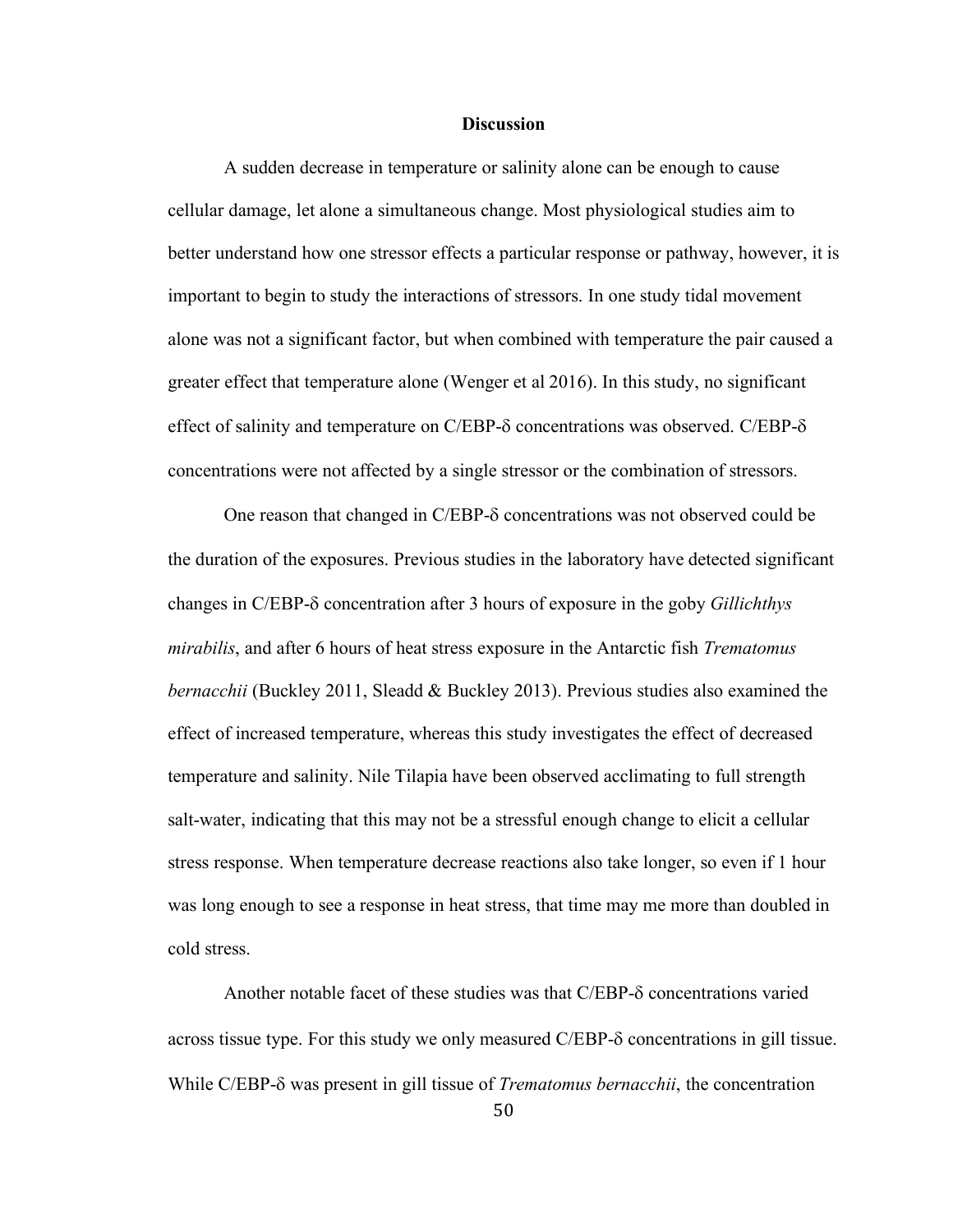was lower than brain, spleen, and white muscle (Sleadd & Buckley 2013). The time to achieve significant changes in  $C/EBP-\delta$  concentrations varied across tissue type as well. White muscle was able to obtain significant changes after 3 hours of exposure, but both gill and liver tissue only displayed significant changes after 4 hours of exposure (Buckley 2011).

The heat shock response has been widely documented in a variety of species. However, little is still known about the role of heat shock proteins in cold temperature stress. Since the expression of  $C/EBP-\delta$  has been linked to heat shock protein activity, uncovering the role of heat shock proteins in cold stress may be a crucial link to understanding how  $C/EBP-\delta$  will respond. Another possibility is that other cell cycle regulation pathways involved in the cellular stress response are being activated in place of the C/EBP- $\delta$  pathway. Lastly, it is possible that the exposures were not stressful enough to trigger activity from the cellular stress response. Nile Tilapia are an extremely hardy species and it is possible that the treatments were not severe enough to cause cell cycle arrest or apoptosis.

The knowledge gained from this study indicate that short term exposures to environmental fluctuation may not elicit a response from C/EBP- $\delta$  and other proteins in it's pathway. This could increase the ability to rear Nile Tilapia in a variety of environments, and to invest fewer resources in buffering their environment from fluctuations. The exposures tested closely resembled the conditions off of the North-West Coast of America where Nile Tilapia have yet to be established as an invasive species. Based on the results of this study Nile Tilapia can survive these conditions and therefore stricter regulations may need to be put in place to prevent an invasion of these waters.

51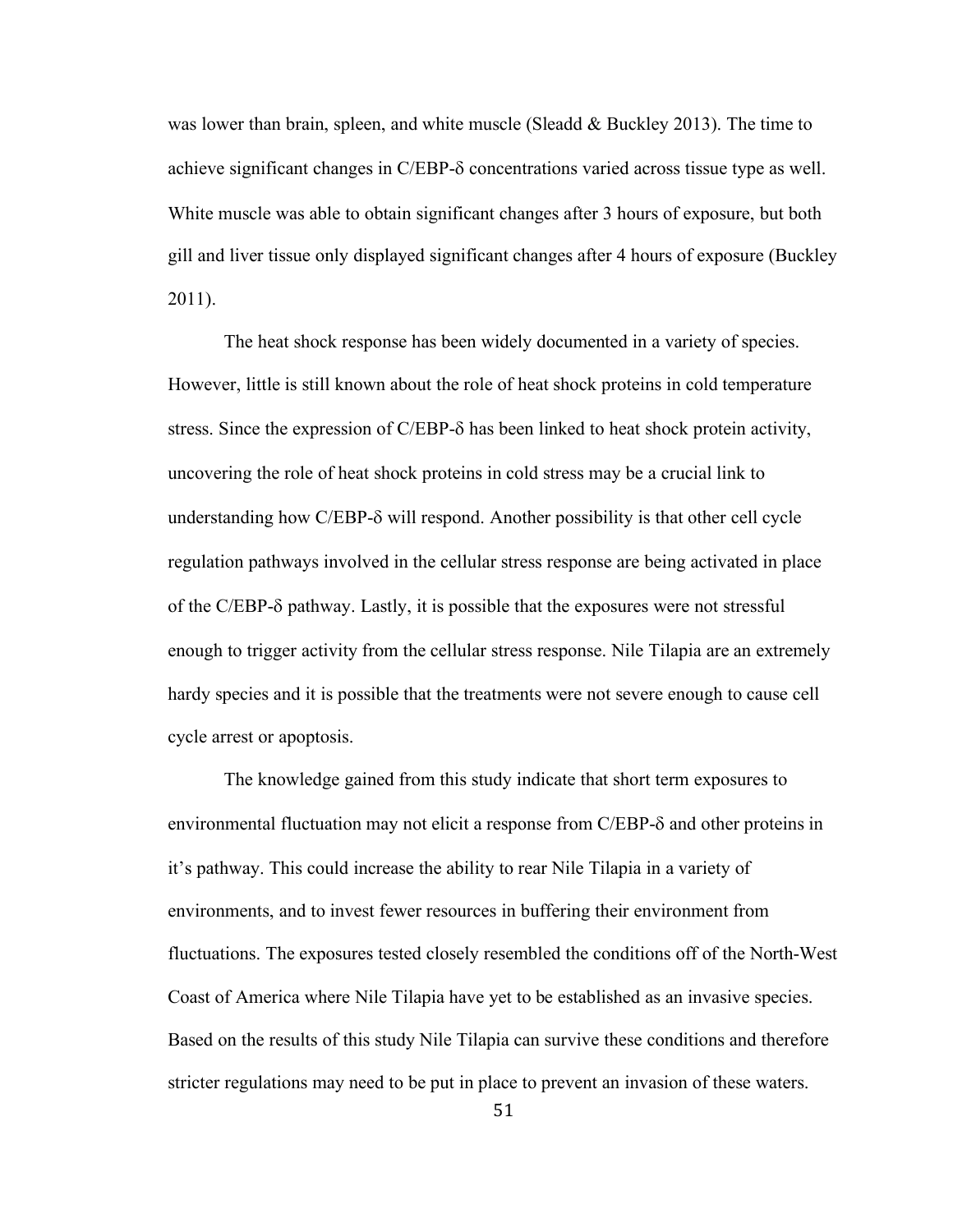Future directions include increasing the duration of exposure to gain insight whether C/EBP- $\delta$  is being upregulated over time. Investigating the responses of other proteins in the pathway, such as STAT-3 and IL-6, could solidify relationships between these proteins and C/EBP- $\delta$ . Next studies should also investigate the role of heat shock proteins in response to both cold temperature and increased salinity.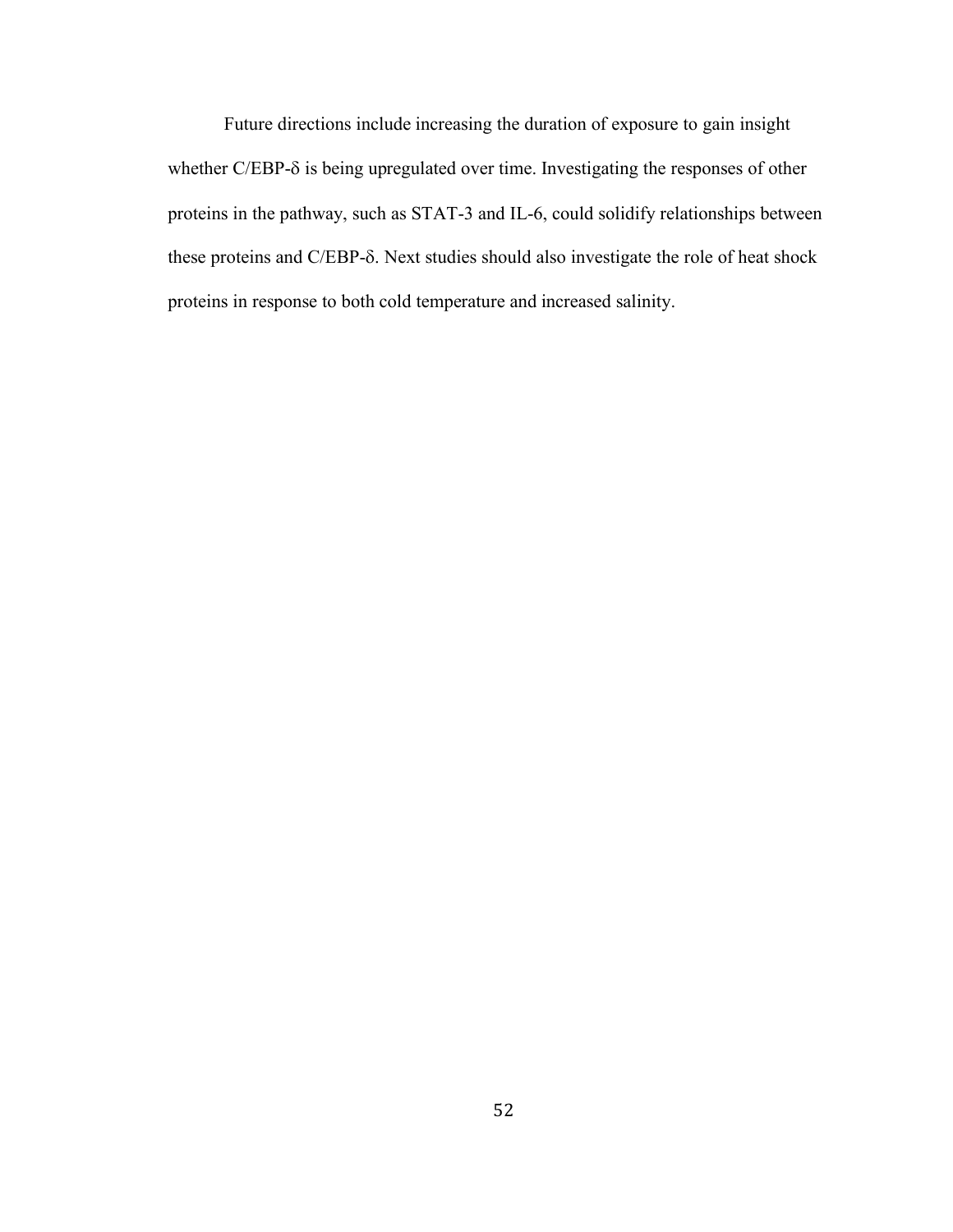# **Figures**



**Figure 7:** Boxplot of the square root transformed C/EBP-d data from Nile Tilapia (*Oreochromis niloticus*) gill tissue by treatment group after one hour of exposure. Bold center line represents the median, the bottom and top of the box represent the 25<sup>th</sup> and 75<sup>th</sup> percentile respectively, and the whiskers represent the maximum and minimum data points (if there are no outliers).

Table 9: List of all p-values generated from comparing concentration of C/EBP- $\delta$  in Nile Tilapia (*Oreochromis niloticus*) gill tissue from each treatment to all other treatments. Bolded values indicate statistically significant values ( $p<0.05$ ). Grey boxes indicate repetitive comparisons.

| $C/EBP-\delta$       | $21^{\circ}$ C/16ppt | $21^{\circ}$ C/34ppt | $14^{\circ}$ C/0ppt | $14^{\circ}$ C/16ppt | $14^{\circ}$ C/34ppt |
|----------------------|----------------------|----------------------|---------------------|----------------------|----------------------|
| $21^{\circ}C/0$ ppt  | 0.586                | 0.998                | 0.999               | 0.999                | 0.938                |
| $21^{\circ}$ C/16ppt |                      | 0.840                | 0.367               | 0.791                | 0.990                |
| $21^{\circ}$ C/34ppt |                      |                      | 0.968               | 0.999                | 0.995                |
| $14^{\circ}$ C/0ppt  |                      |                      |                     | 0.982                | 0.805                |
| $14^{\circ}$ C/16ppt |                      |                      |                     |                      | 0.990                |
| $14^{\circ}$ C/34ppt |                      |                      |                     |                      |                      |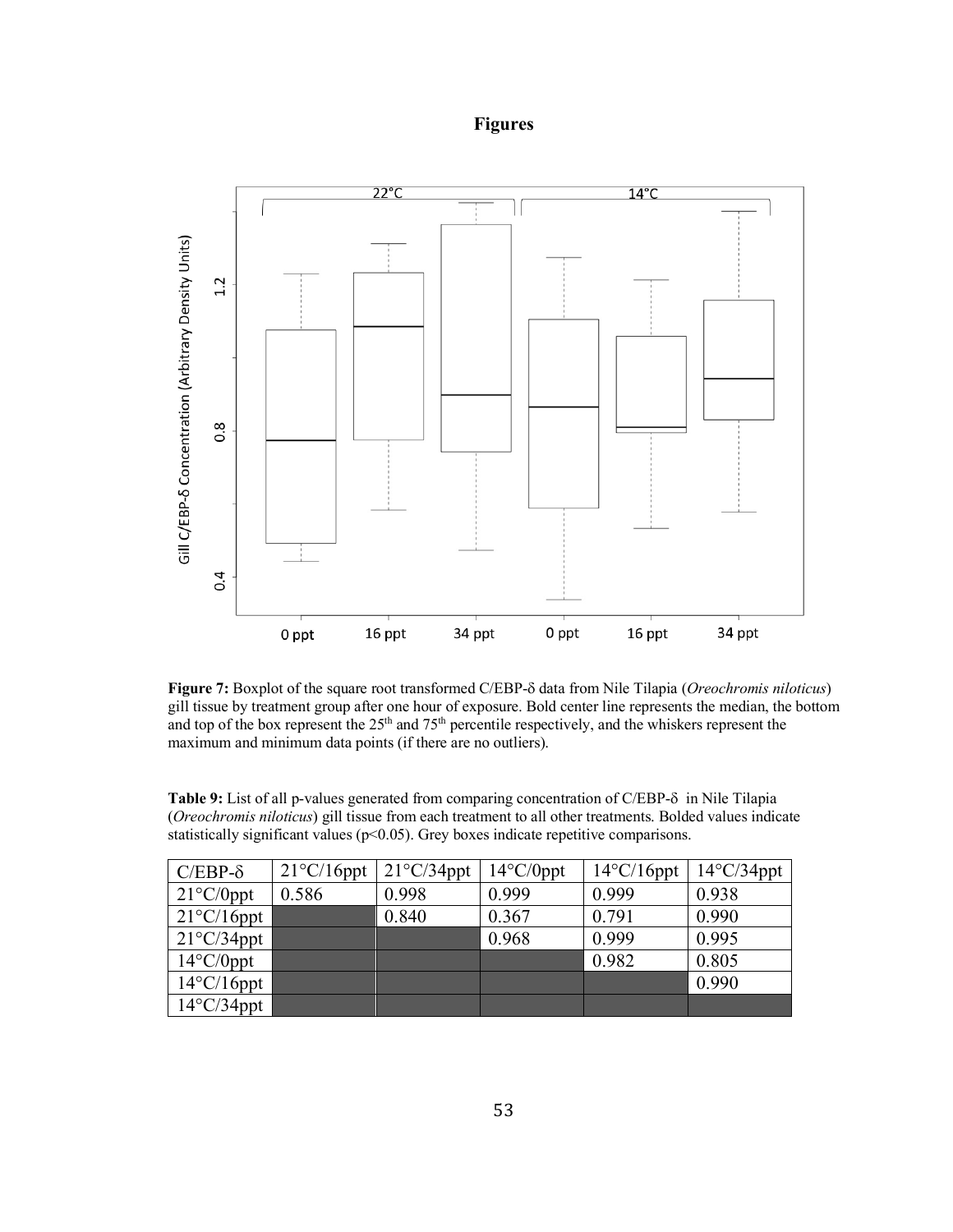## **Chapter 5: Conclusions and Future Directions**

Global climate change is altering several abiotic factors simultaneously. While physiological studies are crucial to predicting how species will respond (Somero 2010), most current physiological studies only focus on the response of a species to one stressor. By investigating the interaction between two abiotic factors we can better detect which stressors are limiting. Wenger et al 2016 found that although tidal movement alone was not a significant factor, when tidal movement was combined with temperature the combination was more detrimental than temperature alone.

Although global climate change has increased global temperatures at a rate of 0.2°C per decade over the last 30 years, the fluctuations of temperature are also increasing. Mortality in fishes due to cold temperature is a well documented phenomenon known as Winter stress syndrome (Hurst 2007). At the same time, sea level rise is occurring and is introducing salinity and temperature fluctuations (Gunter and Hildebrand 1951).

Nile Tilapia (*Oreochromis niloticus*) are susceptible to both winter stress syndrome and sea level rise introducing saltwater intrusion on their native habitats (Hassan et al 2013). Tilapia are also an economically important species and a very successful invasive species in their non-native habitats. Because of this, it is crucial to understanding their ability to tolerate a range of environmental conditions in order to a) better adapt their rearing capabilities for optimal growth, and b) provide knowledge to allow for better management to prevent further invasion.

In **Chapter 2** I investigated how salinity and temperature affects the cell cycle and potentially cause cell cycle arrest. There were a significantly higher percentage of G2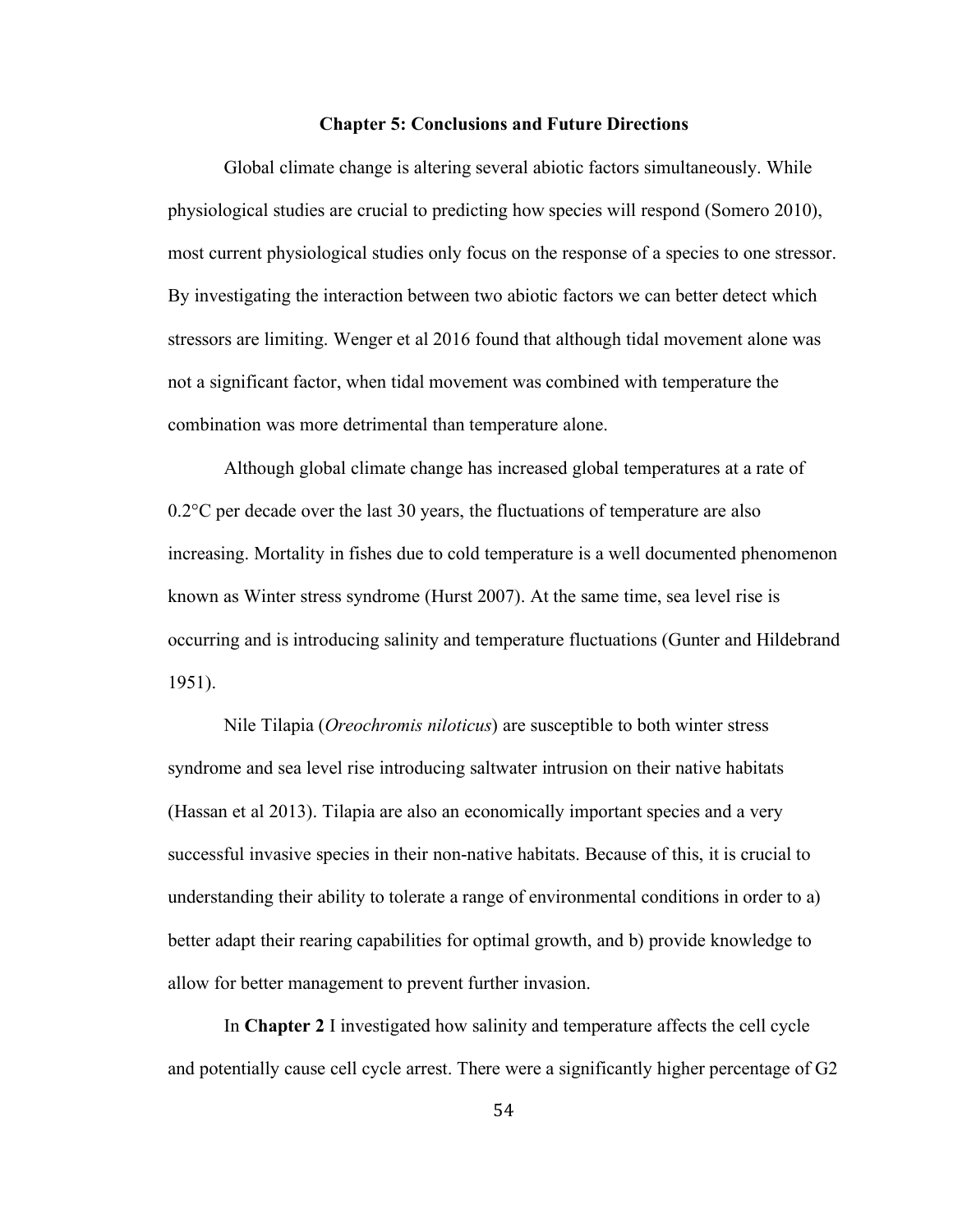cells in the warm saltwater treatment than in the warm brackish water indicating that there might be some cell cycle arrest at the G2 check point occurring. All of the cold water treatments showed a slight decrease of cells in the S phase, and significantly higher proportion of cells in the G2 phase. These results indicate that is cell cycle arrest is occurring at both the G1 and G2 checkpoints.

Changes in the concentration of proteins that assist in the regulation of the cell cycle in response to environmental changes was studied in **Chapter 3**. Three proteins of interest were studied in this chapter: Proliferating Cell Nuclear Antigen (PCNA) which is necessary in high amounts for cell proliferation and DNA replication, p53 which regulates cell cycle arrest and apoptosis, and Growth Arrest and DNA Damage Protein 45-alpha (Gaff45-alpha) which is up regulated by p53 and binds to PCNA causing it's inactivation. In this study, we found that warm salt-water lead to significant decrease in all protein concentrations. No significant  $(p<0.05)$  changes in any of the protein concentrations occurred with increasing salinity in the cold water treatments.

Other means of controlling cell cycle arrest and apoptosis include the protein family CCAATT/enhancer binding protein (C/EBP). **Chapter 4** investigates the response of C/EBP-d to changes in environmental salinity and temperature. No changes in C/EBP- $\delta$  were found across any of the treatments: increased salinity, decreased temperature, or the simultaneous exposure to both. Other studies that investigate changes in  $C/EBP-\delta$ only see significant concentrations differences after 3 hours, and the duration needed varies with tissue type (Buckley 2011, Sleadd & Buckley 2013). This indicates that our exposure time of one hour may not have been long enough to observe significant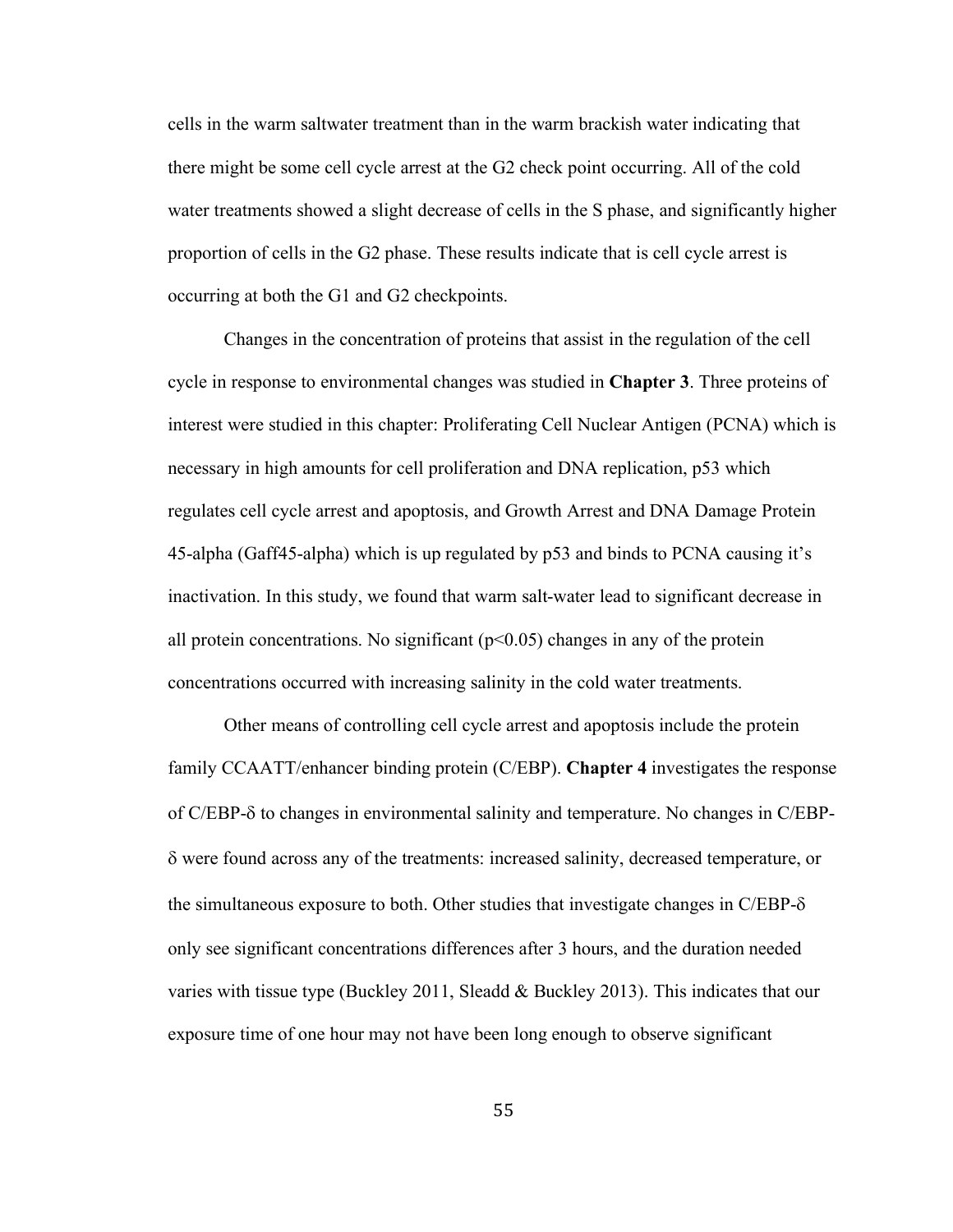changes, that another cell cycle regulation pathway was being activated, or that the stressors were not severe enough to elicit a response.

The combination of flow cytometry results and protein concentrations indicate that the cell cycle arrest being observed is not a direct result of the p53 or  $C/EBP-\delta$ pathways. The C/EBP-d pathway does not seem to be upregulated after one hour, however, there are significant changes to p53, PCNA and Gadd45 in response to warm saltwater. I hypothesize that these protein changes may not be a result of the cellular stress response, but rather the well documented phenomenon of gill remodeling (Nilsson 2007). The reason for the lack of response to saltwater in the cold may be due to the decreased speed of reactions in cold temperature, or that the cold shock stress response requires too much energy to allocate energy to gill remodeling (Barton & Schreck 1987).

This study answered several of our research questions, but also left us with new questions to be answered. Although we were excited to document protein and cell cycle changes after only one hour of exposure, we are also interested in the changes over a longer duration. We utilized a direct transfer method to treatment groups in this study, however, acclimating Nile Tilapia to various salinities and testing thermal tolerance could allow for improvement of Tilapia rearing in winter months. Nile Tilapia have already been shown to have increased cold tolerance when acclimated to isotonicity (Hassan et al 2013), however other salinity levels have yet to be investigated.

Comparing the protein and flow cytometry data to plasma cortisol and plasma sodium levels would also be novel. This could provide a direct measure of stress, and how osmoregulatory abilities of individuals are directly affected. Testing the capability of Nile Tilapia variants could also lead to novel findings. A local Nile Tilapia hatchery rears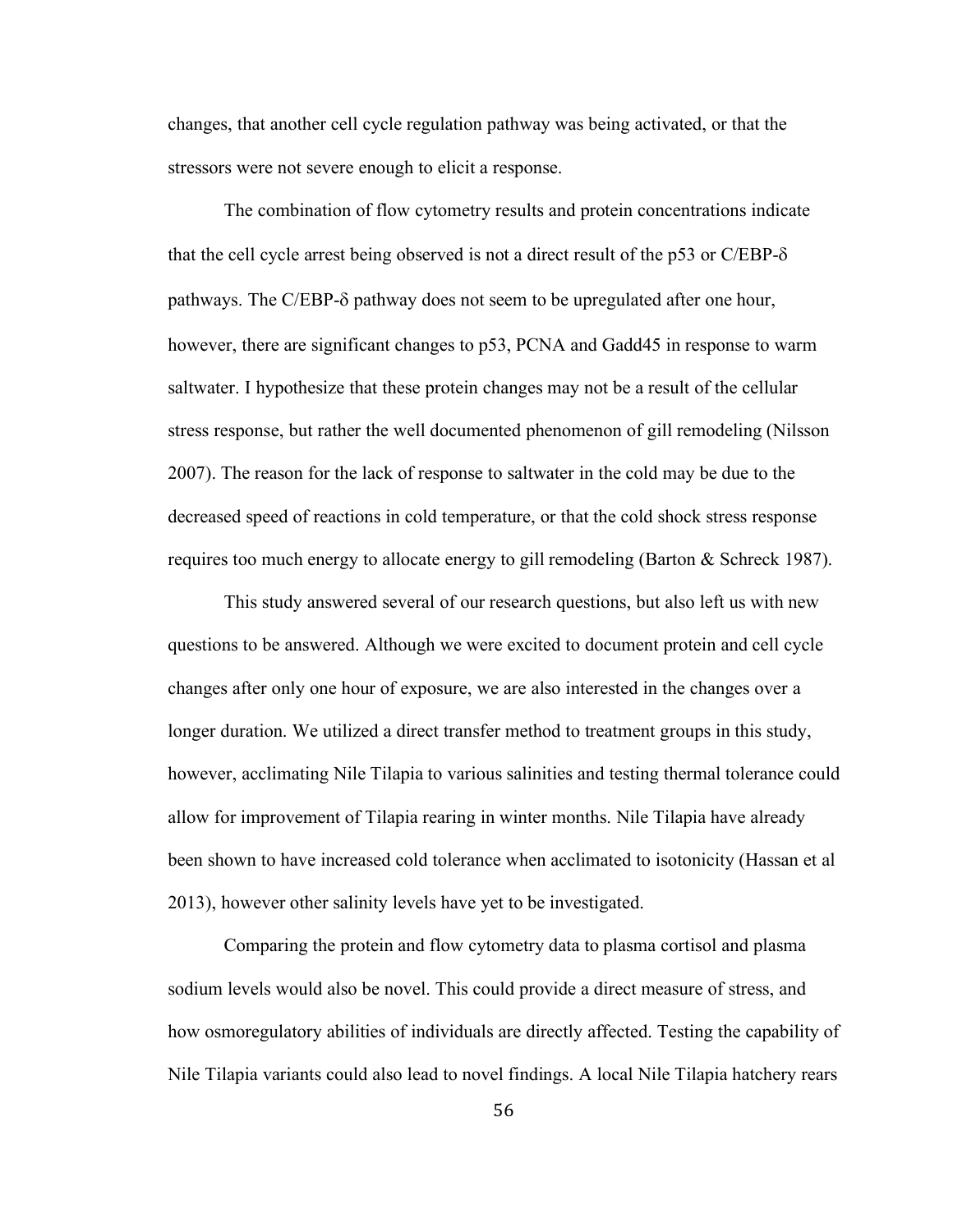Pure-line Nile Tilapia which are known for their salinity tolerance, White Nile Tilapia which are known for an increased cold tolerance, and also offers hybrids. Repeating this experiment and testing each strain separately, then the hybrid could investigate if hybrid species inherit both increased salinity and cold tolerance (NW Tilapia).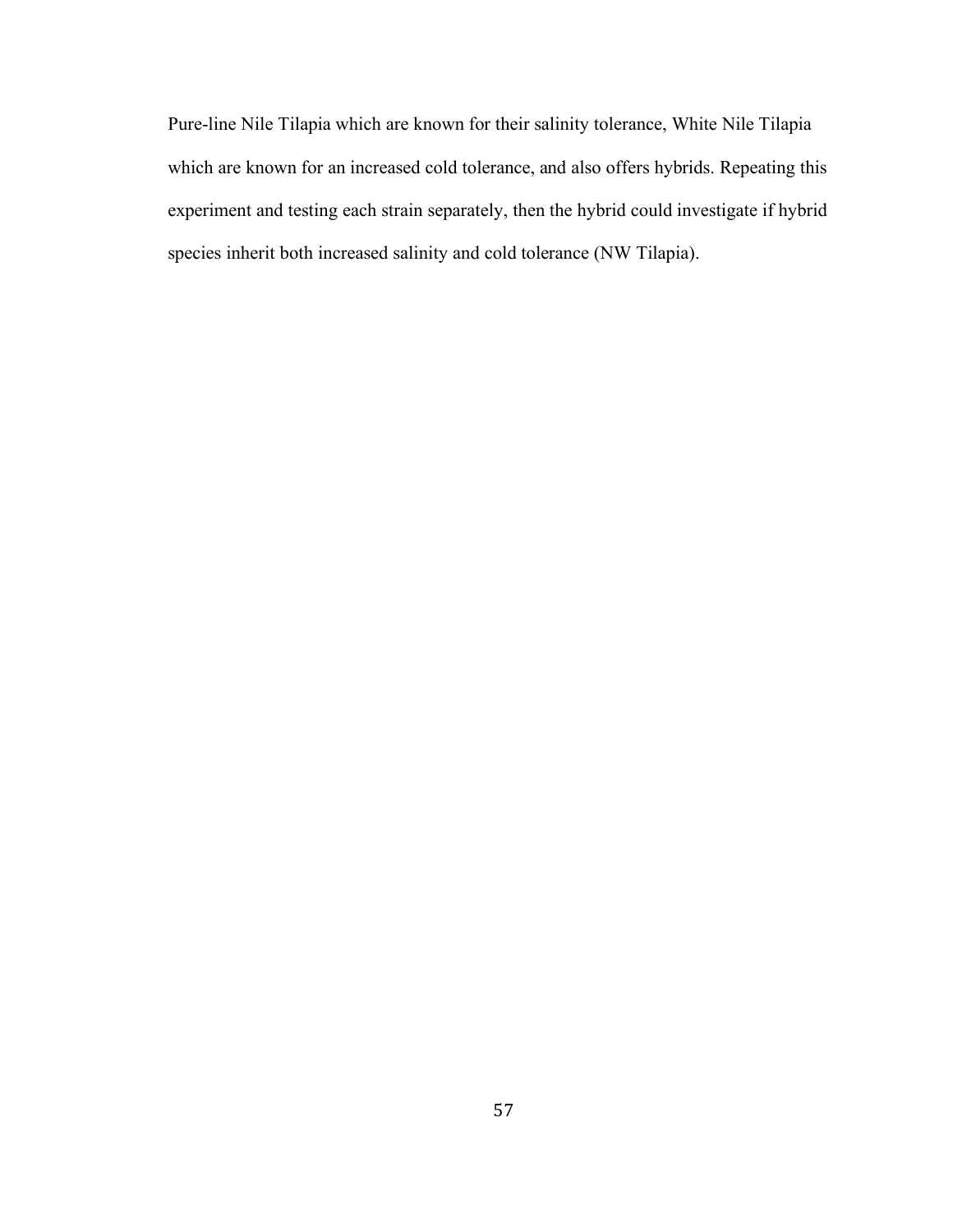## **References**

- Bakun, A. 1990. Global Climate Change and Intensification of Coastal Upwelling. *Science*. 247: 198-201.
- Barcellos, L. J., Nicolaiewsky, S., De Souza, S. M., & Lulhier, F. 1999. The effects of stoking density and social interaction on acute stress response in Nile tilapia *Oreochromis niloticus* (L.) fingerlings. *Aquaculture Research*. 20: 887-892.
- Barton, B. A., & Schreck, C. B. 1987. Metabolic Cost of Acute Physical Stress in Juvenile Steelhead. *Transactions of the American Fisheries Society*. 116: 257- 263.
- Berg, J. M., Tymoczko, J. L., & Stryer, L. (2012). *Biochemistry*. New York: W.H. Freeman.
- Breves, J. P., Hasegawa, S., Yoshioka, M., Fox, B. K., Davis, L. K., Lerner, D. T., Takei, Y., Hirano, T., & Grau, E.G. 2010. Acute salinity challenges in Mozambique and Nile Tilapia: Differential responses of plasma prolactin, growth hormone and brachial expression of ion transporters. *General and Comparative Endocrinology*. 167: 135-142.
- Buckley, B. A. 2011. Acute heat stress and thermal acclimation induce CCAAT/enhancer-binding protein delta in the goby *Gillichthys mirabilis*. *Journal of Comparative Physiology*. 181: 773-780.
- Buckley, B. A., Gracey, A. Y., & Somero, G. N. 2006. The cellular response to heat stress in the goby Gillichthys mirabilis: a cDNA microarray and protein-level analysis. *Journal of Experimental Biology*. 209: 2660-2677.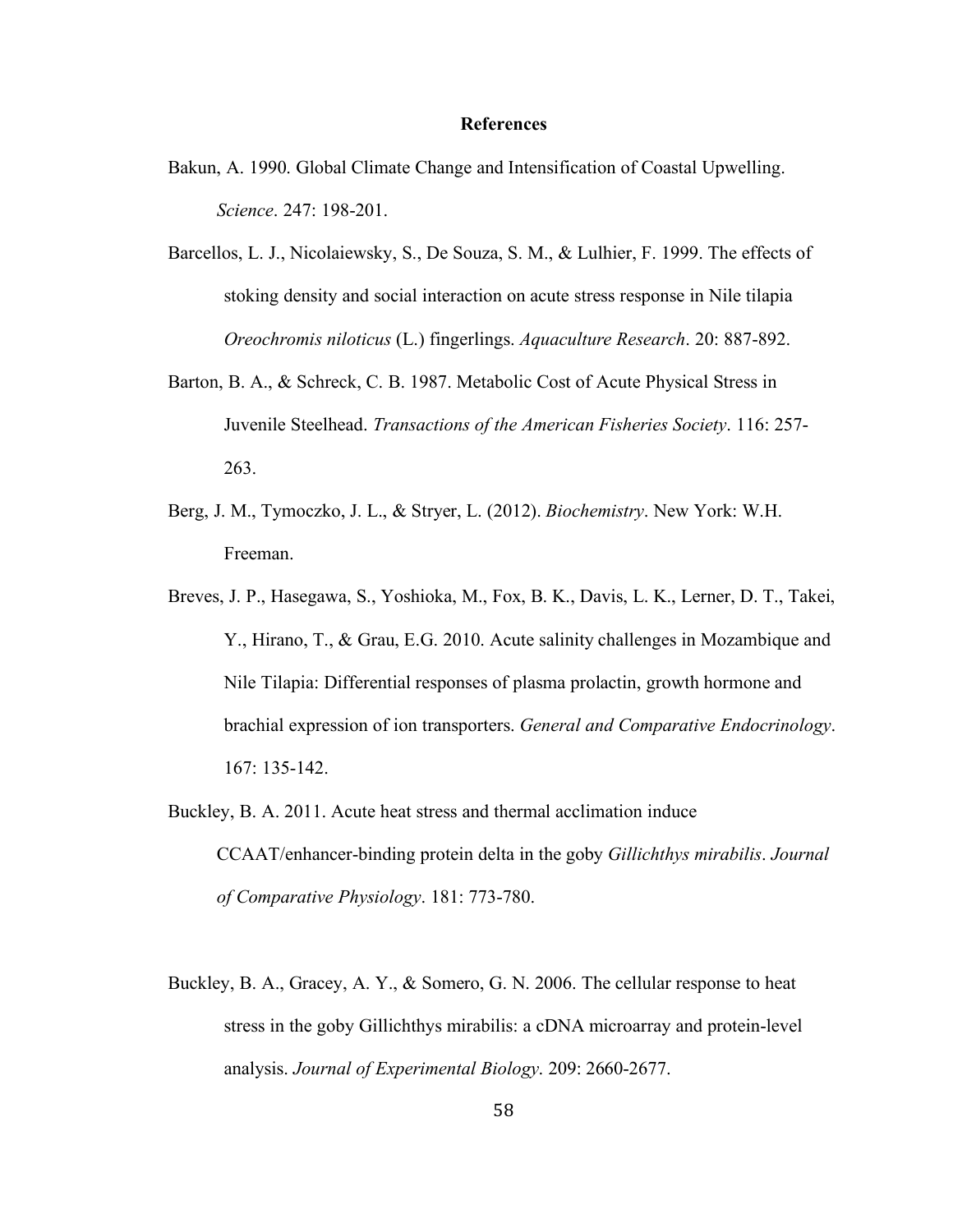- Charo-Karisa, H., Rezk, M. A., Bovenhuis, H., & Komen, H. 2005. Heritability of cold tolerance in Nile tilapia, *Oreochromis niloticus*, juveniles. *Aquaculture*. 249:115-123.
- Chebaani, N., Guardiola, F.A., Sihem, M., Nabil, A., Oumouna, M.m Meseguer, J., Esteban, M. A., & Cuesta, A. 2013. Innate humoral immune parameters in *Tilapia zillii* under acute stress by low temperature and crowding. *Fish Physiology and Biochemistry*. 40: 797-804.
- Chen, I. T., Smith, M. L., O'Connor, P. M., & Fornace, A. J. 1995. Direct interaction of Gadd45 with PCNA and evidence for competitive interactive of Gadd45 and p21Waf1/Cip1 with PCNA. *Oncogene*. 11: 1931-1937.
- Clarkson, R. W. E., Boland, M. P., Kritikou, E. A., Lee, J. M., Freeman T. C., Tiffen, P. G., & Watson, C. J. 2006. The genes induced by signal transducer and activators of transcription (STAT)3 and (STAT)5 in mammary epithelial cells define the roles of these STATs in mammary development. *Molecular Endocrinology*. 20: 675-685.
- Elledge, S. J. 1996. Cell Cycle Checkpoints: Preventing an Identity Crisis. *Science*. 274: 1664-1665.
- El Raey, M., Dewider, Kh., & El Hattab, M. 1999. Adaptation to the impacts of sea level rise in Egypt. *Climate Research*. 12: 117-128.
- Febry, R. & Lutz, P. 1986. Energy Partitioning in Fish: The Activityrelated Cost of Osmoregulation in a Euryhaline Cichlid. 128:63-85.
- Feely, R. A., Doney, S. C., & Cooley, S. R. 2009. Ocean Acidification: Present Conditions and Future Changes in a High-CO2 World. *Oceanography*. 22:36-47.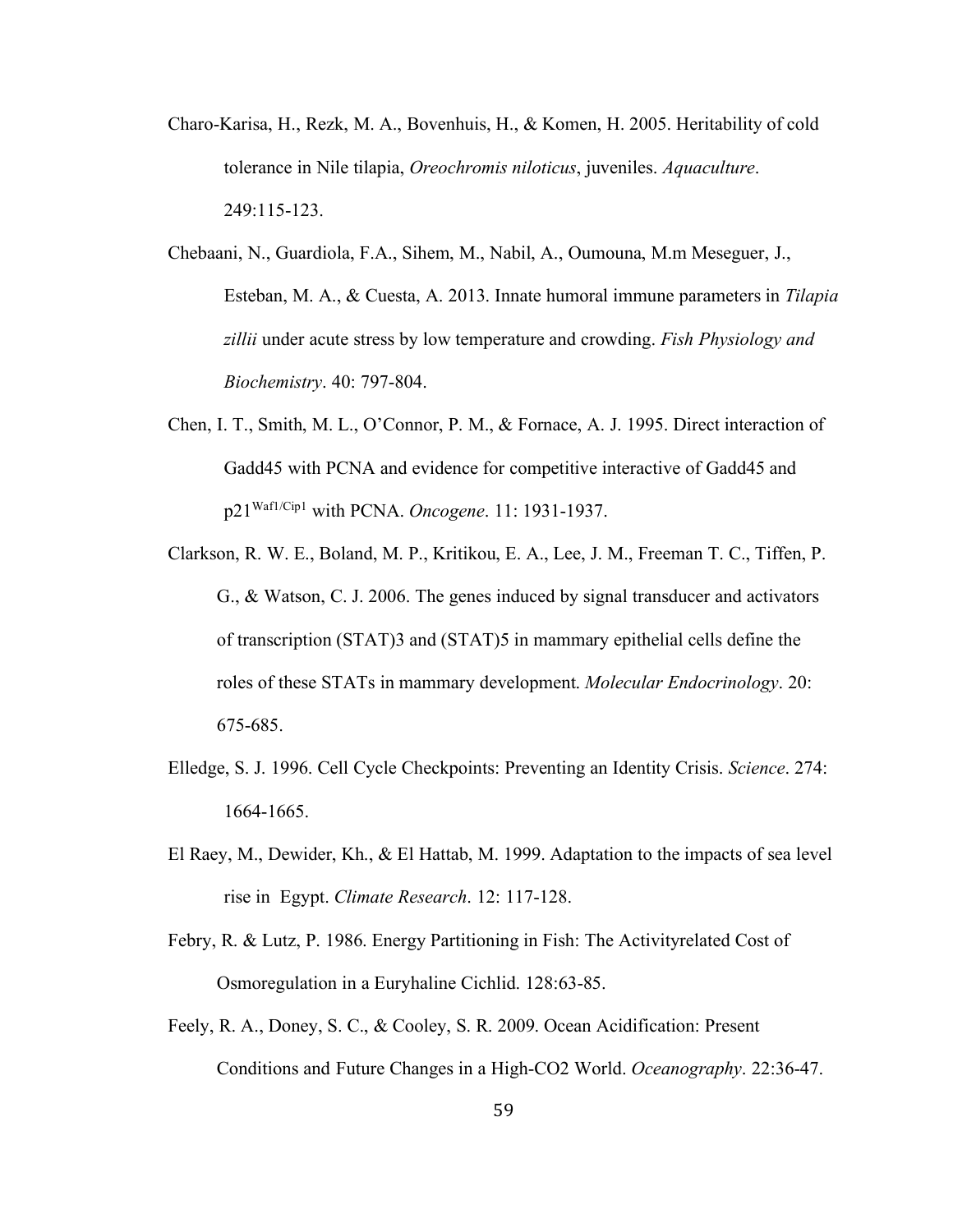- Fish. (n.d) (1)In *Merriam-Webster's collegiate dictionary*. Retrieved from https://www.merriam-webster.com/dictionary/fish.
- Fish. (n.d) (2) In *English Oxford Dictionary*. Retrieved from https://en.oxforddictionaries.com/definition/ fish
- Gentile, M., Latonen, L., & Laiho, M. Cell cycle arrest and apoptosis provoked by UV radiation-induced DNA damage are transcriptionally highly divergent responses. *Nucleic Acids Research*. 31: 4779-4790.
- Grantham, B. A., Chan, F., Nielsen K. J., Fox, D. S., Barth, J. A., Huyer, A., Lubchenco, J., & Menge, B. A. 2004. Upwelling-driven nearshore hypoxia signals ecosystem and oceanographic changes in the northeast Pacific. *Nature*. 429: 749- 754.
- Gunter, G., & Hildebrand, H. H. 1951. Destruction of Fishes and Other Organisms on the South Texas Coast by the Cold Wave of January 28-Februry 3, 1951. *Ecology*. 32: 731-736.
- Hansen, J., Sato, M., Ruedy, R., Lo, K., Lea, D. W., & Medina-Elizade, M. Global temperature change. 2006. *Proceedings of the National Academy of Sciences of the United States of America*. 103: 14288-14293.
- Hassan, B., El-Salhia, M., Khalifa, A., Assem, H., Al Basomy, A., & El-Sayed, M. 2013. Environmental isotonicity improves cold tolerance of Nile tilapia, Oreochromis niloticus, in Egypt. *The Egyptian Journal of Aquatic Research*. *39*: 59-65.
- Hassumani, D. O. 2013. Expression of Growth Arrest and DNA Damage Protein 45 alpha (gadd45-alpha) and the CCAAT/enhancer binding protein delta (C/EBP-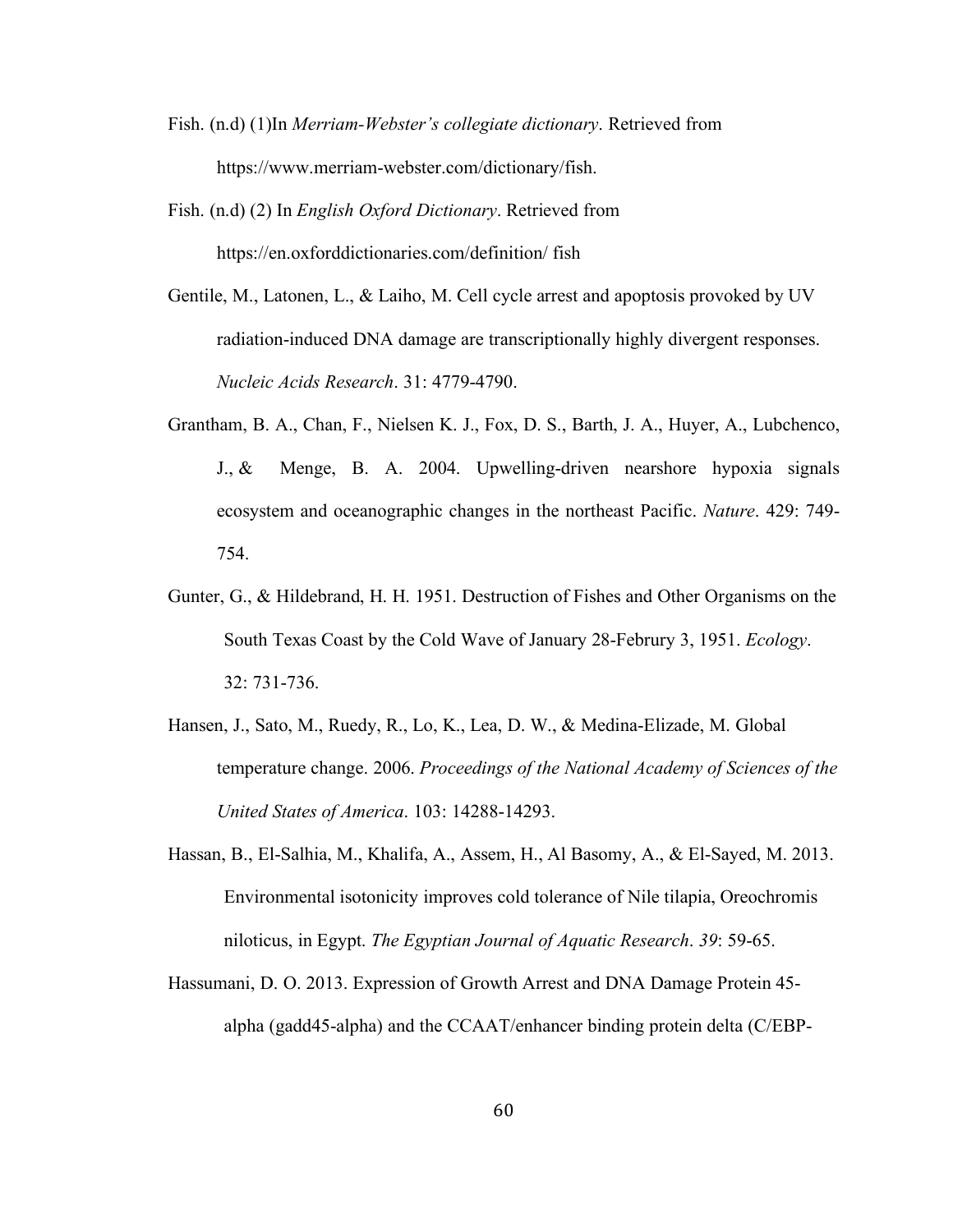delta) in Fishes Exposed to Heat and Hypoxia. (unpublished masters thesis, Portland State University)

Hurst, T. P. 2007. Causes and consequences of winter mortality in fishes. *Journal of Fish Biology*. 71: 315-345.

Ikezoe, T., Gery, S., Yin, D., O'Kelly, J., Binderup, L., Lemp, N., Taguchi, H., & Koeffler, H. P. 2005. CCAAT/enhancer-binding protein  $\delta$ : a molecular target of 1,25-hydroxyvitamin D3 in androgen-responsive prostate cancer LNCaP cells. *Cancer Research*. 65: 4762-4768.

- Johnson, P. F. 2005. Molecular stop signs: regulation of cell-cycle arrest by C/EBP transcription factors. *Journal of Cell Science*. 118: 2545-2555.
- Kroeker, K. J., Kordas, R. L., Crim, R., Hendriks, I. E., Ramajo, L., Singh, G. S., Duarte, C. M., & Gattuso, J. 2013. Impacts of ocean acidification on marine organisms: quantifying sensitivities and interactions with warming. *Global Change Biology*. 19:1884-1869.
- Krammer, B. D., Cech, J. J., & Kültz, D. 2010. Rapid changes in plasma cortisol, osmolality, and respiration in response to salinity stress in tilapia (*Oreochromis mossambicus*). *Comparative Biochemistry and Physiology Part A: Molecular & Integrative Physiology*. 157:260-265.
- Kültz, D. 2005. Molecular and Evolutionary Basis of the Cellular Stress Response. *Annual Review of Physiology.* 67: 225-257.
- Levine, A. J. 1997. p53, the Cellular Gatekeeper for Growth and Division. *Cell*. 88: 323- 331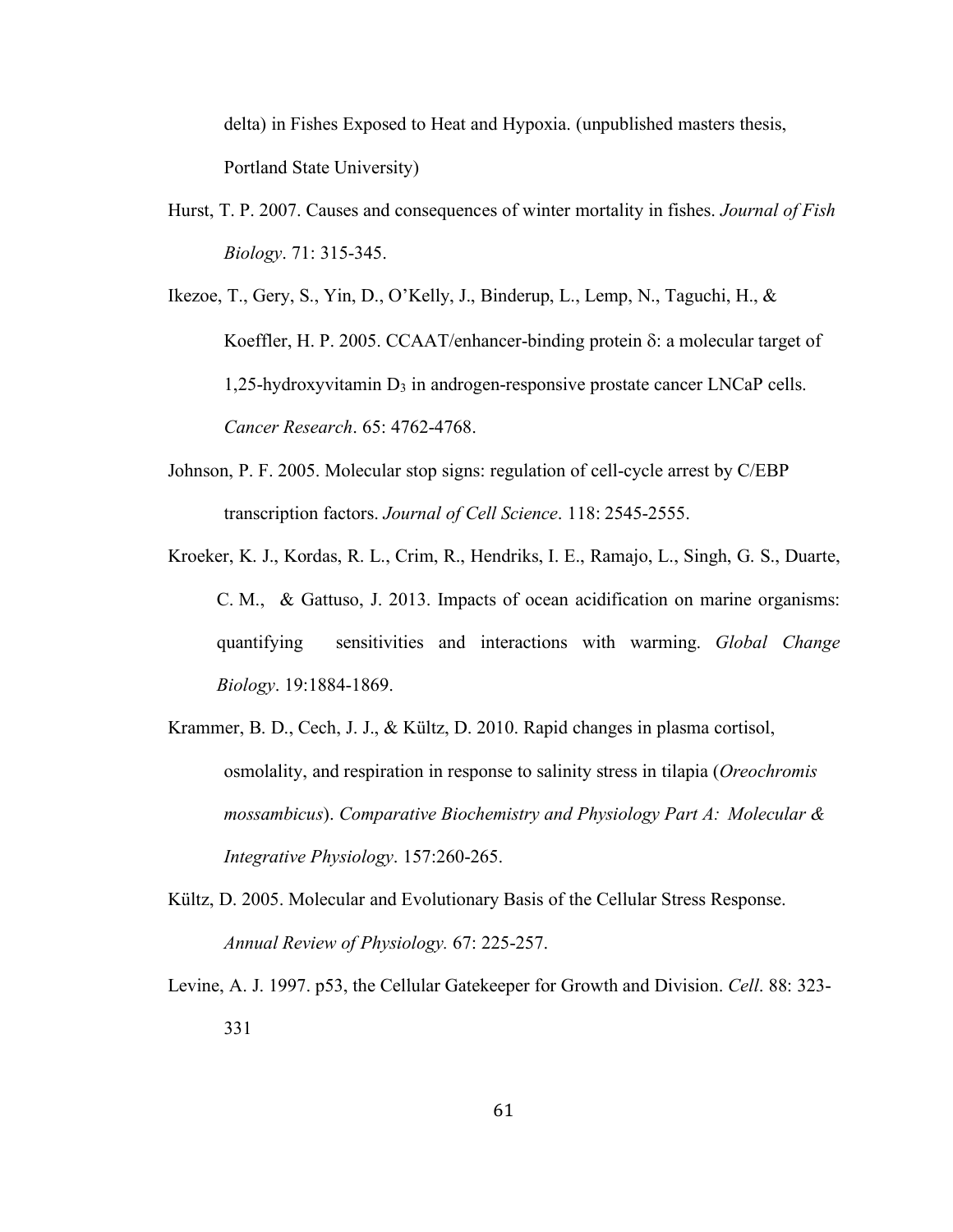- Likongwe, J. S., Stecko, T. D., Stauffer, J. R., & Carline, R. F. 1996. Combined effects of water temperature and salinity on growth and feed utilization of juvenile Nile tilapia *Oreochromis niloticus* (Linneaus). *Aquaculture*. 146: 37-46.
- Lim, C. & Webster, C. D. 2006. Tilapia: Biology, Culture and Nutrition. Food Products Press, an imprint of The Hawthorne Press.
- Linke, S. P., Clarkin, K. C., Leonardo, A. D., Tsou, A., & Wahl, G. M. A reversible, p53 dependent  $G_0/G_1$  cell cycle arrest induced by ribonucleotide depletion in absence of detectable DNA damage.
- Maule, A. G., Tripp, R. A., Kaattari, S. L., and Schreck, C. B. 1989. Stress alters immune function and disease resistance in chinook salmon (Oncorhynchus tshawytscha). *Journal of Endocrinology*. 120: 135-142.
- McCormick, S. D., Shrimpton, J. M., Carey, J. B., O'Dea, M. F., Sloan, K. E., Moriyama, S., & Björnsson, B. Th. 1998. Repeated acute stress reduces growth rate of Atlantic salmon parr and alters plasma levels of growth hormone, insulin-like growth factor I and cortisol. *Aquaculture*. 18: 221-235.
- Murray, A. W. Creative blocks: cell-cycle checkpoints and feedback controls. *Nature*. 359: 599-604.
- Nilsson, G. E. 2007. Gill remodeling in fish a new fashion or an ancient secret? *Journal of Experimental Biology*. 210: 2403-2409.
- NW Tilapia. In *NW Tilapia webpage "Our Breeds"*. Retrieved from http://www.nwtilapia.com/ourbreeds.html

Pachauri, R. 2007. Climate Change 2007: Synthesis Report. IPCC Secretariat, Geneva.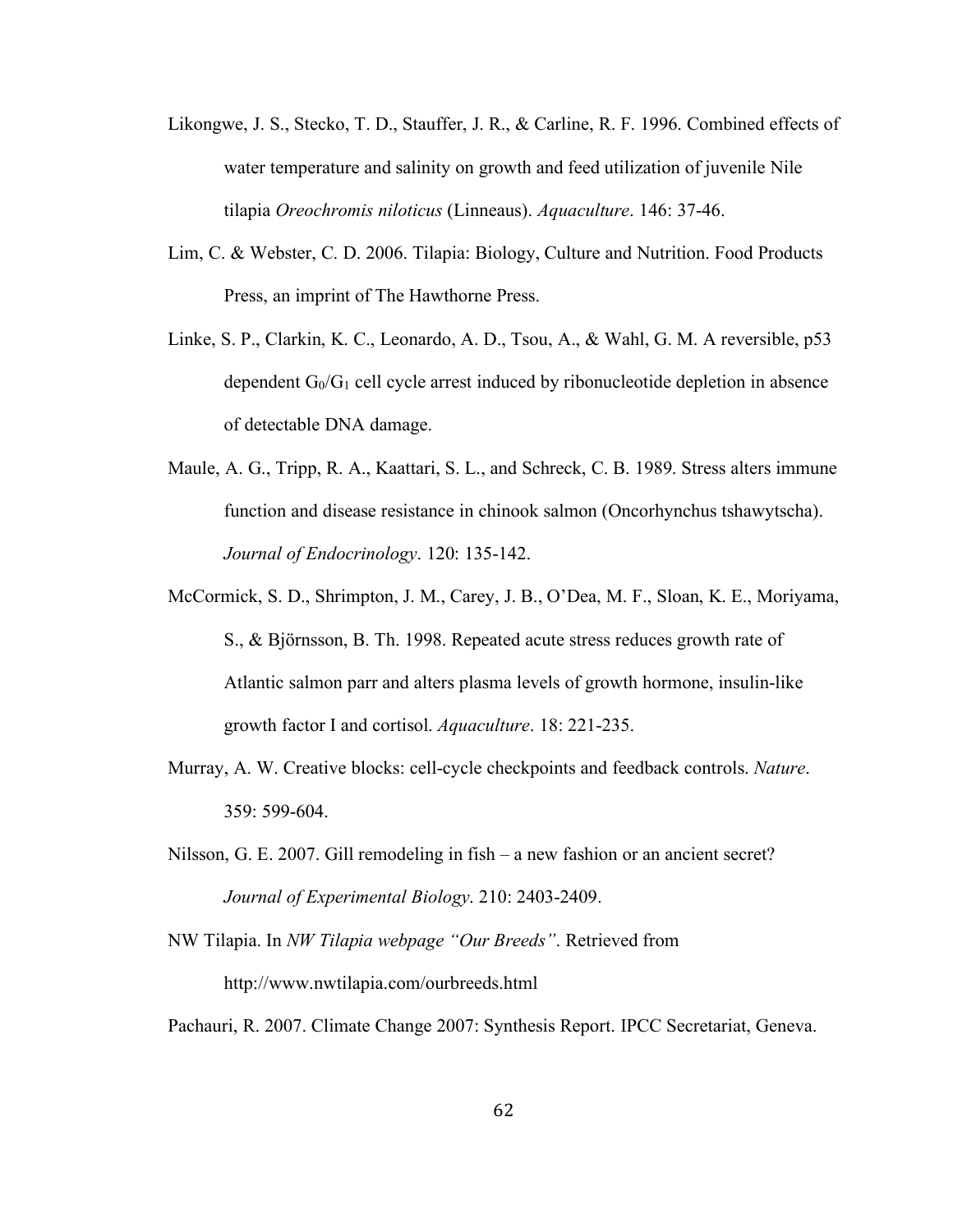- Paunesku, T., Mittal, S., Protić, M., Oryhon, J., Korolev, S. V., Joachimiak, A., & Woloschak, G. E. 2001. Proliferating cell nuclear antigen (PCNA): ringmaster of the genome. *International journal of radiation biology*. 77: 1007-1021.
- Ries, J. B., Cohen, A. L., & McCorkle, D. C. 2009. Marine calcifiers exhibit mixed responses to CO-induced ocean acidification. *Geology*. 37:1131-1134.

Schafer, K. A. 1998. The Cell Cycle: A Review. *Veterinary Pathology*. 35: 461-478.

- Schmidt-Nielsen, K. 1997. Animal physiology: adaptation and environment. 5<sup>th</sup> edition. Cambridge Press.
- Schreck, C. B., Contreras-Sanchez, W., & Fitzpatrick, M. S. 2001. Effects of stress on fish reproduction, gamete quality, and progeny. *Aquaculture*. 197: 3-24.
- Schreck C. B. 2009. Stress and fish reproduction: The roles of allostasis and homesis. *General and Comparative Endocrinology*. 165: 549-556.
- Sleadd, I. M., & Buckley, B. A. 2012. The CCAAT/enhancer-binding protein  $\delta$  (C/EBP- $\delta$ ) transcription factor is heat inducible in the cold-adapted antarctic fish *Trematomus bernacchii*. *Polar Biology*. 36: 335-342.
- Sleadd, I. M, Lee, M., Hassuamani, D. O., Stecyk, T., Zeitz, O. K., & Buckley, B. A. 2014. Sub-lethal heat stress causes apoptosis in an Antarctic fish that lacks an inducible heat shock response. *Journal of Thermal Biology*. 44: 119-125.
- Somero, G. N. 2010. The physiology of climate change: how potentials for acclimatization and genetic adaptation will determine 'winners' and 'losers'. *Journal of Experimental Biology*. 213: 912-920.
- Stephanou, A., & Latchman D. S. 2010. Transcriptional Modulation of Heat-Shock Protein Gene Expression. *Biochemistry Research International*. 2011: 1-8.